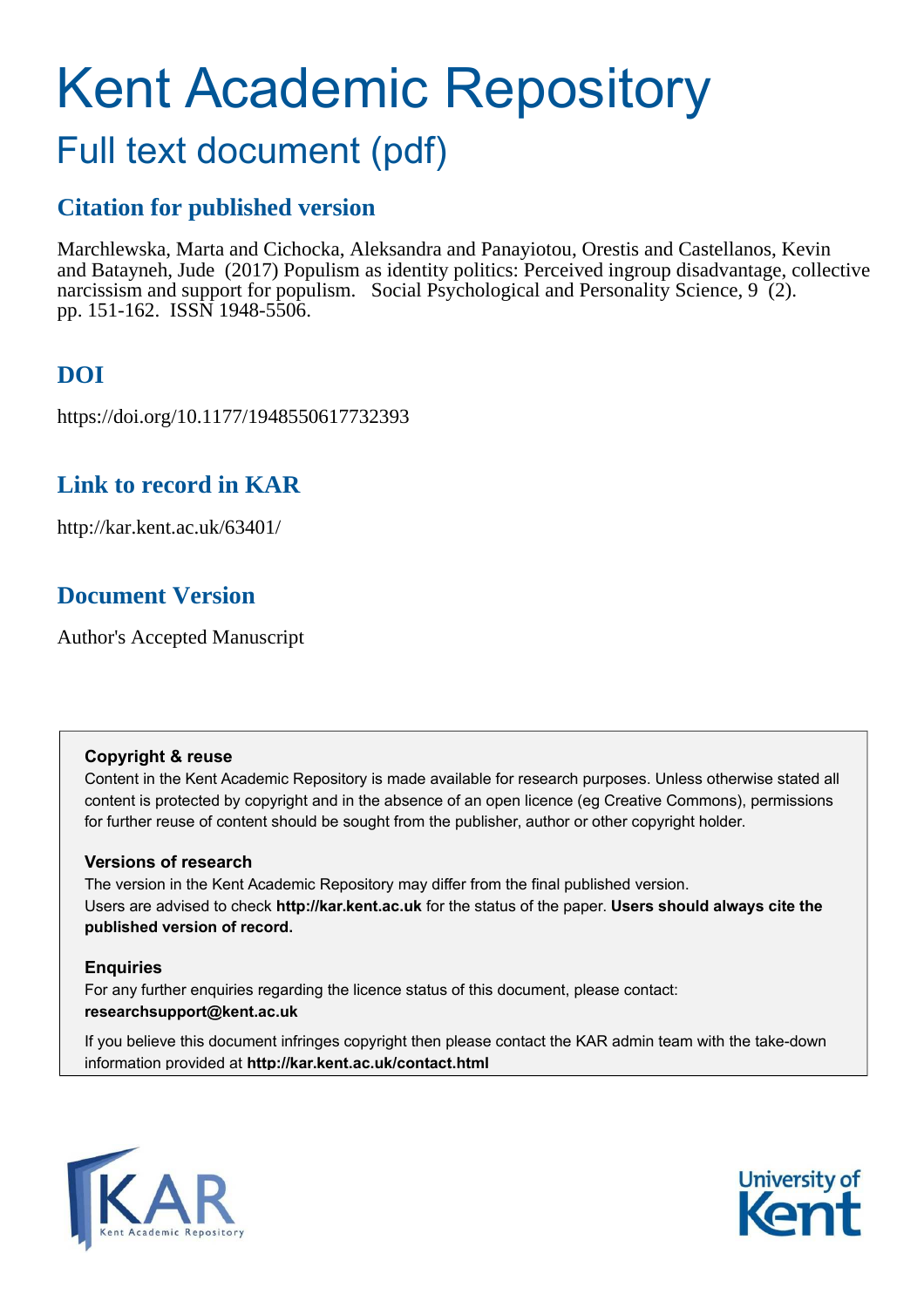This is a pre-copy-editing, author-produced PDF of an article accepted for publication in Social Psychological and Personality Science special issue on "The social/personality psych of recent geopolitical events" following peer review.

#### **Populism as identity politics:**

#### **Perceived ingroup disadvantage, collective narcissism and support for populism**

| Marta Marchlewska    |                          | Aleksandra Cichocka |  |  |  |  |
|----------------------|--------------------------|---------------------|--|--|--|--|
| University of Warsaw |                          | University of Kent  |  |  |  |  |
| Orestis Panayiotou   | <b>Kevin Castellanos</b> | Jude Batayneh       |  |  |  |  |
| University of Kent   | University of Maryland   | University of Kent  |  |  |  |  |

#### **Author note**

Marta Marchlewska, Institute for Social Studies, University of Warsaw, Stawki 5/7, 00-183, Warsaw, Poland (email: [marta.marchlewska@psych.uw.edu.pl\)](mailto:marta.marchlewska@psych.uw.edu.pl). Her main research interests focus on political cognition and the role of self-evaluation in emotion regulation. Aleksandra Cichocka, School of Psychology, University of Kent. She examines psychological underpinnings of political and intergroup attitudes. The first two authors contributed equally to this work and should be considered co-first authors. Orestis Panayiotou, School of Psychology, University of Kent. His research interests focus on how foresight influences perception of society and political engagement. Kevin Castellanos, Government and Politics, University of Maryland. He studies how persons' social context affect their personality and consequently their political activity. Jude Batayneh, School of Psychology, University of Kent. Her research interests are collective esteem and its effects on social and political activity. The preparation of this paper was supported by a grant from the National Science Center DEC 2014/15/B/HS6/03755. The authors would like to thank Giacomo Marchesi and Filip Łozowski for their comments on an earlier draft of this manuscript. Correspondence regarding this article should be directed to Marta Marchlewska.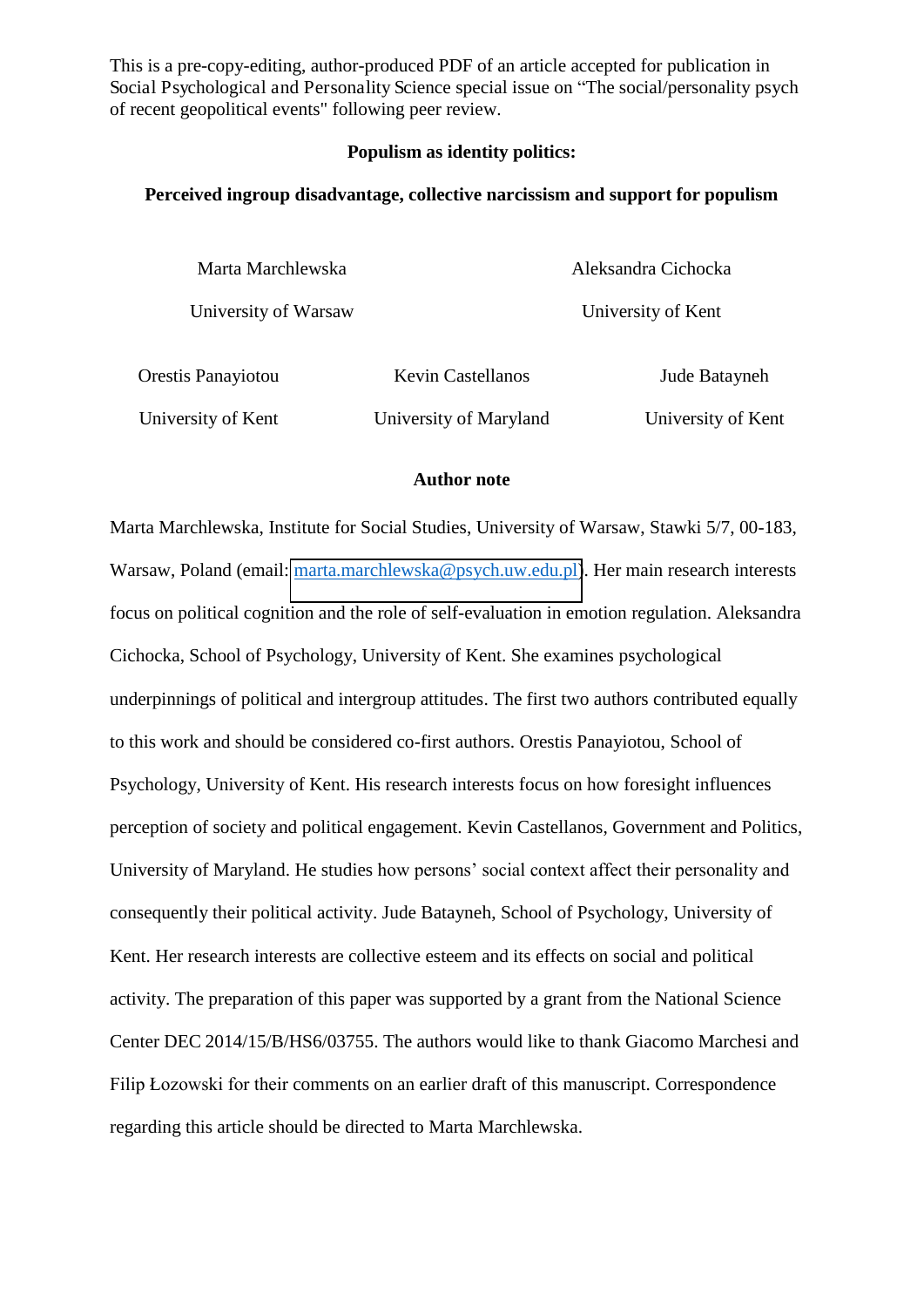Populists combine anti-elitism with a conviction that they hold a superior vision of what it means to be a true citizen of their nation. We expected support for populism to be associated with national collective narcissism—an unrealistic belief in the greatness of the national group, which should increase in response to perceived ingroup disadvantage. In Study 1 (Polish participants; n=1007), national collective narcissism predicted support for the populist Law and Justice party. In the experimental Study 2 (British participants; n=497), perceived long-term ingroup disadvantage led to greater support for Brexit and this relationship was accounted for by national collective narcissism. In Study 3 (American participants; n=403), group relative deprivation predicted support for Donald Trump and this relationship was accounted for by national collective narcissism. These associations were present even when we controlled for conventional national identification. We discuss implications of the link between collective narcissism and support for populism.

Keywords: populism, collective narcissism, ingroup disadvantage, relative deprivation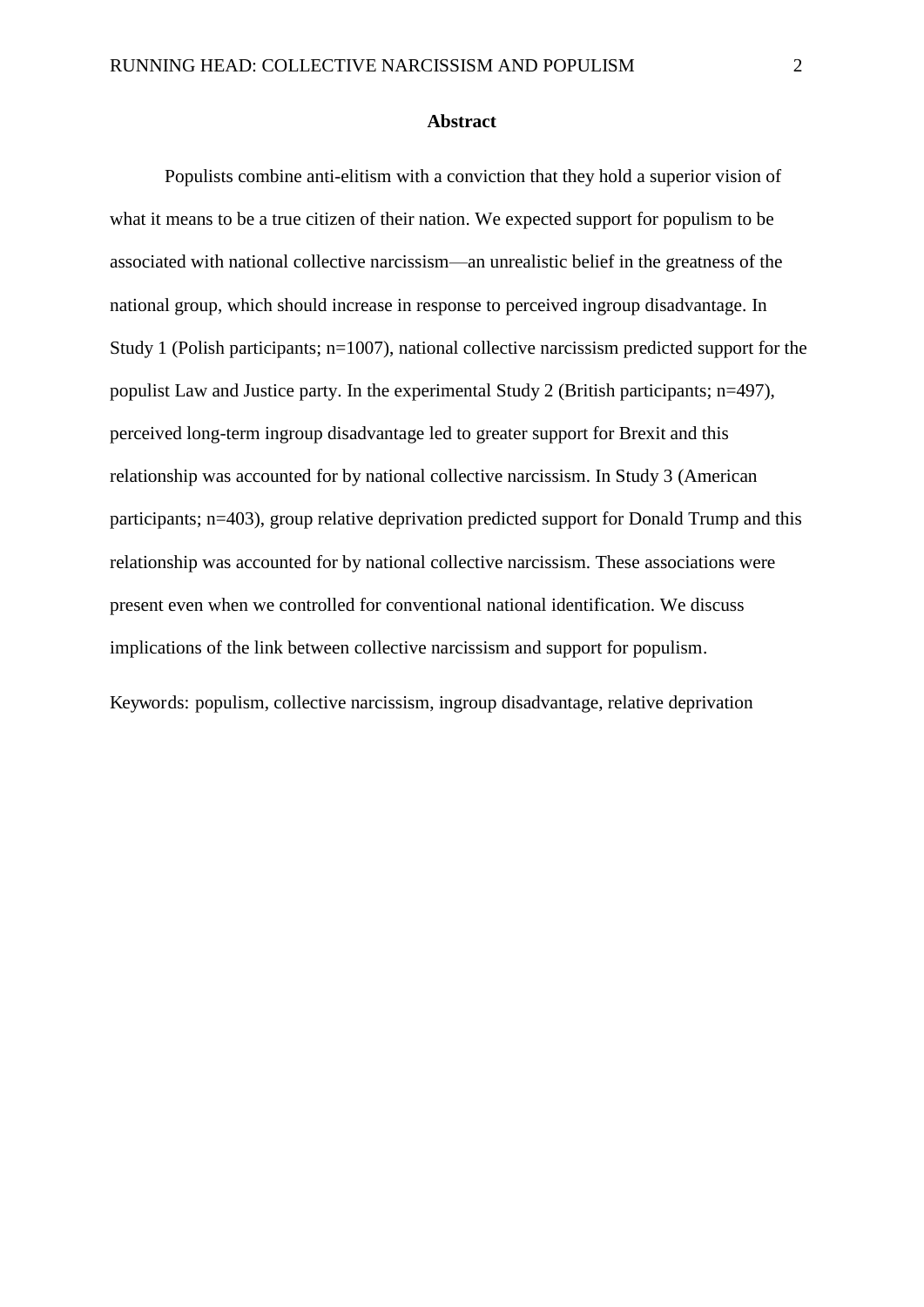#### **Populism as identity politics:**

#### **Perceived ingroup disadvantage, collective narcissism and support for populism**

On October 25th 2015 Law and Justice, a national-conservative party, won the parliamentary election in Poland. On June 23<sup>rd</sup> 2016 the UK voted to Leave the European Union. On Nov 8<sup>th</sup> 2016 Americans elected Trump for president. All these votes were in favor of nationalist populist ideas. According to Müller (2016), "populism is always a form of identity politics" (p. 3). He argues that populists combine anti-elitism with a conviction that they hold a morally superior vision of what it means to be a true citizen of their nation. Thus, despite its anti-establishment rhetoric, national populism seems to promote commitment to a group that needs recognition as the only legitimate representation of "the people." Accordingly, any opposition to the populist agenda is condemned as a threat to national interests. In this paper, we propose that construing such a defensive national identity can arise as a compensation for feelings of ingroup disadvantage.

 Although it was initially thought that poor economic conditions might be responsible for the recent rise of populism (Hernandez & Kriesi, 2015; Sides & Tesler, 2016), evidence for the role of economic hardship is mixed. There is some evidence that low income households support the ruling Law and Justice party in Poland (Roguska, 2016), yet in the U.S household income seems to play a minimal role in predicting support for Trump (Rothwell & Diego-Rosell, 2016). However, objective indices of material wealth might not accurately reflect how people experience their relative standing in the broader social system. Perceptions of relative deprivation capture a belief that one receives less than others or, raising this to the collective level, that one's group receives less than members of other groups (Runciman, 1966; Walker & Pettigrew, 1984). Such subjective perceptions might be better predictors of support for populist movements than objective indices of group status.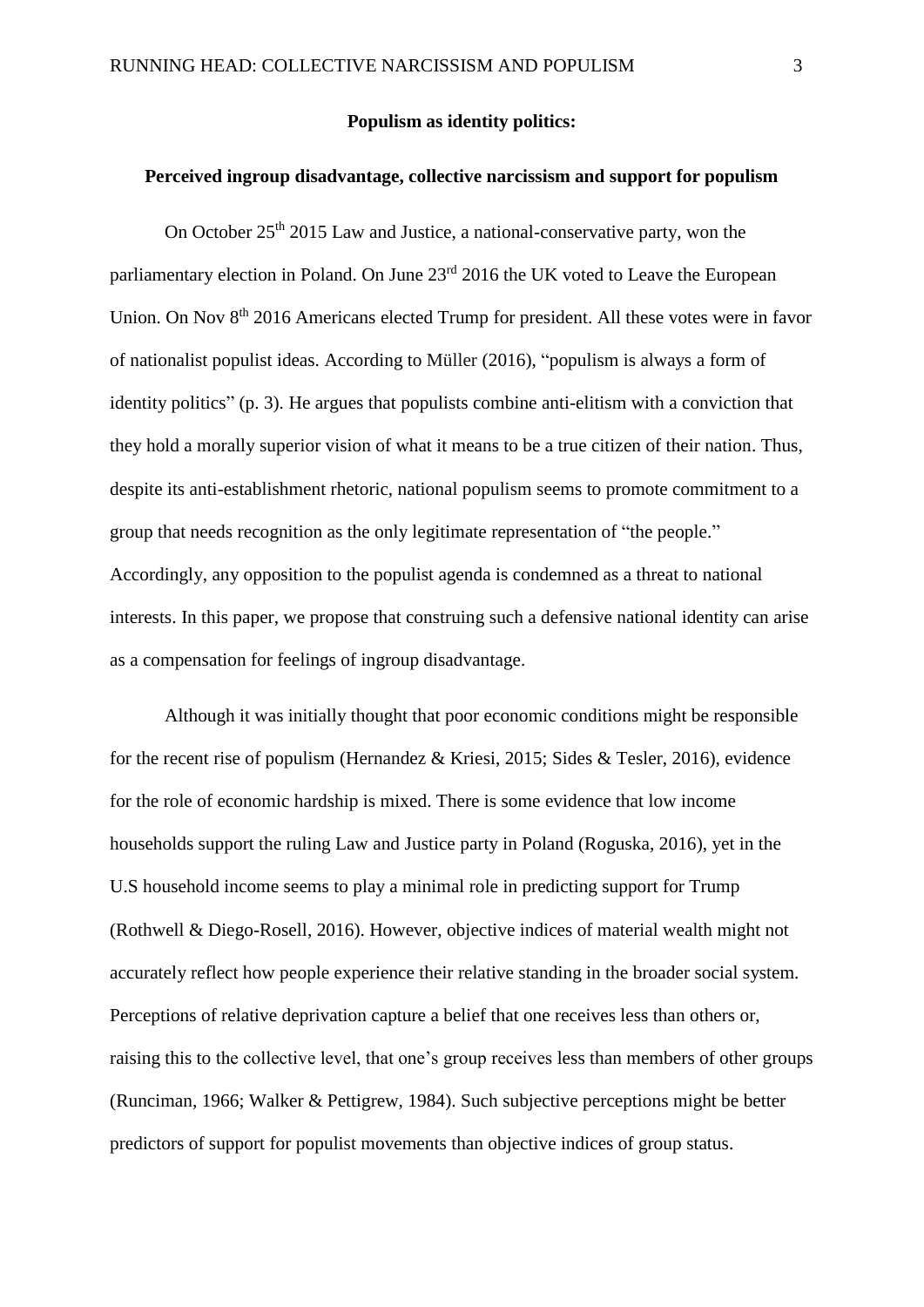In line with this reasoning, Pettigrew (2017) suggested that support for Trump's populism was associated with feelings that one's group is in some way disadvantaged relative to others. He wrote: "Trump adherents feel deprived relative to what they expected to possess at this point in their lives and relative to what they erroneously perceive other 'less deserving' groups have acquired" (p. 111). In a similar vein, empirical research in Poland demonstrated that feelings of relative deprivation were indeed associated with support for Law and Justice (Winiewski, Jurczyszyn, Bilewicz, & Beneda, 2015). Furthermore, Mols & Jetten (2016) demonstrated that populist leaders can present situations of objective relative gratification (i.e., being relatively better off than others) under the guise of relative deprivation to manipulate the public. Such perceptions create feelings of injustice and resentment towards outgroups, including immigrants, who might be perceived as threatening the disadvantaged group's interests (e.g., Cramer, 2016; Doosje, Loseman, & van den Bos, 2013; Mols & Jetten, 2016). They might also kindle desires to glorify an allegedly deprived ingroup.

A conviction that one's group is disadvantaged relative to others might then be reflected in the way in which populists promote national identity. Specifically, it might foster defensive ideas about the ingroup's worth, which lacks acknowledgement from others. A belief in a great yet unappreciated ingroup might help compensate for a threat one would experience admitting that the ingroup deserves its disadvantage position (see Adorno, 1963/1998; Fromm, 1973). Such a form of ingroup positivity is captured by the concept of collective narcissism—an unrealistic belief in ingroup's greatness contingent on external validation (Golec de Zavala, Cichocka, Eidelson, & Jayawickreme, 2009). Collective narcissism extends the concept of individual narcissism to the group level of analysis. While individual narcissism predicts interpersonal aggressiveness, collective narcissism predicts negative intergroup attitudes, especially towards groups perceived as threatening (Golec de Zavala et al., 2009; Golec de Zavala, Cichocka, & Iskra-Golec, 2013; cf. Cichocka, Dhont, &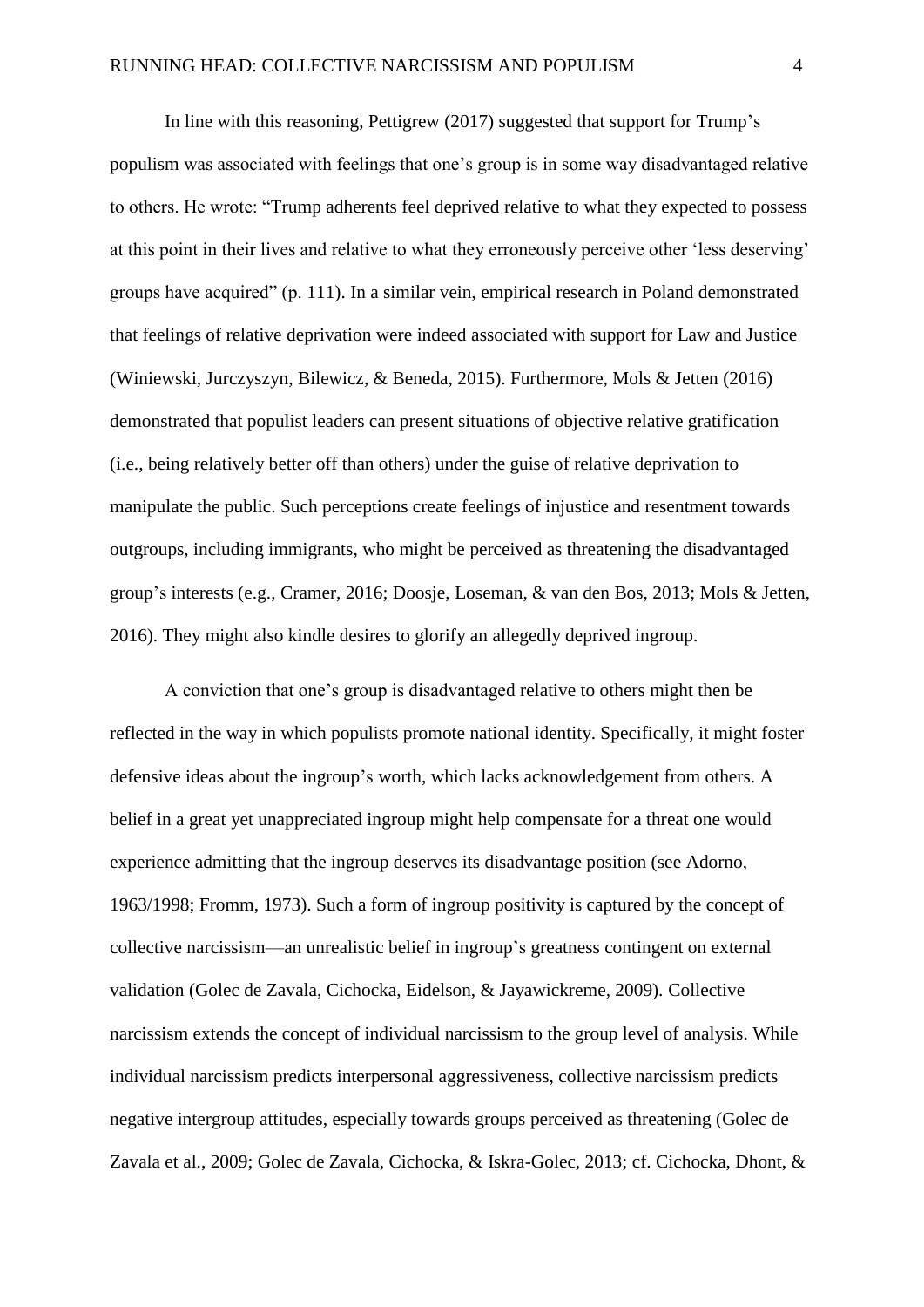Makwana, in press). For example, collective narcissism predicted prejudice towards undocumented immigrants in the US (Lyons, Coursey, & Kenworthy, 2013), and Jews in Poland (Golec de Zavala & Cichocka, 2012). Collective narcissism tends to correlate with measures of conventional in-group positivity (such as in-group identification; Leach et al., 2008; or collective self-esteem; Luhtanen & Crocker 1992), as these concepts also reflect positive in-group evaluation. Yet, they have different consequences. When narcissistic and conventional ingroup positivity are considered together as predictors of intergroup attitudes, collective narcissism predicts prejudice, while non-narcissistic ingroup positivity predicts less negative attitudes (Golec de Zavala, Cichocka, & Bilewicz, 2013). Collective narcissism is also associated with perceptions of other groups conspiring against the ingroup (Cichocka, Marchlewska, Golec de Zavala, & Olechowski, 2016)—a belief often accompanying any failures of populist governments (Müller, 2016).

Past empirical work also suggests that collective narcissism might be a way to compensate feelings of ingroup disadvantage. For example, collective narcissism was associated with perceived group relative deprivation. In a study conducted in the UK, ethnic collective narcissism among Blacks was associated with a stronger conviction that Blacks were deprived relative to Whites (Golec de Zavala et al., 2009). Golec de Zavala and colleagues (2009) theorised that relative deprivation might increase collective narcissism among the deprived ingroup. Thus, collective narcissism may stem from feelings of resentment about the ingroup's disadvantaged position (see Cramer, 2016).

We expected collective narcissism to increase as a consequence of perceived in-group disadvantage, and to account for the association between in-group disadvantage and support for populist ideas. We tested these predictions in three contexts. In Study 1, we examined the association between national collective narcissism (vs. identification) and support for the Law and Justice party in Poland. In Study 2, we manipulated in-group disadvantage and examined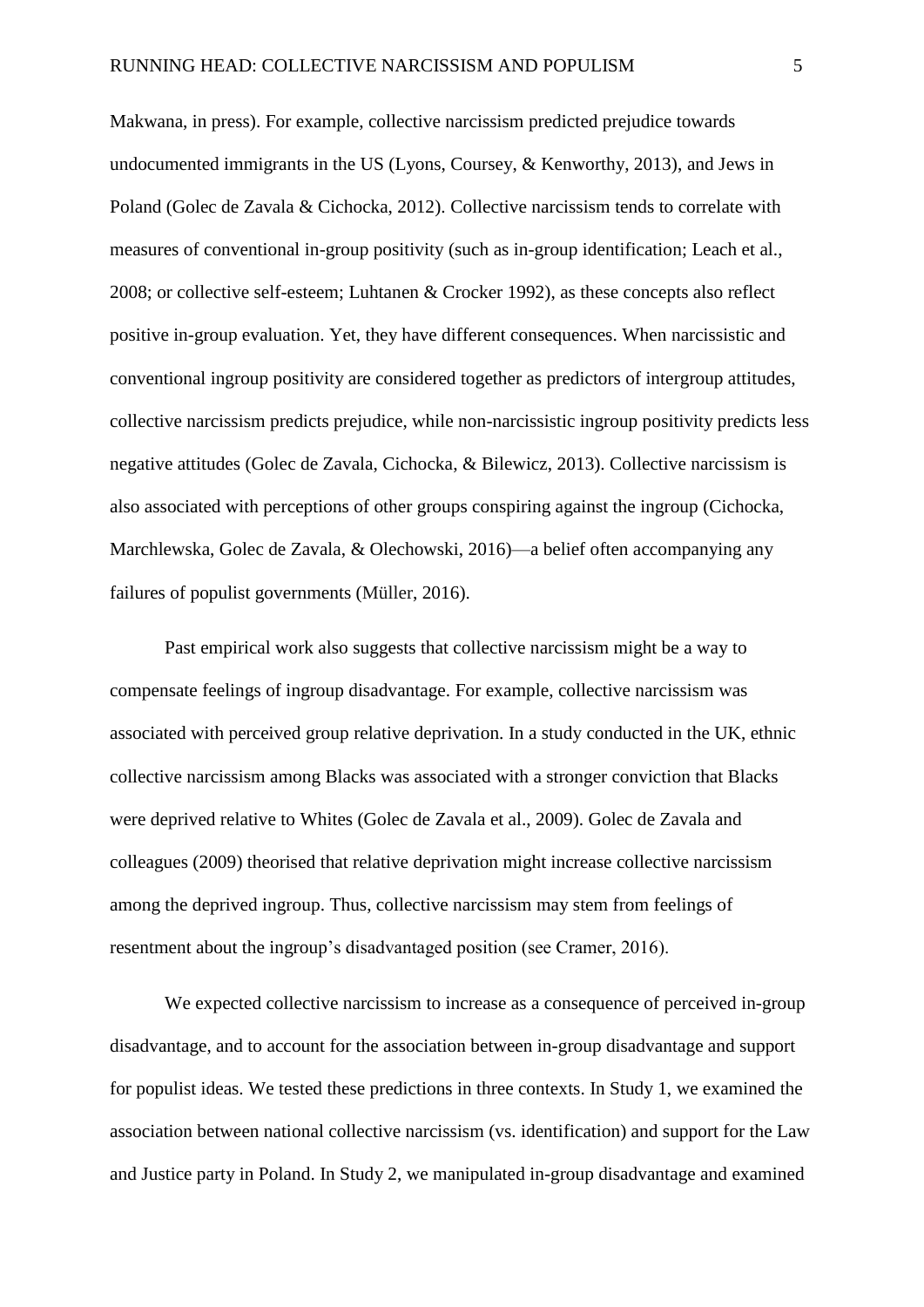its consequence for national collective narcissism (vs. identification) and support for Brexit in the U.K. We then tested whether collective narcissism accounted for the association between ingroup disadvantage and support for Brexit. In Study 3, conducted in the U.S., we examined whether national collective narcissism (vs. identification) accounted for the association between perceptions of ingroup disadvantage and support for Trump. All studies included at least 400 participants, which gave us a power of .80 for detecting even small associations between variables (for r = .14; Cohen, 1988; G\*Power yields a target of 395 participants).

#### **Study 1**

In Study 1 we used data from Poland to examine the relationship between national collective narcissism versus conventional national identification and support for the populist Law and Justice party and its leader.

#### **Method**

 $\overline{a}$ 

**Participants and procedure**. Study 1 involved a 2014 nationally representative sample of the 1007 Polish adults<sup>1</sup>: 472 men, 535 women, aged 18-87; 513 of them indicated the party they voted for in the 2011 parliamentary elections and 545 indicated the candidate they voted for in the 2010 presidential elections. Data was collected with the use of an address-based sampling (ABS) method by the Public Opinion Research Centre. Several measures<sup>2</sup> and scales were presented to participants, including national collective narcissism, national identification, electoral preferences and demographics (gender, age and material status measured with one item: "How do you assess the current material conditions of your household?", 1=definitely bad to 5=definitely good).

<sup>&</sup>lt;sup>1</sup> This dataset was also used by Jaworska (2016) and Cichocka, Górska, Jost, Sutton, & Bilewicz (in press).

<sup>&</sup>lt;sup>2</sup> All studies additionally measured system justification (see the Supplement).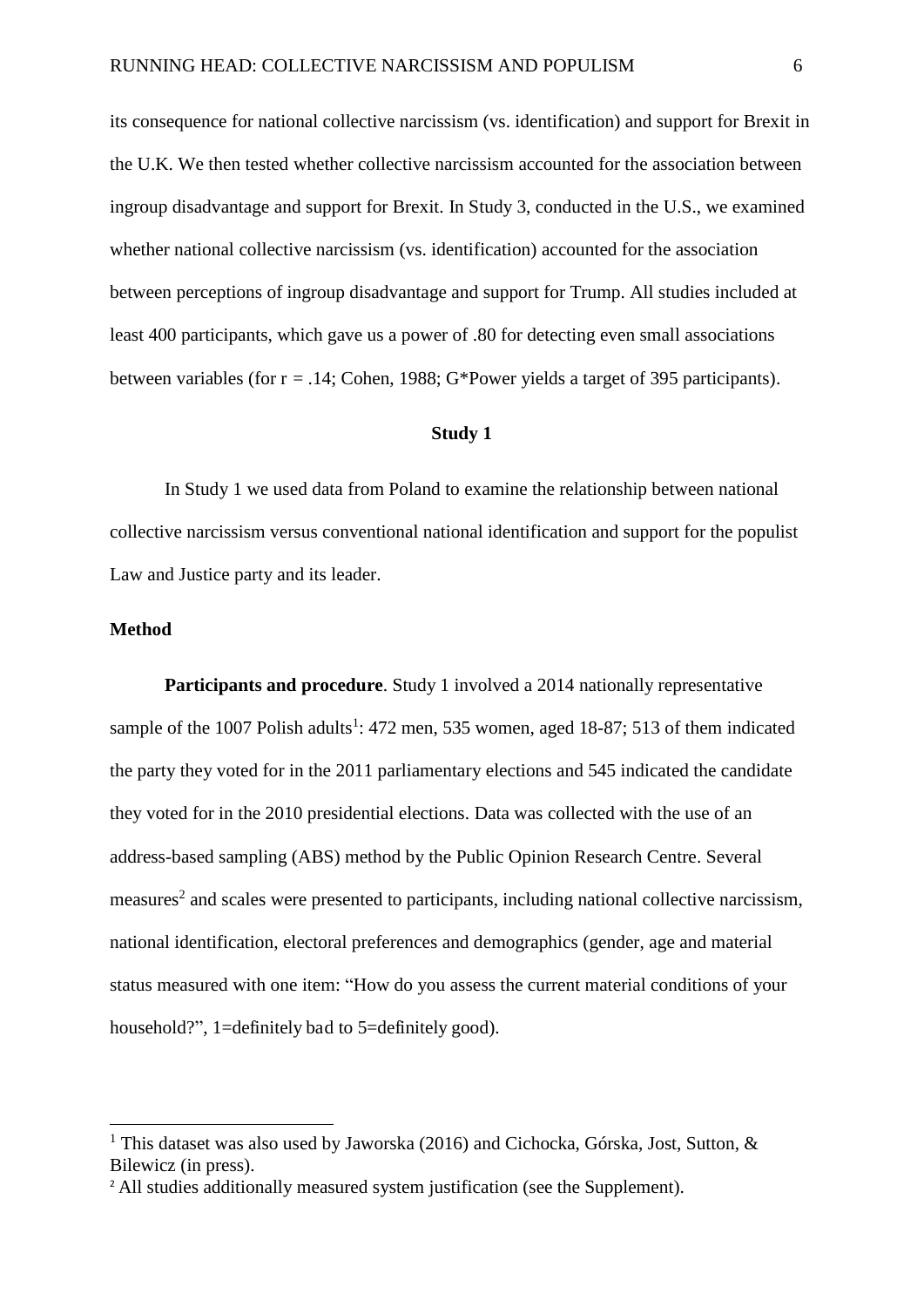#### **Measures.**

**National collective narcissism** was measured with the 5-item version of the Collective Narcissism Scale (Golec de Zavala, Cichocka, & Bilewicz, 2013), e.g., "Polish nation deserves special treatment." Participants responded on a scale from 1=definitely disagree to 6=definitely agree.

**National identification** was operationalized as the group level-self-investment dimension of Leach and colleagues' (2008) social identification scale (Polish adaptation by Jaworska, 2016; see the Supplement for analyses involving the full scale). Ten items measured satisfaction with the ingroup, e.g., "I am glad to be Polish," centrality of the ingroup, e.g., "Being Polish is an important part of how I see myself," and solidarity with ingroup members, e.g., "I feel a bond with Polish people." Participants responded on a scale from 1=definitely disagree to 6=definitely agree.

**Law and Justice vote in parliamentary elections** was measured with one item: "For which party or organization did you vote in the 2011 parliamentary elections?". Out of those who voted in the elections, 160 participants declared voting for Law and Justice; 353 participants declared voting for another political party (e.g., Civic Platform, Democratic Left Alliance).

*Jarosław Kaczyński* vote in presidential elections was measured with one item: "For which candidate did you vote in 2010 presidential elections?". Participants indicated one of two candidates that came out ahead during the first round of the presidential election: Jarosław Kaczyński (Law and Justice) or *Bronisław Komorowski* (Civic Platform). Out of those who voted in the election, 147 participants declared voting for Kaczyński and 398 for Komorowski.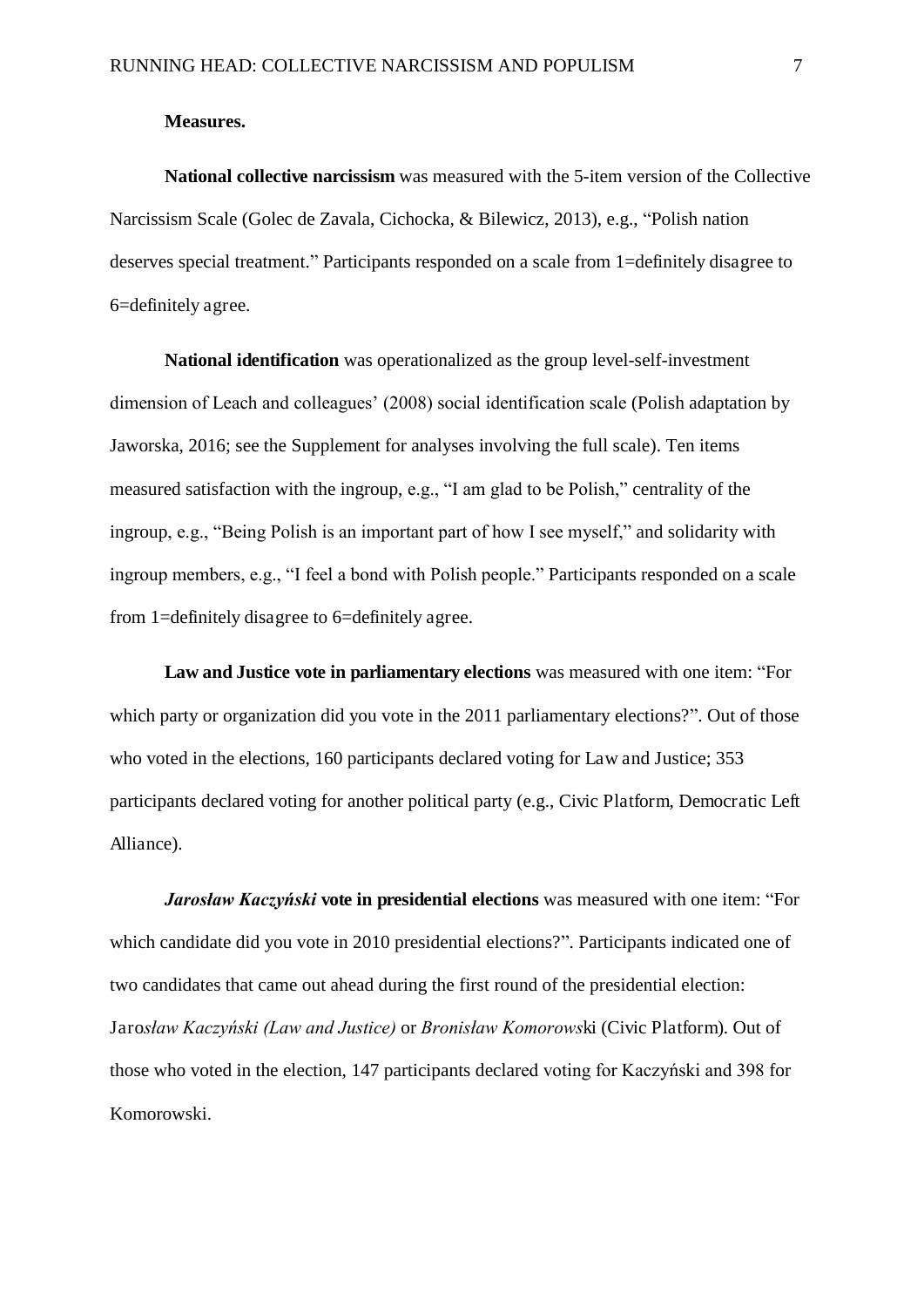#### **Results**

**Zero-order correlations** between variables and scale properties are presented in Table 1. National identification was significantly positively correlated with collective narcissism, so we accounted for their overlap in the regression analyses.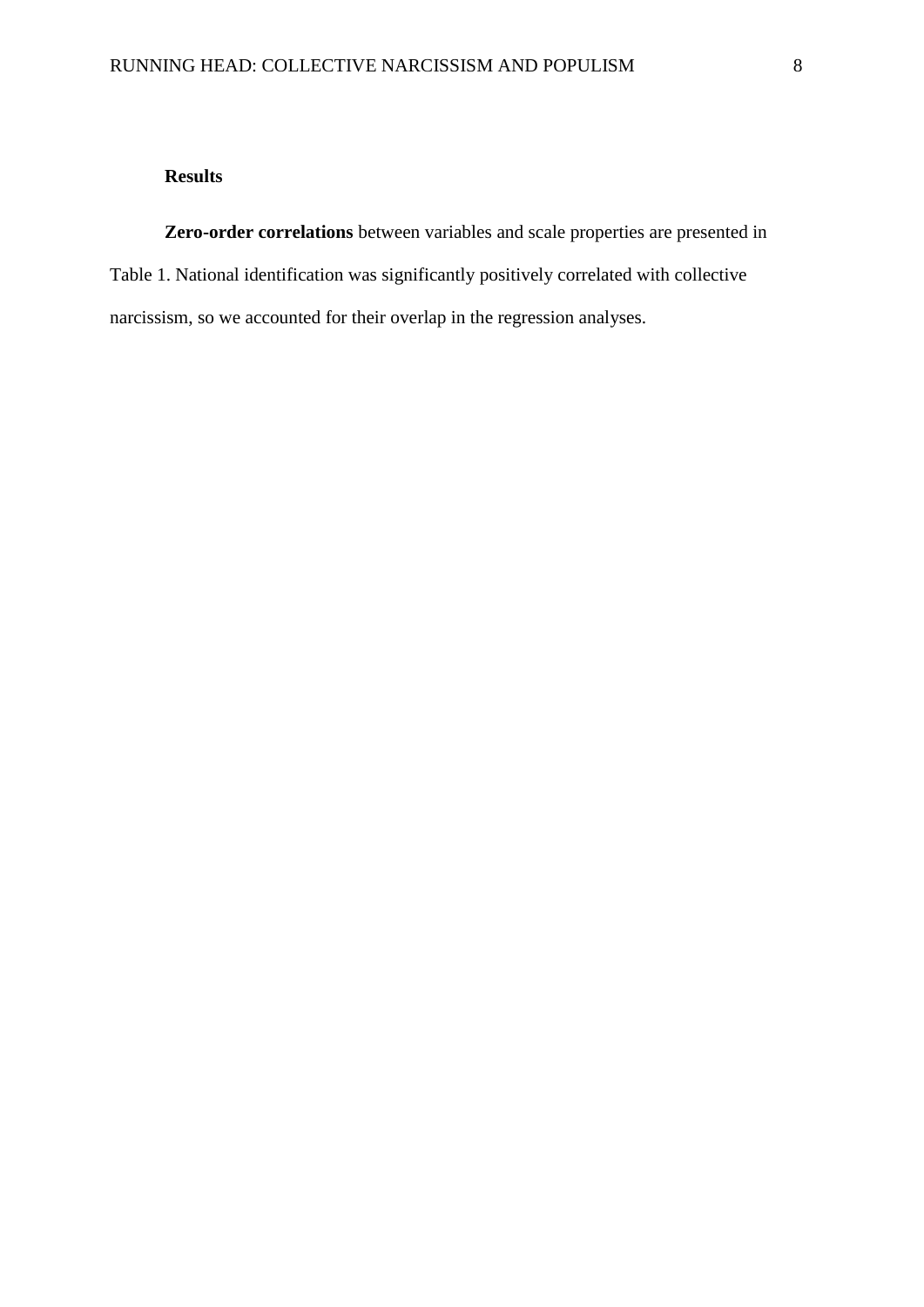## RUNNING HEAD: COLLECTIVE NARCISSISM AND POPULISM 9

## Table 1

## Correlations and Descriptive Statistics (Study 1)

| Measure                        |                 | $\overline{2}$        | 3                | $\overline{4}$   | 5 | 6 | $\overline{7}$ |
|--------------------------------|-----------------|-----------------------|------------------|------------------|---|---|----------------|
| 1. Law and Justice vote        | $M = .31,$      |                       |                  |                  |   |   |                |
| $1 = Law$ and Justice; 0=other | $SD=.46$        |                       |                  |                  |   |   |                |
| 2. Jarosław Kaczyński vote     | $.80$ [.74,.86] | $M = 27$ ,            |                  |                  |   |   |                |
| $I = Kaczyński; 0=other$       | p < 0.001       | $SD = .44$            |                  |                  |   |   |                |
| 3. National collective         | .24[.16, .31]   | .18[.10, .27]         | $M = 3.90,$      |                  |   |   |                |
| narcissism                     | p < 0.01        | p < 0.001             | $SD=1.27$        |                  |   |   |                |
| 5-item scale from 1 to 6       |                 |                       | $(\alpha = .87)$ |                  |   |   |                |
| 4. National identification     | .14[.06, .22]   | $.07$ [ $-.01, .16$ ] | .60[.56, .64]    | $M=4.91$ ,       |   |   |                |
| 10-item scale from 1 to 6      | $p = .002$      | $p = .08$             | p < 0.01         | $SD=1.01$        |   |   |                |
|                                |                 |                       |                  | $(\alpha = .94)$ |   |   |                |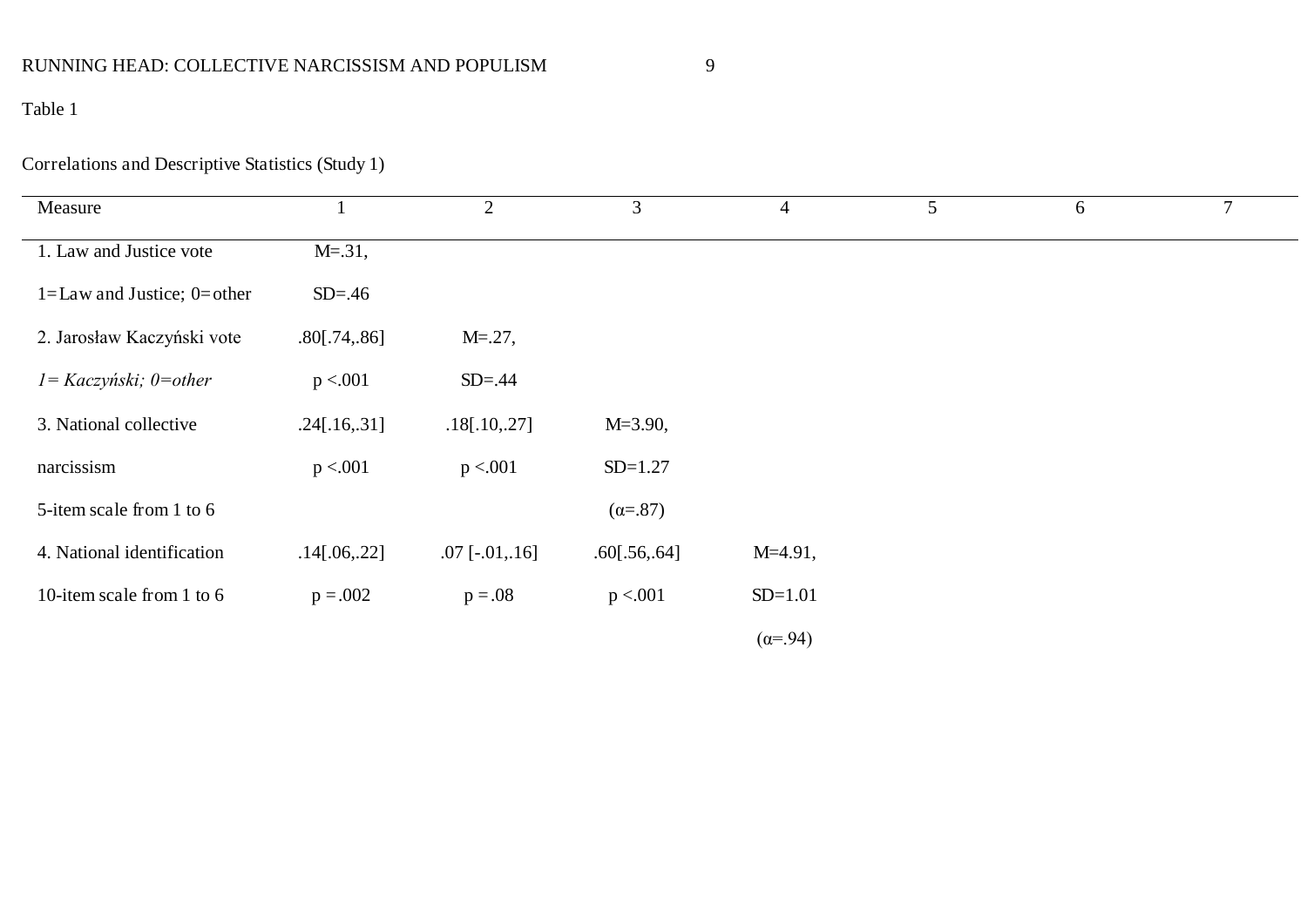| RUNNING HEAD: COLLECTIVE NARCISSISM AND POPULISM |                   |                  |                        | 10                    |                   |                 |              |
|--------------------------------------------------|-------------------|------------------|------------------------|-----------------------|-------------------|-----------------|--------------|
| 5. Age                                           | $.10$ [.004,.19]  | $.02[-.07, 10]$  | $.28$ [ $.23$ $,.33$ ] | $.33$ [ $.28$ $.38$ ] | $M=47.59$ ,       |                 |              |
|                                                  | $p = 0.024$       | $p = .70$        | p < 0.01               | p < 0.001             | $SD=17.59$        |                 |              |
| 6. Gender                                        | $.07[-.01, 15]$   | $.03[-.05, .12]$ | $.05[-.02, 11]$        | $.03[-.03, .09]$      | $.06[-.002, 12]$  | $M = .53$ ,     |              |
| $1 =$ woman; $0 =$ man                           | $p = .13$         | $p = .47$        | $p = .14$              | $p = .36$             | $p = .05$         | $SD=.50$        |              |
| 7. Material status                               | $-.19[-.28,-.11]$ | $-14[-.22,-05]$  | $-.05[-.11, .02]$      | $.03[-.03, .10]$      | $-.17[-.23,-.11]$ | $-.01[-.07,05]$ | $M = 3.41$ , |
| Scale from 1 to 5                                | p < 0.001         | $p = 0.002$      | $p = .12$              | $p = .38$             | p < 0.001         | $p = .77$       | $SD=0.95$    |
|                                                  |                   |                  |                        |                       |                   |                 |              |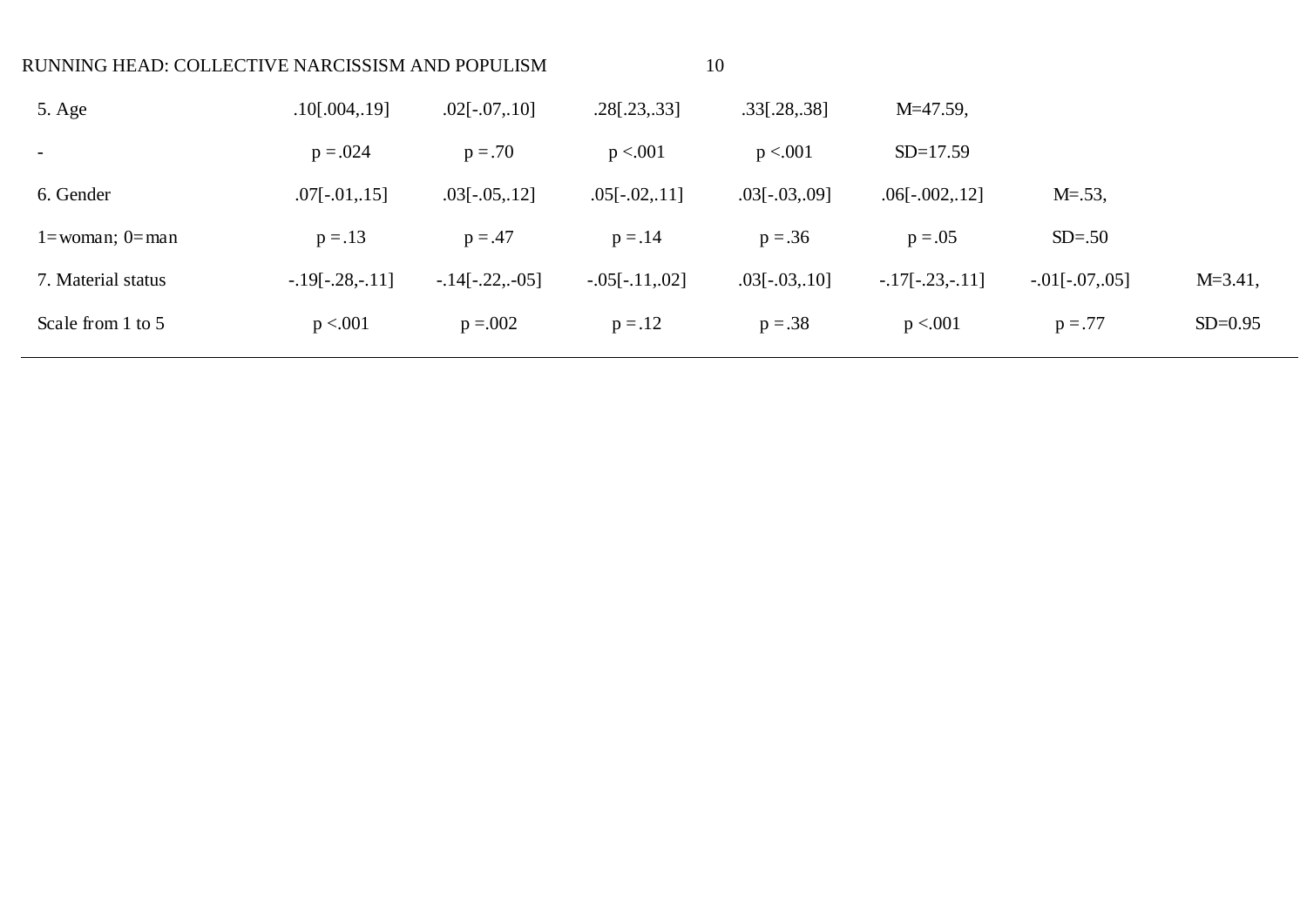**Regression analyses.** We conducted hierarchical binominal logistic regression analyses to investigate the effects of collective narcissism on populist votes for: Law and Justice as a party and Kaczyński as the presidential candidate. Voting for Law and Justice (or Kaczyński) was coded as 1 and voting for any other party (or Komorowski) was coded as 0. We also controlled for demographics (age, gender, material status)<sup>3</sup> and national identification<sup>4</sup>.

#### **National collective narcissism as a predictor of Law and Justice vote in the**

**parliamentary election.** First, we regressed collective narcissism on Law and Justice vote (Table 2). In Step 1, we introduced national identification which was significantly positively associated with Law and Justice vote. In Step 2, we introduced collective narcissism and found its positive effect on Law and Justice vote. The relationship between identification and Law and Justice vote became non-significant, indicating that non-narcissistic national ingroup positivity was not associated with the Law and Justice vote. We also found a significant negative effect of material status on Law and Justice vote.

 $\overline{a}$ 

<sup>&</sup>lt;sup>3</sup> In all studies, we controlled for age and gender. In Studies 1 and 3 we controlled for material status/income (not available in Study 2), and in Study 3 we controlled for ethnicity (not available in Studies 1-2). Unless noted otherwise, across all studies results remain the same when we do not include demographic variables.

 $4$  In all models multicollinearity was not a problem, with all VIFs  $< 2.0$  (Rogerson, 2001).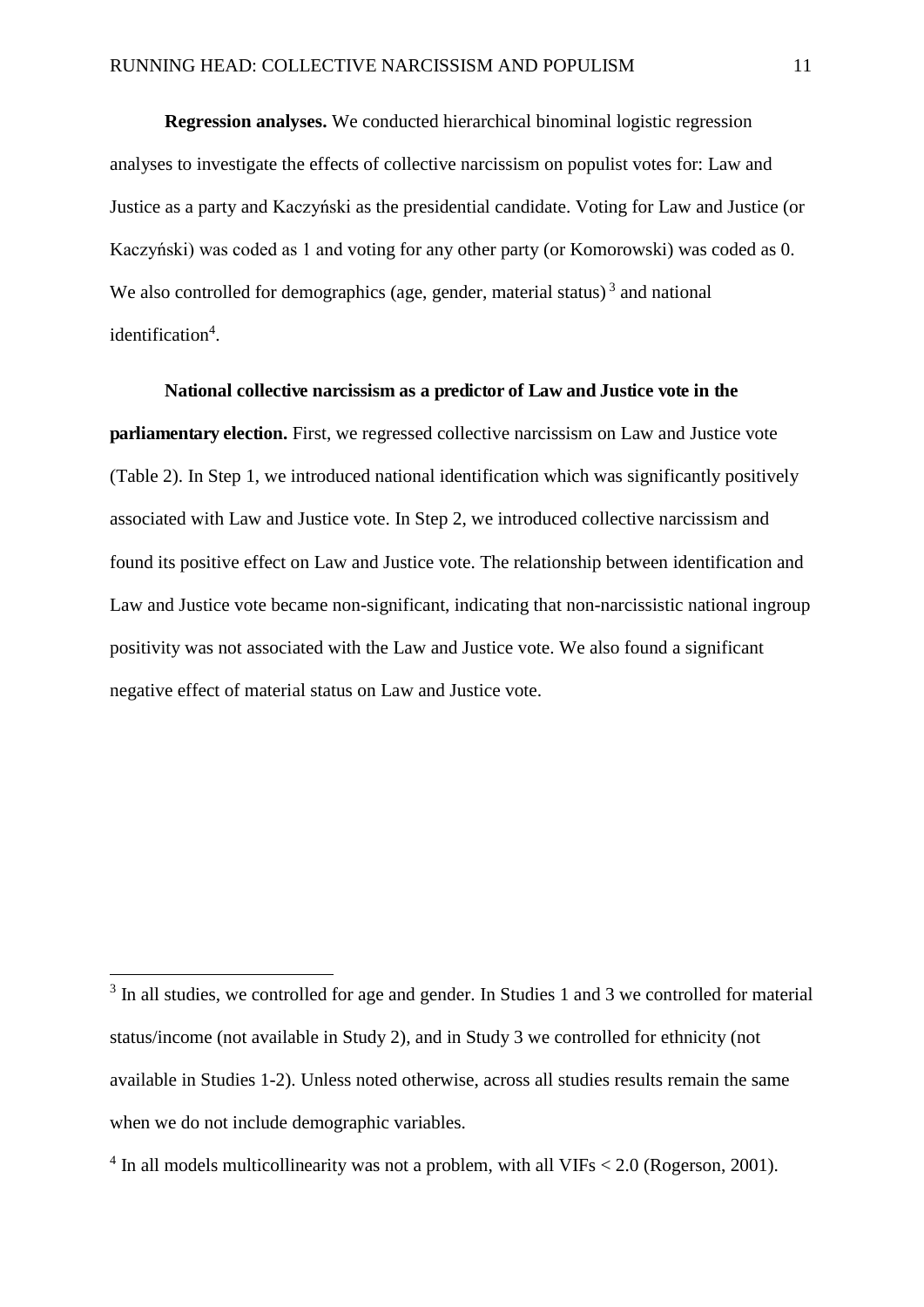Results of a Binomial Logistic Regression Predicting Law and Justice Vote in the Parliamentary Election (Study 1)

|                                         |               | Step 1    |                      |        | Step 2         |           |                      |              |
|-----------------------------------------|---------------|-----------|----------------------|--------|----------------|-----------|----------------------|--------------|
| Predictor variable                      | B(SE)         | <b>OR</b> | OR CI <sub>95%</sub> | p      | B(SE)          | <b>OR</b> | OR CI <sub>95%</sub> | $\mathbf{p}$ |
| National identification                 | 0.36(0.13)    | 1.43      | [1.10, 1.86]         | .01    | $-0.01(0.16)$  | 1.00      | [0.73, 1.36]         | .99          |
| Age                                     | 0.002(0.01)   | 1.00      | [0.99, 1.02]         | .80    | $-0.002(0.01)$ | 1.00      | [0.98, 1.01]         | .75          |
| Gender                                  | 0.24(0.20)    | 1.27      | [0.86, 1.87]         | .23    | 0.24(0.20)     | 1.27      | [0.86, 1.89]         | .24          |
| Material status                         | $-0.47(0.11)$ | 0.63      | [0.50, 0.78]         | < .001 | $-0.47(0.11)$  | 0.62      | [0.50, 0.78]         | < .001       |
| National collective narcissism          |               |           |                      |        | 0.44(0.10)     | 1.55      | [1.27, 1.90]         | < .001       |
| Nagelkerke's $R^2$                      |               |           | .08                  |        | .13            |           |                      |              |
| 2 log-likelihood                        |               |           | 603.21               |        |                |           | 583.17               |              |
| $\triangle$ Nagelkerke's R <sup>2</sup> | .05           |           |                      |        |                |           |                      |              |
| $\Delta$ 2 log-likelihood               |               |           |                      |        |                |           | 20.04                |              |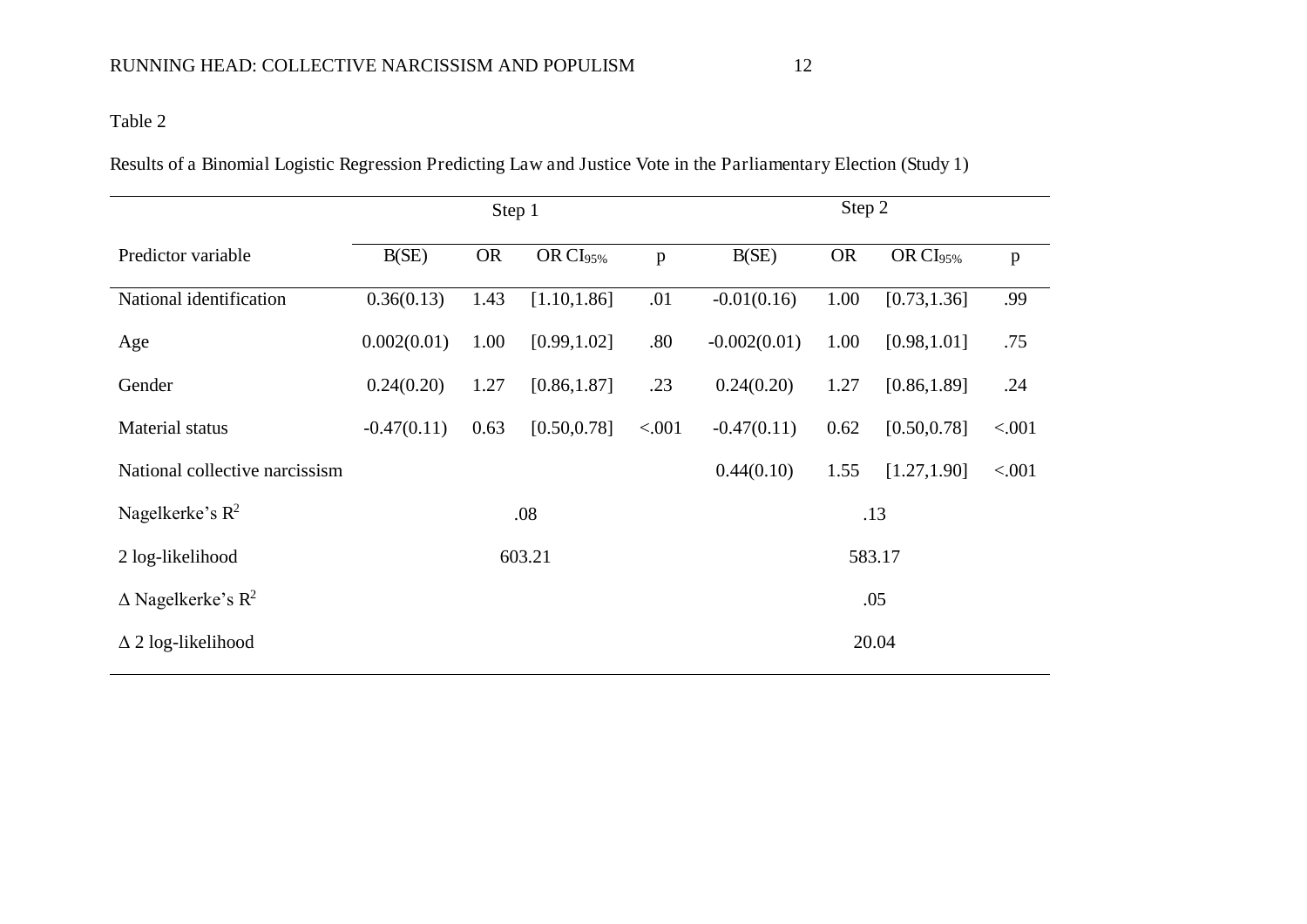#### National collective narcissism as a predictor of Kaczyński vote in presidential

**elections.** Second, we regressed collective narcissism on Kaczyński vote (Table 3). In Step 1 we introduced national identification which was marginally significantly positively associated with Kaczyński vote. In Step 2 we introduced collective narcissism and found its positive effect on Kaczyński vote. The effect of identification on Kaczyński vote became nonsignificant, indicating that non-narcissistic national ingroup positivity was not associated with the populist vote. Again, we found a significant negative effect of material status<sup>5</sup>.

 $\overline{a}$ 

<sup>&</sup>lt;sup>5</sup> When we do not control for demographics, we find a significant positive effect of ingroup identification on Kaczyński vote in Step 1.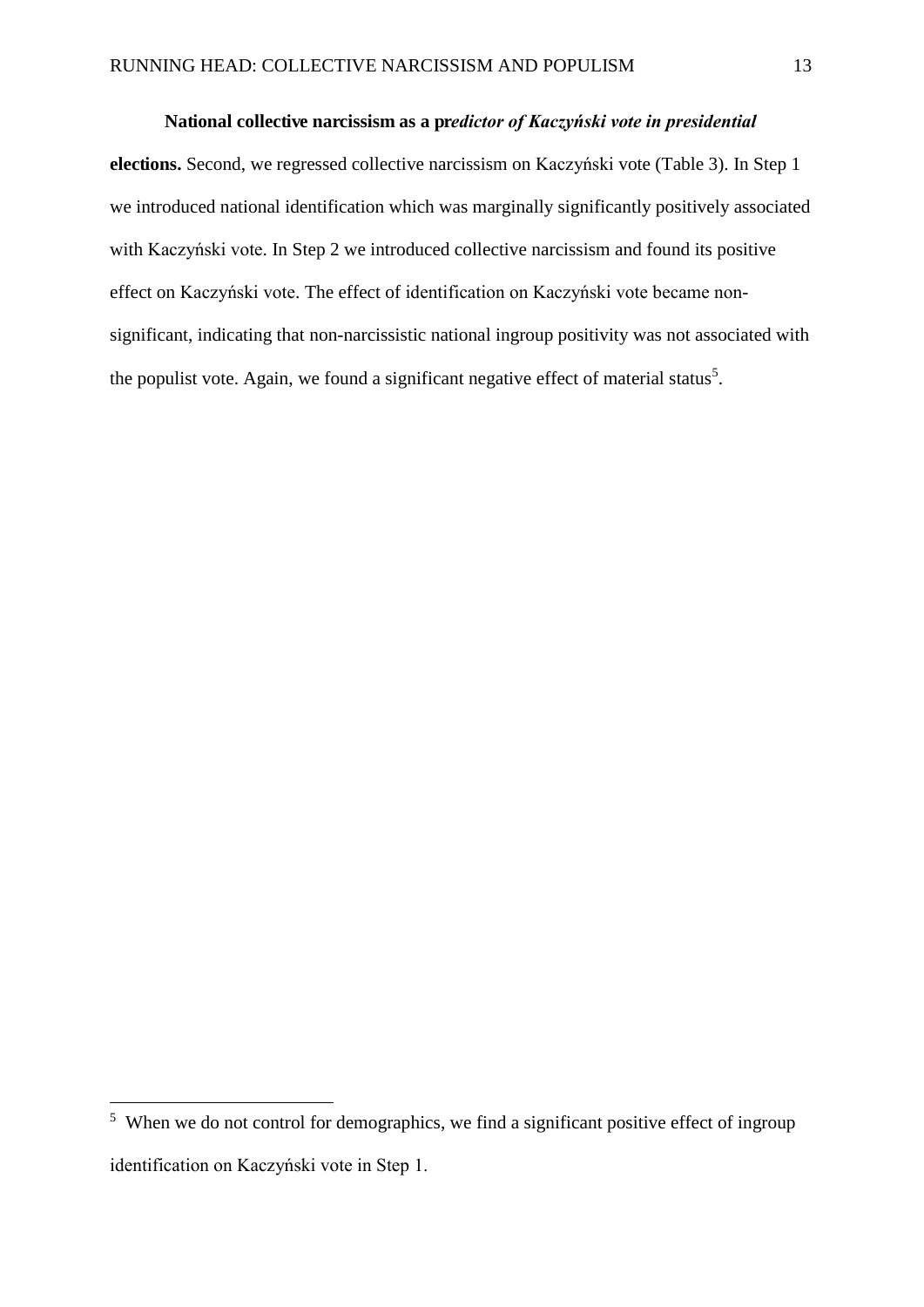Results of a Binomial Logistic Regression Predicting *Kaczyński Vote in Presidential Elections* (Study 1)

|                                         |               | Step 1    |                      |              | Step 2        |           |                      |              |  |  |
|-----------------------------------------|---------------|-----------|----------------------|--------------|---------------|-----------|----------------------|--------------|--|--|
| Predictor variable                      | B(SE)         | <b>OR</b> | OR CI <sub>95%</sub> | $\mathbf{p}$ | B(SE)         | <b>OR</b> | OR CI <sub>95%</sub> | $\mathbf{p}$ |  |  |
| National identification                 | 0.22(0.12)    | 1.25      | [0.98, 1.59]         | .07          | $-0.10(0.15)$ | 0.91      | [0.68, 1.21]         | .51          |  |  |
| Age                                     | $-0.01(0.01)$ | 1.00      | [0.98, 1.01]         | .43          | $-0.01(0.01)$ | 0.99      | [0.98, 1.00]         | .18          |  |  |
| Gender                                  | 0.12(0.20)    | 1.13      | [0.77, 1.66]         | .54          | 0.13(0.20)    | 1.14      | [0.77, 1.69]         | .51          |  |  |
| Material status                         | $-0.36(0.11)$ | 0.70      | [0.57, 0.87]         | .001         | $-0.36(0.11)$ | 0.70      | [0.56, 0.87]         | .001         |  |  |
| National collective narcissism          |               |           |                      |              | 0.41(0.10)    | 1.51      | [1.24, 1.84]         | < .001       |  |  |
| Nagelkerke's $R^2$                      |               |           | .04                  |              | .08           |           |                      |              |  |  |
| 2 log-likelihood                        |               |           | 618.41               |              |               |           | 600.81               |              |  |  |
| $\triangle$ Nagelkerke's R <sup>2</sup> |               |           |                      |              |               |           | .04                  |              |  |  |
| $\Delta$ 2 log-likelihood               |               |           |                      |              |               |           | 17.6                 |              |  |  |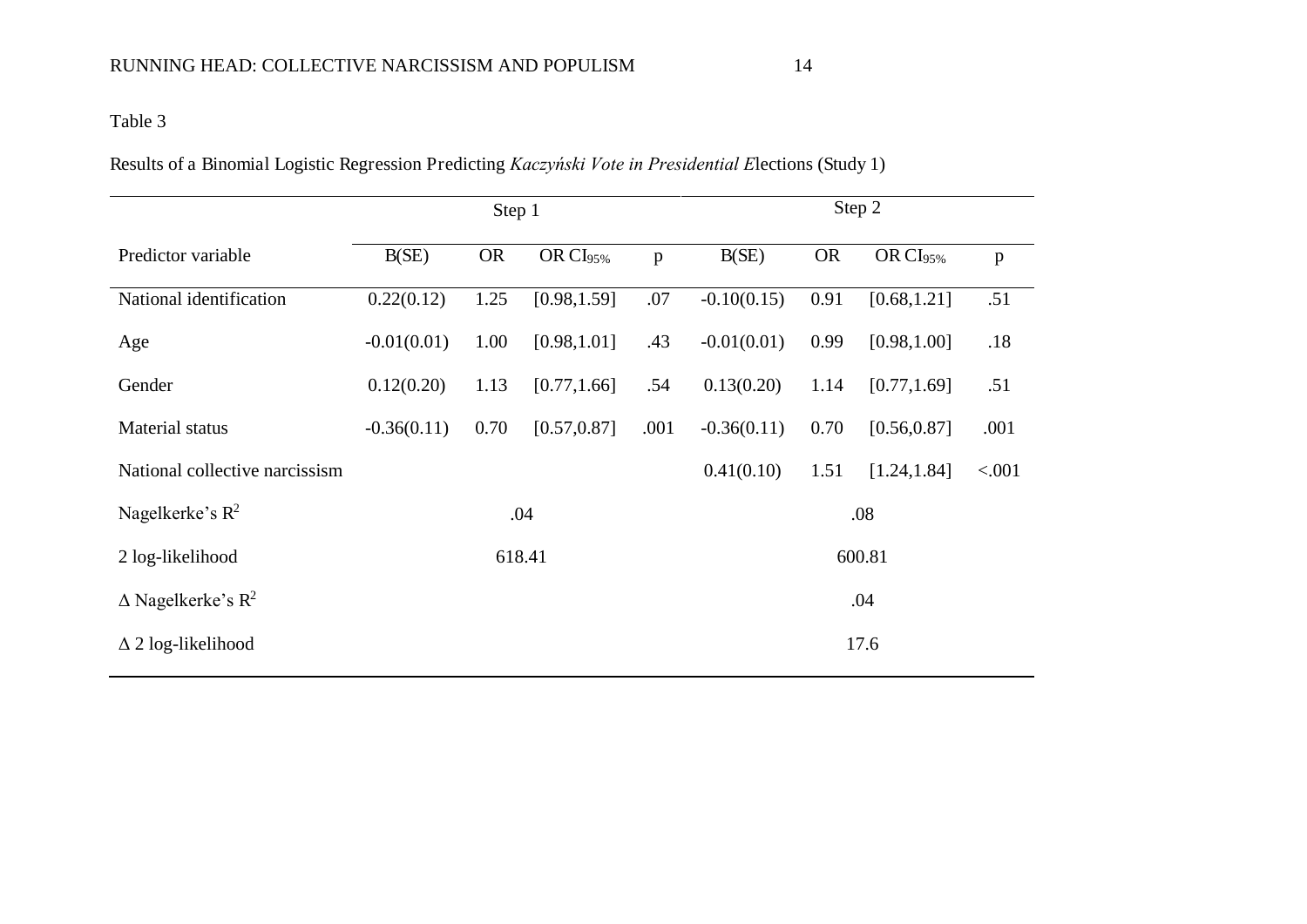The results of Study 1 provided initial support for our hypothesis that collective narcissism (and not non-narcissistic national identification) would predict voting for the populist Law and Justice party and its leader. In line with previous findings (Roguska, 2016), low material status was a significant predictor of adopting populist views. Still, Study 1 did not account for subjective feelings of ingroup disadvantage, which according to our assumptions should be an important predictor of support for populism. We address this issue in Studies 2 and 3.

#### **Study 2**

Study 2 was conducted in the context of the U.K. referendum to leave or remain a part of the European Union. A populist rhetoric of the United Kingdom Independence Party aimed to fuel anti-European attitudes by provoking British citizens to fight against a supposed influx of immigrants and to put national interest over those imposed by the EU (Farage, 2016). The principal message of the Leave campaign was that over the past half-century the EU had systematically diminished British influence and its sovereignty, so the best solution was to leave the union.

Based on this rhetoric, we manipulated perceptions of British (ingroup) disadvantage in the context of the relationship between the U.K. and the EU. In addition, we varied the perceived longevity of ingroup disadvantage by making participants believe it was either short or long-lived. We tested whether the perception of ingroup disadvantage would result in a higher willingness to adopt populist views reflected in Brexit support. Moreover, we expected this relationship to be accounted for by national collective narcissism.

#### **Method**

**Participants and procedure**. Study 2 was conducted among 525 participants recruited via Prolific Academic approximately seven weeks before the Brexit referendum (5-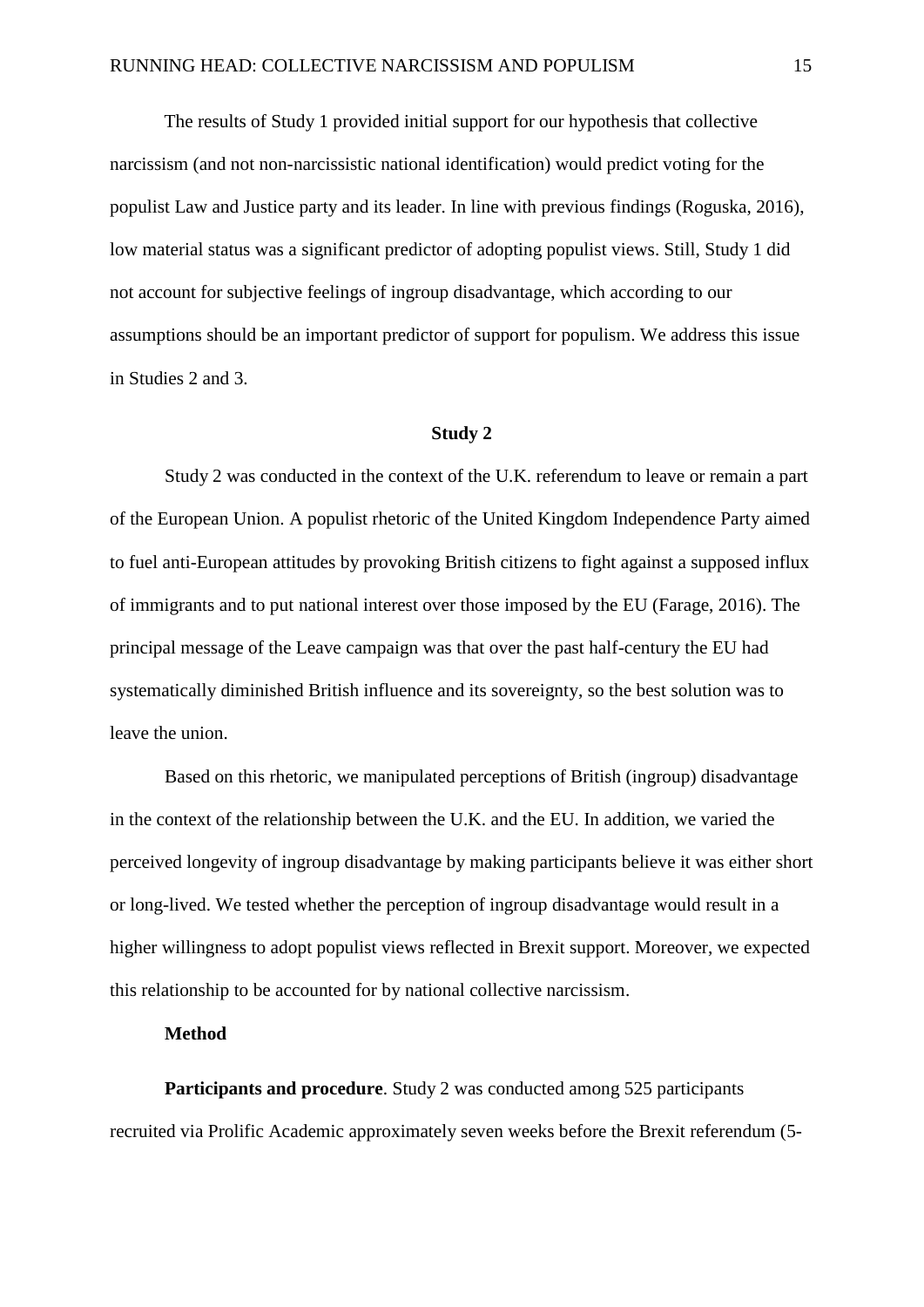10 May 2016). Participants were randomly assigned to one of the only three experimental conditions (long-term vs. short-term ingroup disadvantage vs. baseline).

We manipulated the perceived longevity of ingroup disadvantage based on the procedure by Blanchar & Eidelman (2013). In the long-term ingroup disadvantage condition, participants read an online article illustrating the history of the EU. The article emphasized the relationship between the U.K. and the EU as a long-term disadvantage to the U.K. In the short-term ingroup disadvantage condition, the article described the relationship as a recent development (though equally disadvantageous for the U.K.). In the baseline condition, the article described the history of the EU but omitted any indication of ingroup disadvantage (see the Supplement). Afterwards, participants completed measures of national collective narcissism and identification. The order of scale presentation was randomized and did not moderate the effects. Afterwards, participants were asked to indicate whether they thought the U.K. should leave the EU or not.

This study included an attention check. Participants were asked to indicate the main topic of the manipulation text. Twenty-four participants who failed the attention check were excluded from the analyses. We also excluded four participants who indicated their nationality as other than British. The final sample included 497 British participants, 212 men, 285 women, aged 18-72, 143 in the long-term ingroup disadvantage condition, 175 in the short-term ingroup disadvantage condition and 179 in the baseline condition.

#### **Measures.**

**National collective narcissism** was measured with a 9-item version of the Collective Narcissism Scale (Golec de Zavala et al., 2009). Participants responded on a scale from 1=strongly disagree to 7=strongly agree.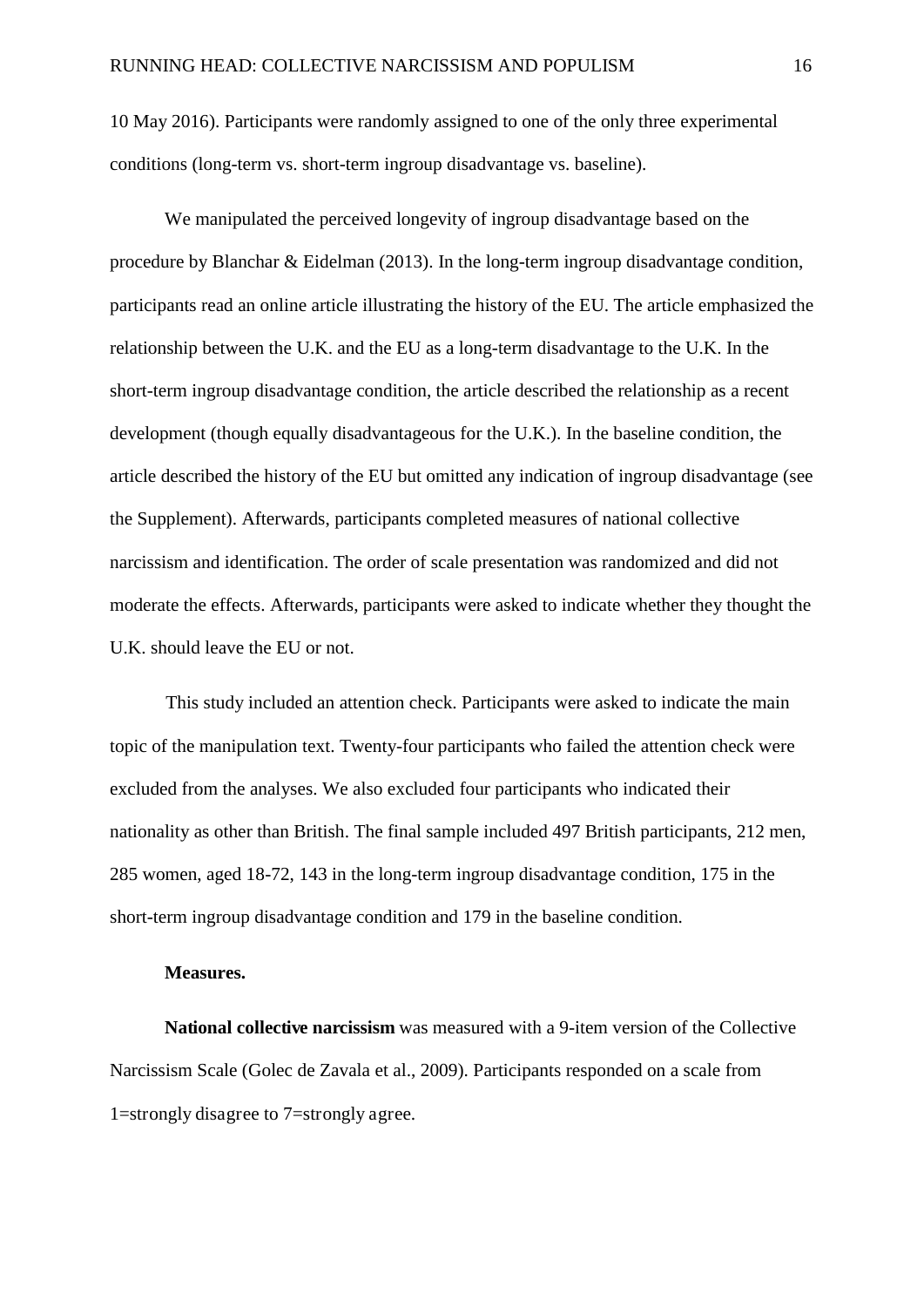**National identification** was measured with the Social Identification Scale (Cameron, 2004) which includes 12 items, capturing ingroup ties, e.g., "I have a lot in common with other Brits.", centrality, e.g., "In general, being British is an important part of my selfimage.", and ingroup affect, e.g., "In general I'm glad to be British." Participants responded a scale from 1=strongly disagree to 7=strongly agree.

**Brexit support** was measured with one item: "Should the United Kingdom remain a member of the European Union or leave the European Union?". Participants responded to a scale from 1=definitely remain to 5=definitely leave<sup>6</sup>.

#### **Results**

 $\overline{a}$ 

**Zero-order correlations** across conditions and scale properties are presented in Table 4. National identification was significantly positively correlated with collective narcissism. Brexit support was significantly positively correlated with collective narcissism, and national identifications. Thus, both types of ingroup positivity were positively related to adopting populist views.

<sup>&</sup>lt;sup>6</sup> We also measured perception of immigration from within the EU to the UK as a problem or an opportunity. We found a marginally significant effect of long-term ingroup disadvantage on anti-immigration attitudes, and this effect was accounted for by collective narcissism (see the Supplement).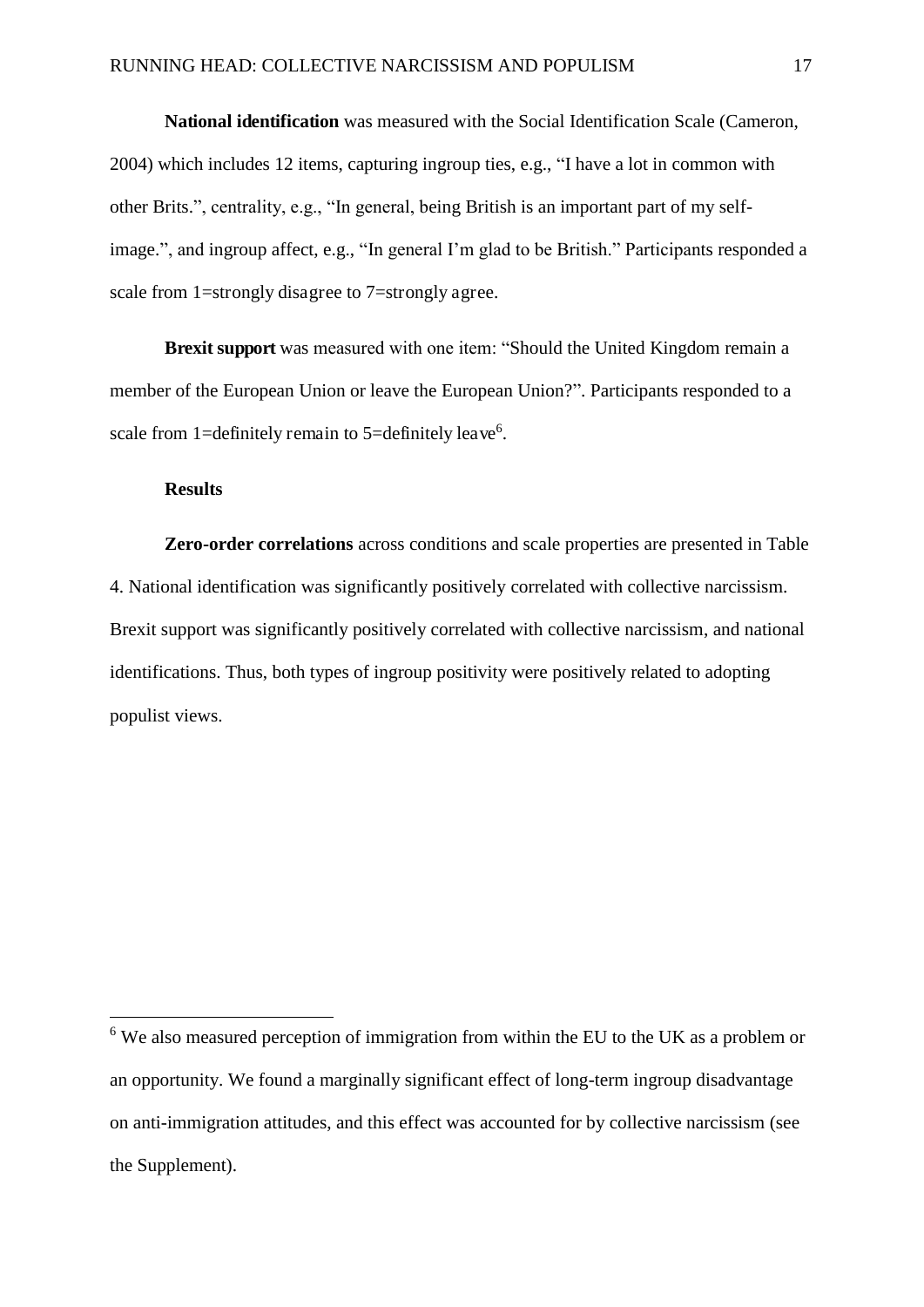## Correlations and Descriptive Statistics (Study 2)

| Measure                           | 1.                | 2.                   | 3.                 | $\overline{4}$ .       | 5.                     |
|-----------------------------------|-------------------|----------------------|--------------------|------------------------|------------------------|
| 1. Brexit support                 | $M=2.56, SD=1.41$ |                      |                    |                        |                        |
| Scale from 1 to 5                 |                   |                      |                    |                        |                        |
| 2. National collective narcissism | .47[.40, .54]     | $M=3.62$ , $SD=1.14$ |                    |                        |                        |
| 9-item scale from 1 to 7          | p < 0.001         | $(\alpha = .91)$     |                    |                        |                        |
| 3. National identification        | .19[.10, .29]     | .52[.44, .58]        | $M=4.51$ , SD=1.09 |                        |                        |
| 12-item scale from 1 to 7         | p < 0.001         | p < 0.001            | $(\alpha = .93)$   |                        |                        |
| 4. Gender                         | $.03[-.07, .11]$  | $.03[-.06, .13]$     | $.06[-.03, .15]$   | $M = .57$ , $SD = .50$ |                        |
| $1 =$ woman; $0 =$ man            | $p = .58$         | $p = .47$            | $p = 21$           |                        |                        |
| 5. Age                            | .26[.17, .35]     | .09[.004, .18]       | .09[.01, .17]      | .09[.01, .17]          | $M=34.39$ , $SD=11.64$ |
|                                   | p < .001          | $p = .04$            | $p = 0.04$         | $p = 0.048$            |                        |
|                                   |                   |                      |                    |                        |                        |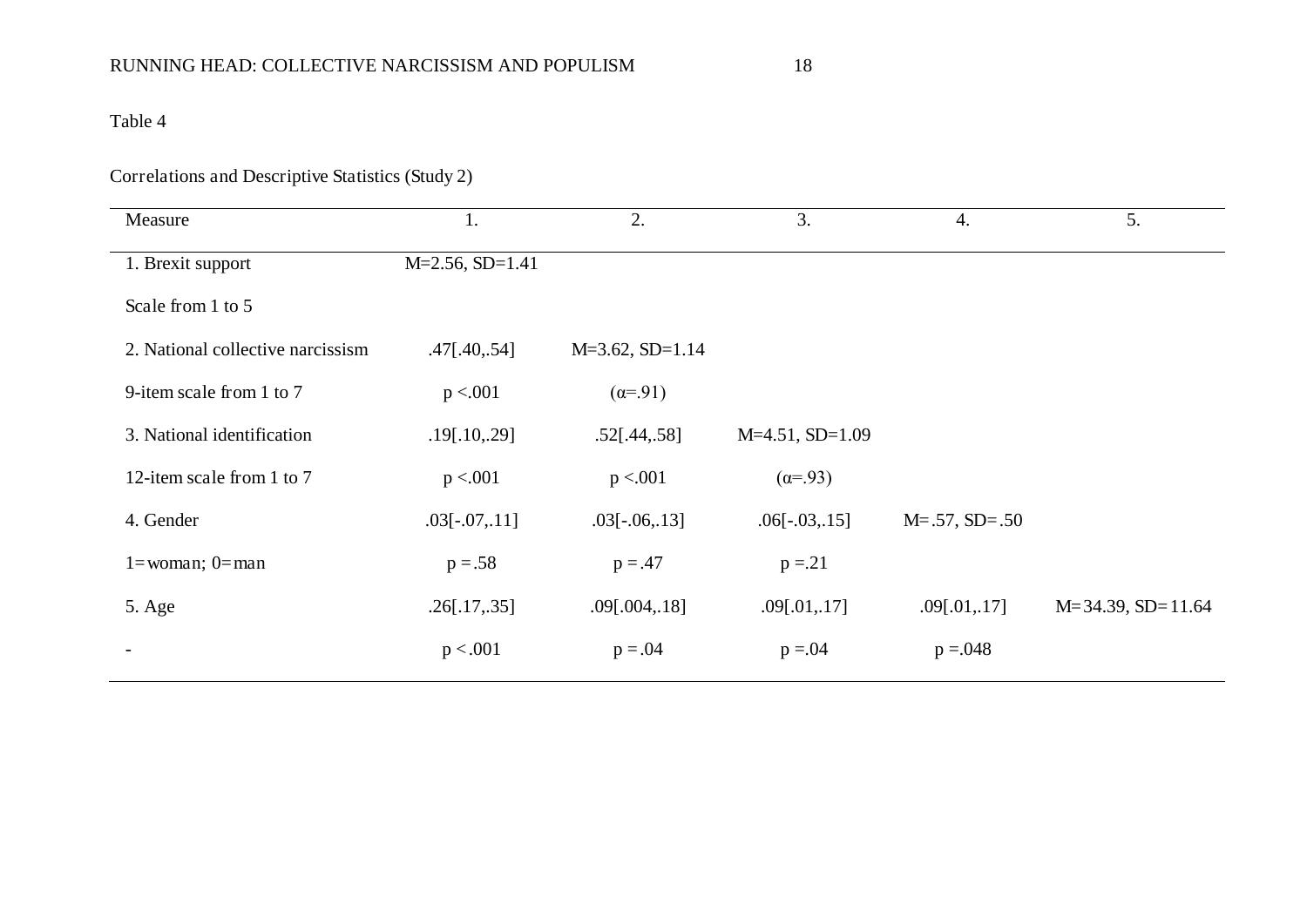**Regression analyses.** We performed multiple regression analyses to investigate the effects of the experimental manipulation. In all analyses, experimental conditions (long-term ingroup disadvantage vs. short-term ingroup disadvantage vs. baseline) were recoded into two dummy variables: one encoded the difference between long-term disadvantage and the baseline; the other one encoded the difference between short-term disadvantage and the baseline. We entered the two dummy variables into the regression, controlling for the overlap between the two types of ingroup positivity, and demographics (age and gender).

**Perceived ingroup disadvantage as a predictor of national collective narcissism.** We found a significant positive effect of long-term ingroup disadvantage on collective narcissism, indicating that narcissistic ingroup positivity was higher in the long-term disadvantage condition than in the baseline condition. We did not, however, find a significant effect of short-term ingroup disadvantage on collective narcissism (Table 5).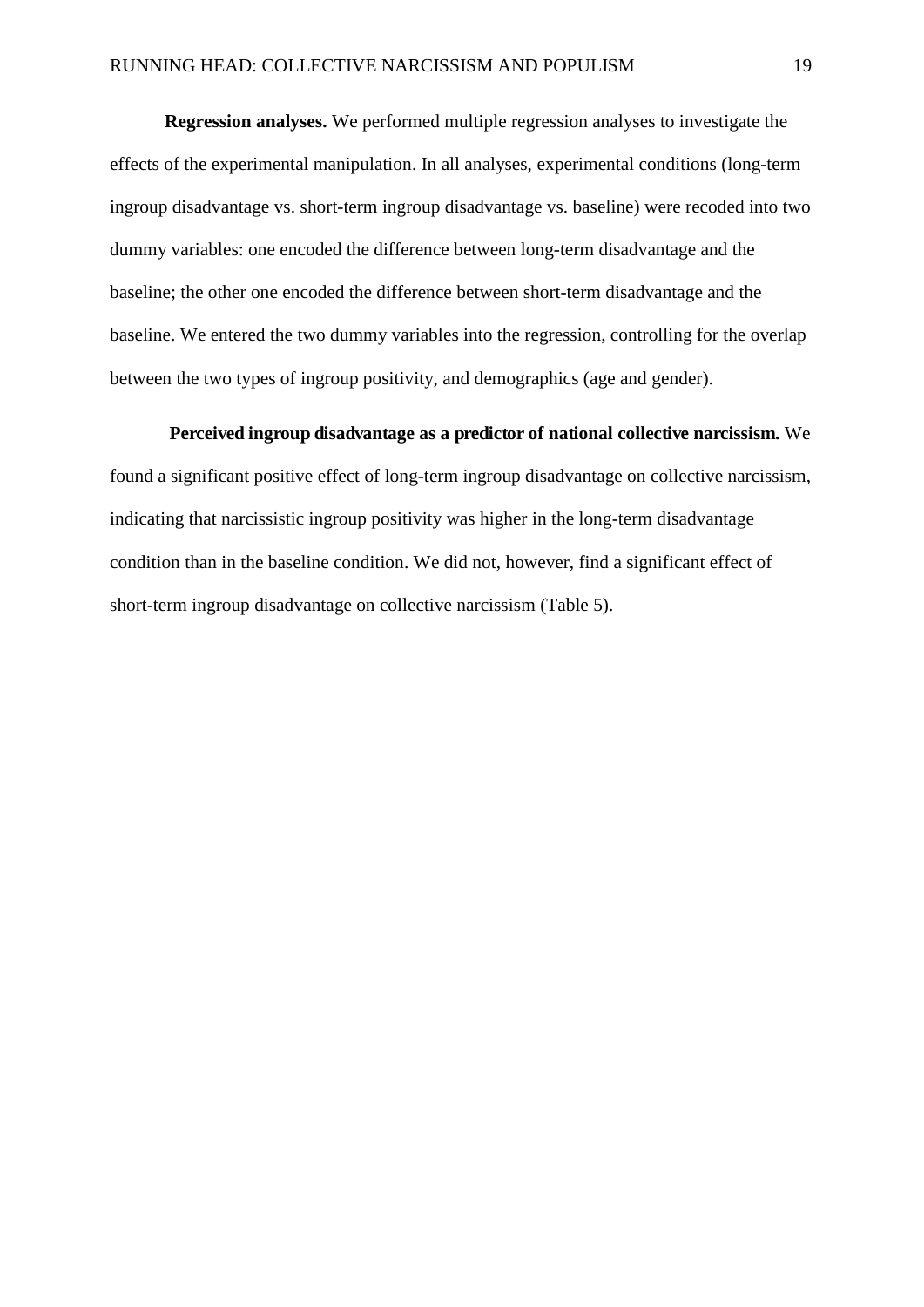Results of a Multiple Regression Predicting National Collective Narcissism (Study 2)

|                                                | Step 1   |         |        |                                  |  |  |
|------------------------------------------------|----------|---------|--------|----------------------------------|--|--|
| Predictor variable                             | $\bf{B}$ | t(489)  | p      | partial $r$ [CI <sub>95%</sub> ] |  |  |
| National identification                        | 0.54     | 13.44   | < .001 | $.52$ [.45, .59]                 |  |  |
| Age                                            | 0.004    | 1.16    | .25    | $.05$ [ $-.04, .14$ ]            |  |  |
| Gender                                         | $-0.003$ | $-0.04$ | .97    | $-.002$ [ $-.09, .09$ ]          |  |  |
| Short-term ingroup disadvantage (vs. baseline) | 0.06     | 0.60    | .55    | $.03$ [ $-.06, .12$ ]            |  |  |
| Long-term ingroup disadvantage (vs. baseline)  | 0.33     | 3.01    | .003   | $.14$ [.04, .22]                 |  |  |
| $R^2$                                          | .29      |         |        |                                  |  |  |
| $\mathbf{F}$                                   |          | 39.18   |        |                                  |  |  |

Note. CI<sub>95%</sub> = confidence intervals based on 1000 bootstrapped samples.

#### **Ingroup disadvantage as a predictor of national identification.** We found a

marginally significant negative effect of short-term ingroup disadvantage and significant negative effect of long-term ingroup disadvantage (Table 6). Thus, long-term ingroup disadvantage decreased non-narcissistic ingroup positivity relative to the baseline condition.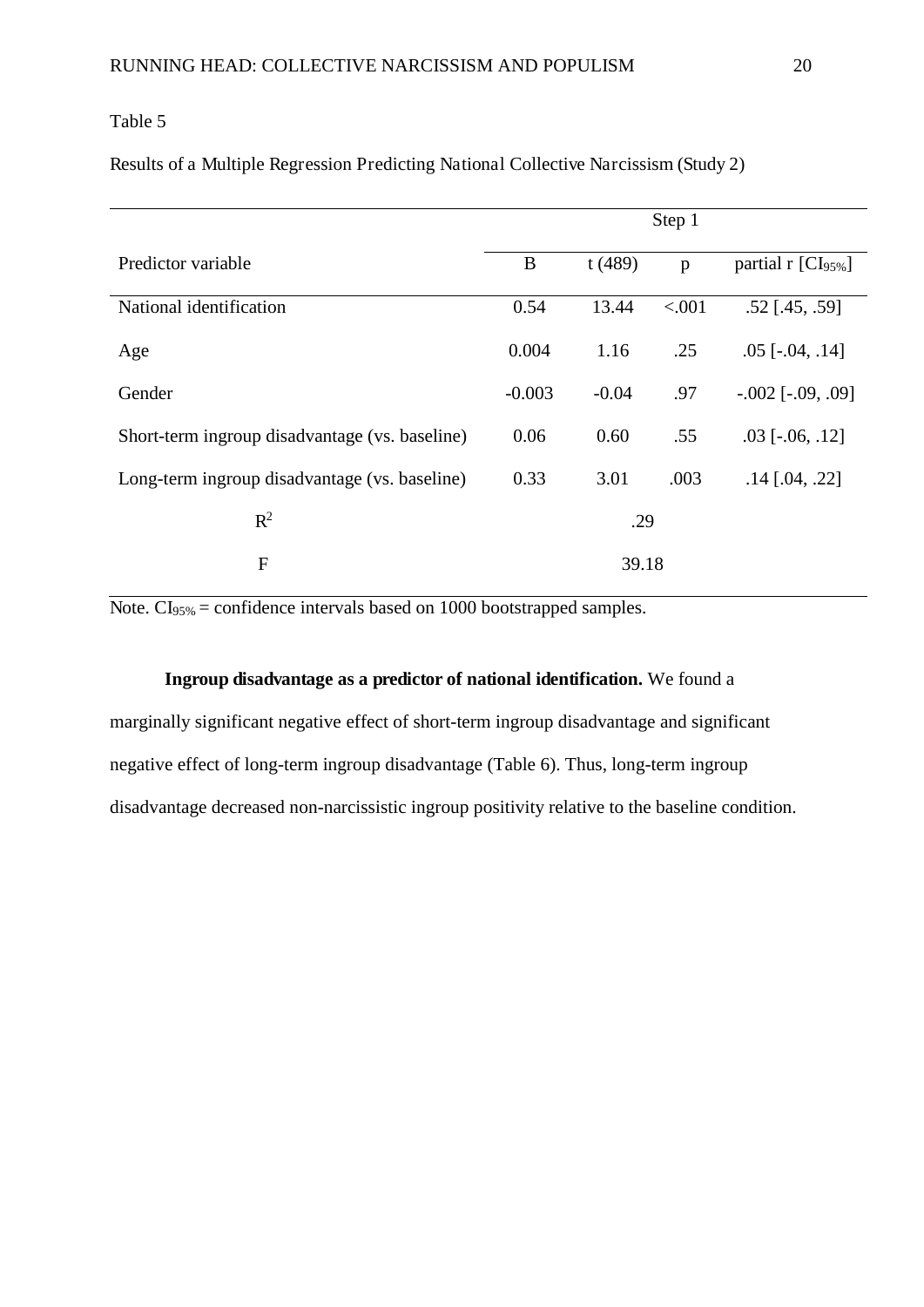|  |  |  | Results of a Multiple Regression Predicting National Identification (Study 2) |  |
|--|--|--|-------------------------------------------------------------------------------|--|
|  |  |  |                                                                               |  |

|                                                |         |         | Step 1 |                                  |
|------------------------------------------------|---------|---------|--------|----------------------------------|
| Predictor variable                             | B       | t(489)  | p      | partial $r$ [CI <sub>95%</sub> ] |
| National collective narcissism                 | 0.50    | 13.44   | < .001 | $.52$ [.45, .59]                 |
| Age                                            | 0.004   | 1.05    | .29    | $.05$ [ $-.04, .13$ ]            |
| Gender                                         | 0.08    | 0.95    | .34    | $.04$ [ $-.05, .13$ ]            |
| Short-term ingroup disadvantage (vs. baseline) | $-0.19$ | $-1.92$ | .06    | $-.09$ [ $-.17, .01$ ]           |
| Long-term ingroup disadvantage (vs. baseline)  | $-0.26$ | $-2.46$ | .01    | $-.11$ [ $-.20, -.02$ ]          |
| $R^2$                                          |         |         | .28    |                                  |
| $\overline{F}$                                 |         |         | 38.57  |                                  |

Note.  $CI<sub>95%</sub> = confidence intervals based on 1000 bootstrapped samples.$ 

#### **Perceived ingroup disadvantage as a predictor of Brexit support.** To test the

hypotheses that ingroup disadvantage will result in higher willingness to adopt populist views reflected in Brexit support, and that this relationship will be accounted for by collective narcissism, we conducted a hierarchical multiple regression analysis (Table 7).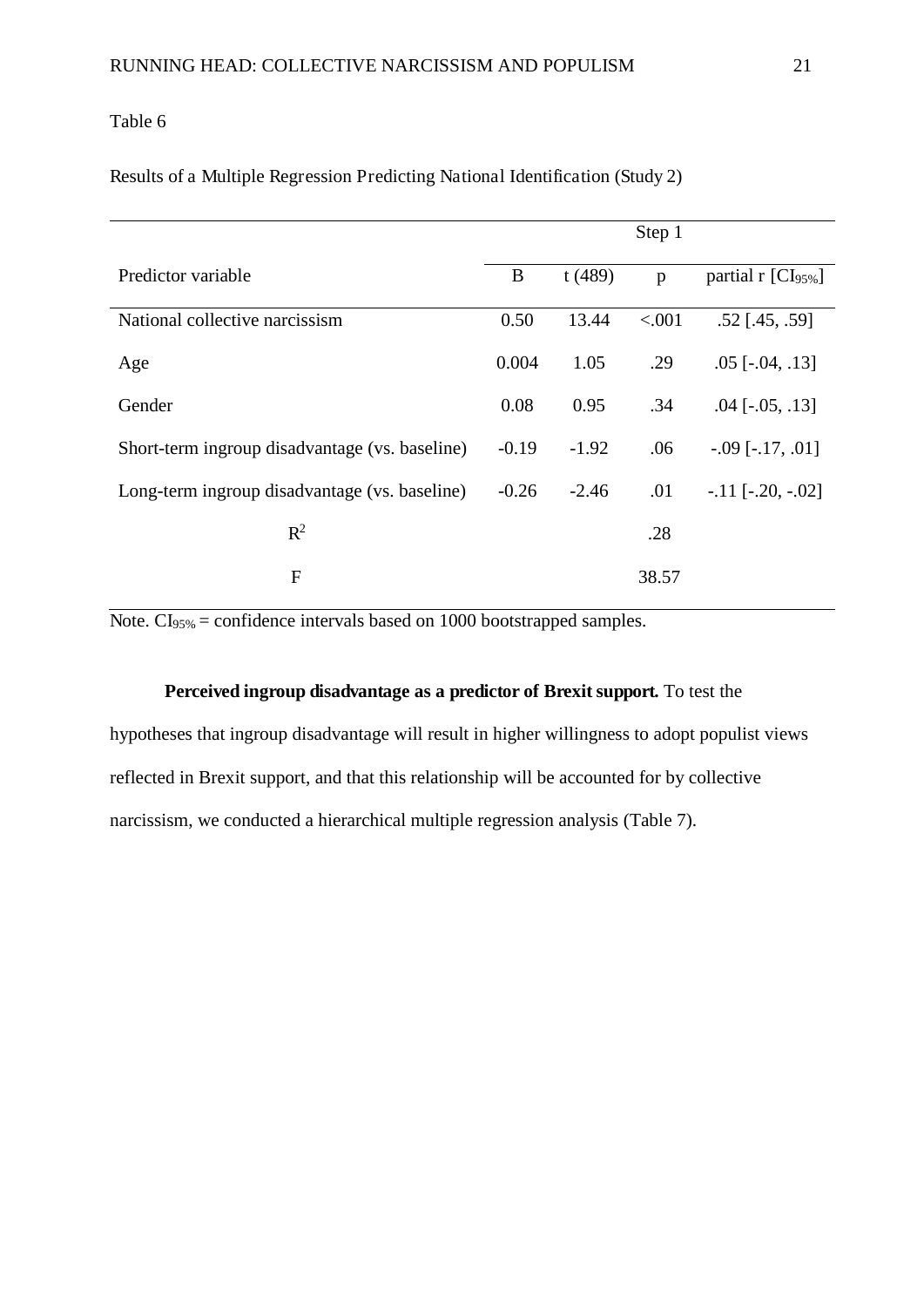## Results of a Multiple Regression Predicting Brexit Support (Study 2)

|                                                | Step 1       |         |         | Step 2                 |              |         |              |                                |
|------------------------------------------------|--------------|---------|---------|------------------------|--------------|---------|--------------|--------------------------------|
| Predictor variable                             | $\, {\bf B}$ | t(489)  | p       | partial r [CI95%]      | $\, {\bf B}$ | t(488)  | $\mathbf{p}$ | partial r [CI <sub>95%</sub> ] |
| National identification                        | 0.22         | 3.98    | < 0.001 | $.18$ [.08, .28]       | $-0.10$      | $-1.76$ | .08          | $-.08$ [ $-.17, .01$ ]         |
| Age                                            | 0.03         | 5.77    | < .001  | $.25$ [.17, .34]       | 0.03         | 5.84    | < .001       | $.26$ [.17, .34]               |
| Gender                                         | $-0.02$      | $-0.20$ | .84     | $-.01$ [ $-.10, .09$ ] | $-0.02$      | $-0.20$ | .84          | $-.01$ [ $-.10, .08$ ]         |
| Short-term ingroup disadvantage (vs. baseline) | 0.07         | 0.46    | .64     | $.02$ [ $-.06, .11$ ]  | 0.03         | 0.23    | .82          | $.01$ [ $-.08, .10$ ]          |
| Long-term ingroup disadvantage (vs. baseline)  | 0.47         | 3.09    | .002    | $14$ [.06, .23]        | 0.27         | 1.96    | .05          | $.09$ [ $-.01, .18$ ]          |
| National collective narcissism                 |              |         |         |                        | 0.60         | 10.67   | < .001       | $.44$ [ $.35, .51$ ]           |
| $\mathbb{R}^2$                                 |              |         | .12     |                        |              |         | .28          |                                |
| $\Delta R^2$                                   |              |         |         |                        |              |         | .16          |                                |
| $\mathbf F$                                    |              |         | 12.85   |                        |              |         | 32.16        |                                |
| $\Delta$ F                                     |              |         |         |                        |              |         | 19.31        |                                |

Note. CI<sub>95%</sub> = confidence intervals based on 1000 bootstrapped samples.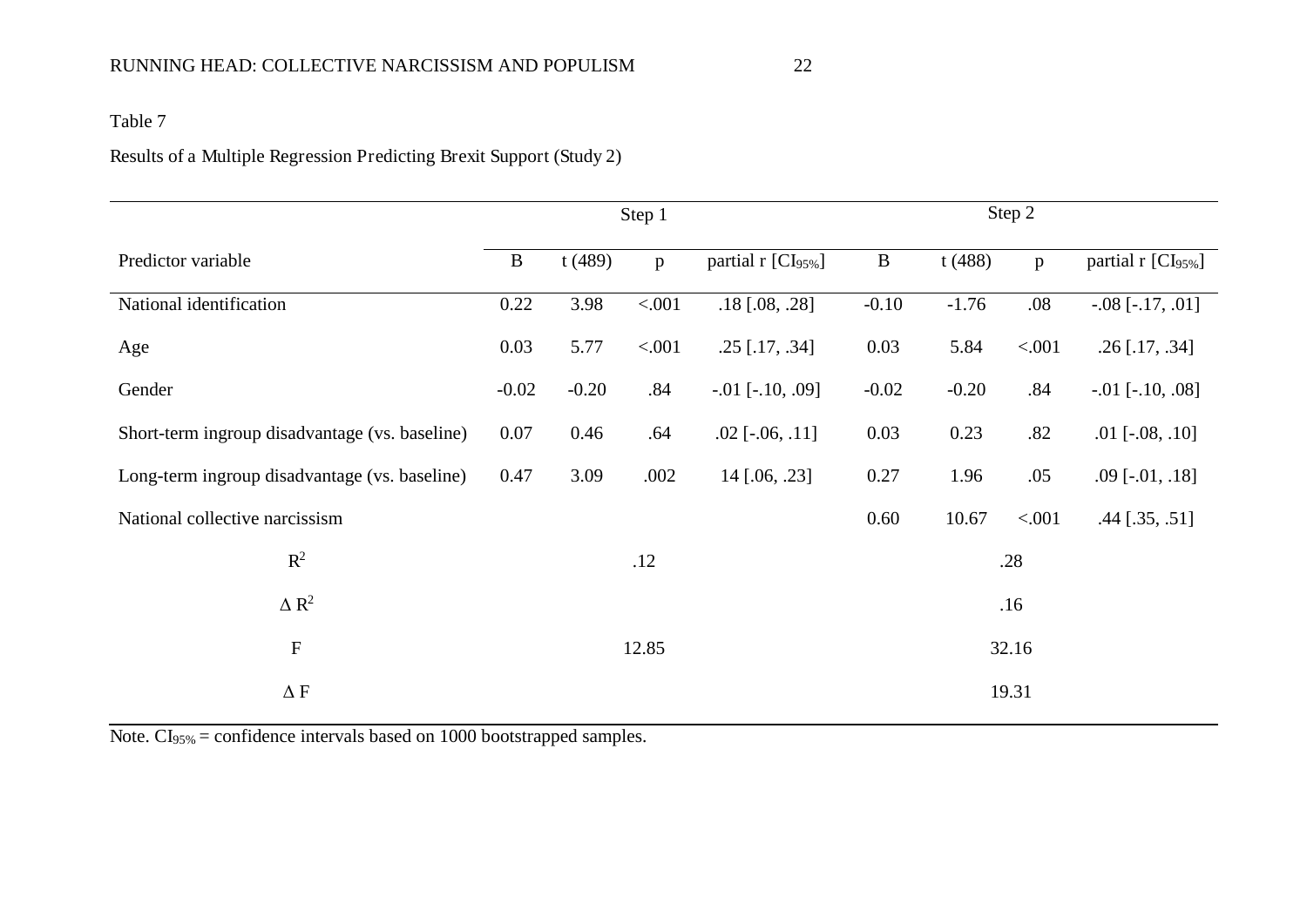In Step 1 we introduced national identification and two dummy variables. We found a significant positive effect of identification and a significant positive effect of long-term ingroup disadvantage on Brexit support, indicating that Brexit support was higher in the longterm disadvantage condition relative to the baseline condition. We did not find a significant effect of short-term ingroup disadvantage on Brexit support.

In Step 2 we introduced collective narcissism and found its positive effect on Brexit support. Non-narcissistic identification was a negative (albeit marginally significant) predictor of Brexit support. Furthermore, after introducing collective narcissism, we found a marginally significant positive effect of long-term disadvantage on Brexit support, and a non-significant effect of short-term disadvantage.

To perform a full test of our hypothesis, we checked for an indirect effect of long-term and short-term disadvantage on Brexit support via collective narcissism. We used Model 4 of PROCESS (Hayes, 2013) with 10,000 bootstrapped samples. The indirect effect of the perceived long-term ingroup disadvantage on Brexit support via collective narcissism was significant, with a bootstrap 95% bias-corrected confidence interval  $(95\%CI_{bc})$  of 0.06 to 0.35. The indirect effect of the perceived short-term ingroup disadvantage on Brexit support via collective narcissism was not-significant,  $95\%$ CI<sub>bc</sub>= -0.08, 0.16 (Figure 1).

We additionally checked for indirect effects of ingroup disadvantage on Brexit support via identification. Both indirect effects via identification were not significant: for the longterm disadvantage  $95\%$ CI<sub>bc</sub>= -0.001, 0.09, for the short-term disadvantage  $95\%$ CI<sub>bc</sub>= -0.002, 0.07.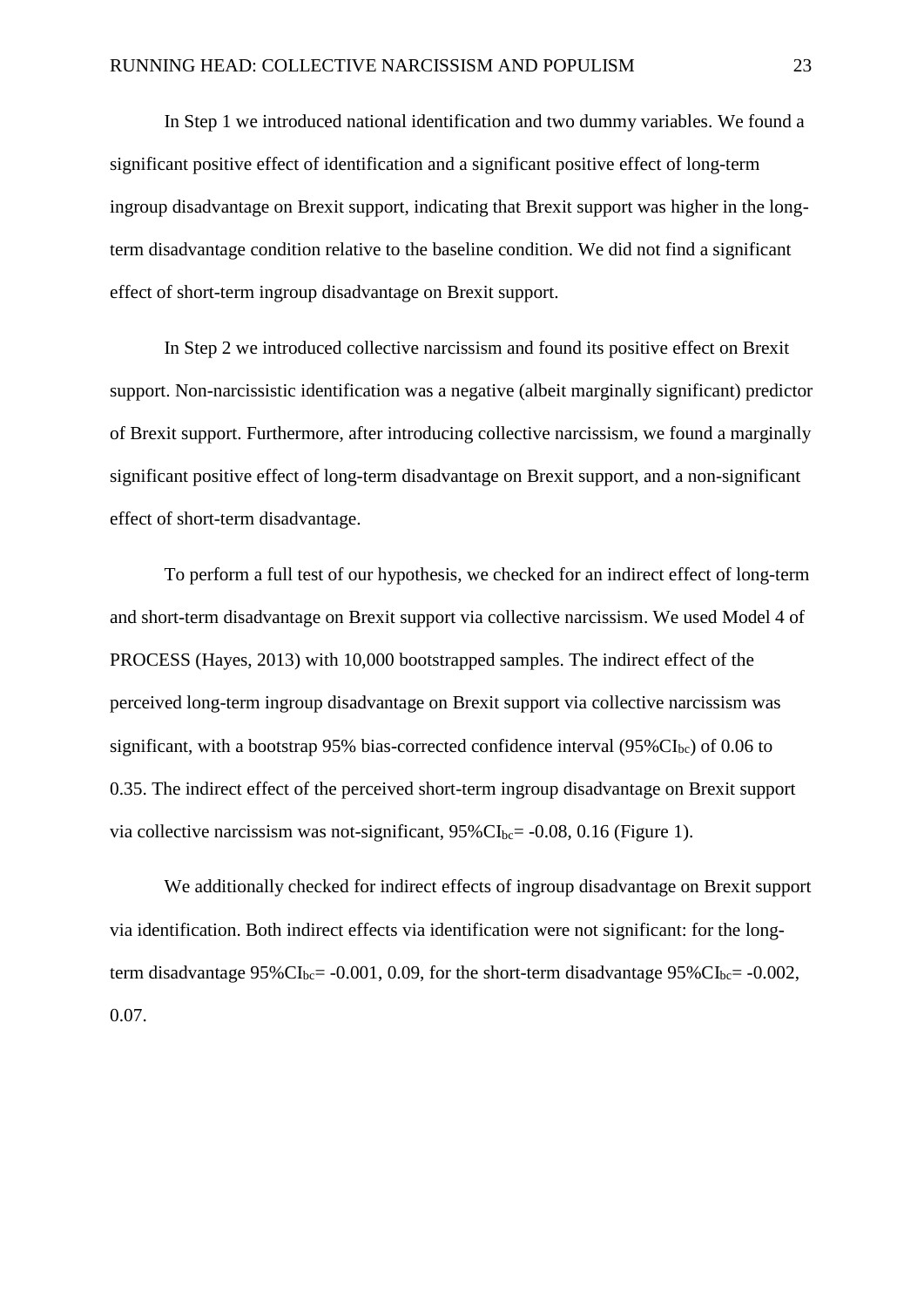

Figure 1. Indirect effects of long-term and short-term ingroup disadvantage on Brexit support via collective narcissism. Entries are standardized coefficients.  $R^2$  represents percentage of the outcome variables variation explained by the model.

 $p < 0.10 * p < 0.05$ . \*\*  $p < 0.001$ .

Study 2 revealed that, relative to baseline, reading about the long-term disadvantage of the national ingroup increased support for Brexit, and that this relationship was accounted for by national collective narcissism (and not non-narcissistic identification). Reading about short-term ingroup disadvantage was not enough to encourage participants to support Brexit. In fact, it also was not strong enough to increase collective narcissism.

Furthermore, national identification alone was significantly positively correlated with support for Brexit, but this association became negative (and marginally significant) when we adjusted for national collective narcissism. Although long-term ingroup disadvantage decreased non-narcissistic national identification, we did not find a significant indirect effect of ingroup disadvantage on Brexit support via non-narcissistic national identification. Thus, national collective narcissism, resulting from a perception of a long-term ingroup disadvantage, was the form of ingroup positivity related to adopting populist views.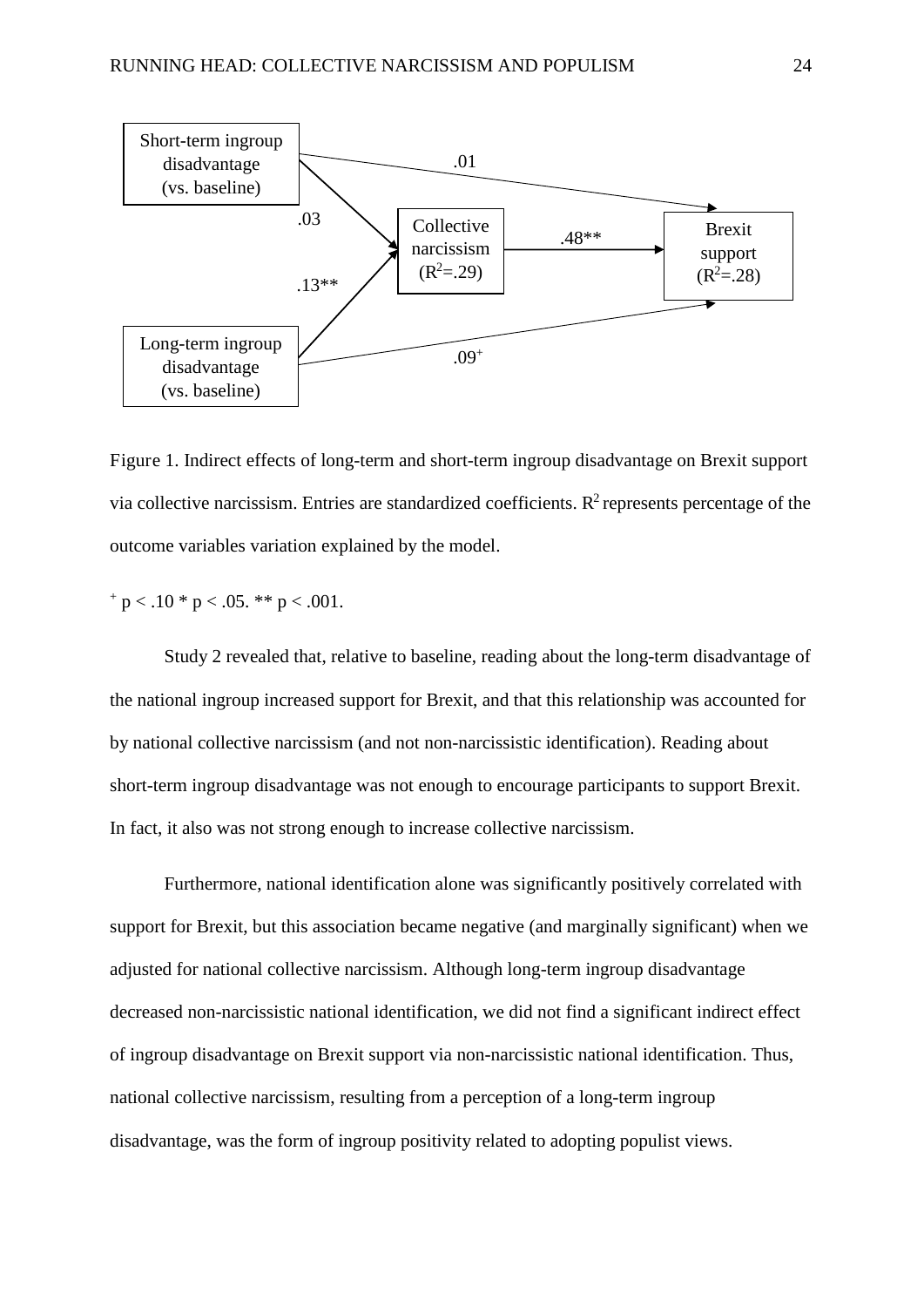#### **Study 3**

In Study 3 we sought to examine the role of ingroup disadvantage and national collective narcissism in support for Trump. To this end, we examined whether support for Trump will be associated with group relative deprivation (Pettigrew, 2017), and whether this link will be accounted for by national collective narcissism.

#### **Method**

**Participants and procedure**. In Study 3 we used data from a survey conducted among 407 participants recruited via Prolific Academic approximately a month before the Presidential election (5-6 October 2016). Several measures were presented to participants, including national collective narcissism, national identification, group relative deprivation, electoral preferences and demographics (age, gender, family income over the last year measured on a scale from 1=less than \$10,000 to 12=more than \$150,000). We excluded data from four participants who reported their national identity as other than American or mixed American. The final sample included 403 American participants, 221 men, 182 women, aged 18-70. Most (n=303) were White (not Hispanic), identified themselves as non-immigrants (n=386), and their mode income was between \$50,000 and \$59,999.

#### **Measures.**

**National collective narcissism** was measured as in Study 1, with respect to the Americans as the ingroup. Participants responded on a scale from 1=strongly disagree to 7=strongly agree.

**National identification** was measured as in Study 2, with respect to the Americans as the ingroup. Participants responded on a scale from 1=strongly disagree to 7=strongly agree.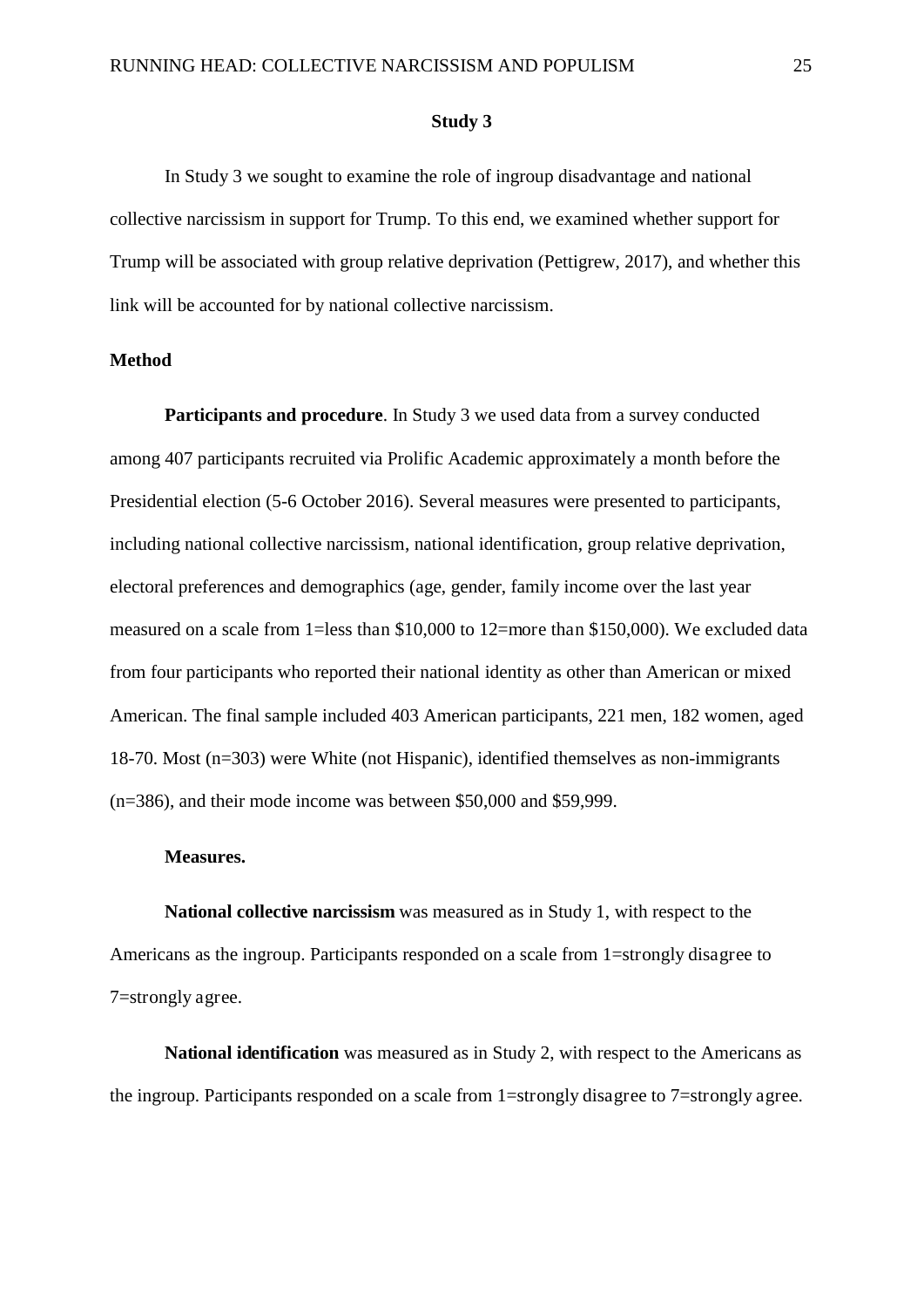**Group relative deprivation** was measured with one item which depended on participant's identity based on similar items used in the Eurobarometer (Pettigrew et al., 2008). Participants who identified themselves as non-immigrants (n=386) were asked about their situation in relation to immigrants; those who identified themselves as immigrants (n=17) were asked about their situation in relation to new immigrants: "Would you say that over the last 5 years people like yourself in the U.S. have been economically  $1=a$  lot better off, 2=better off, 3=the same, 4=worse of or 5=a lot worse off than most [new incoming] immigrants living here?"

**Preference for Donald Trump** was measured with one item: "Now please consider the current presidential nominees. Using the slider, please indicate how much you prefer one candidate over another, if you prefer Hillary Clinton you should move the slider toward the left (0=Hilary Clinton), and if you prefer Donald Trump move the slider to the right (10=Donald Trump). If you feel neutral to both, then maintain the slider at  $5.^{37}$ 

#### **Results**

 $\overline{a}$ 

**Zero-order correlations** and scale properties are presented in Table 8. National identification was significantly positively related to collective narcissism. Preference for Trump was significantly positively correlated with collective narcissism, identification, and group relative deprivation. Group relative deprivation was significantly positively correlated with collective narcissism. We did not find a significant relationship between group relative deprivation and identification.

<sup>&</sup>lt;sup>7</sup> We also measured individual relative deprivation and additional indices of support for Trump and other candidates. Collective narcissism was unrelated to support for Clinton or Sanders (see the Supplement).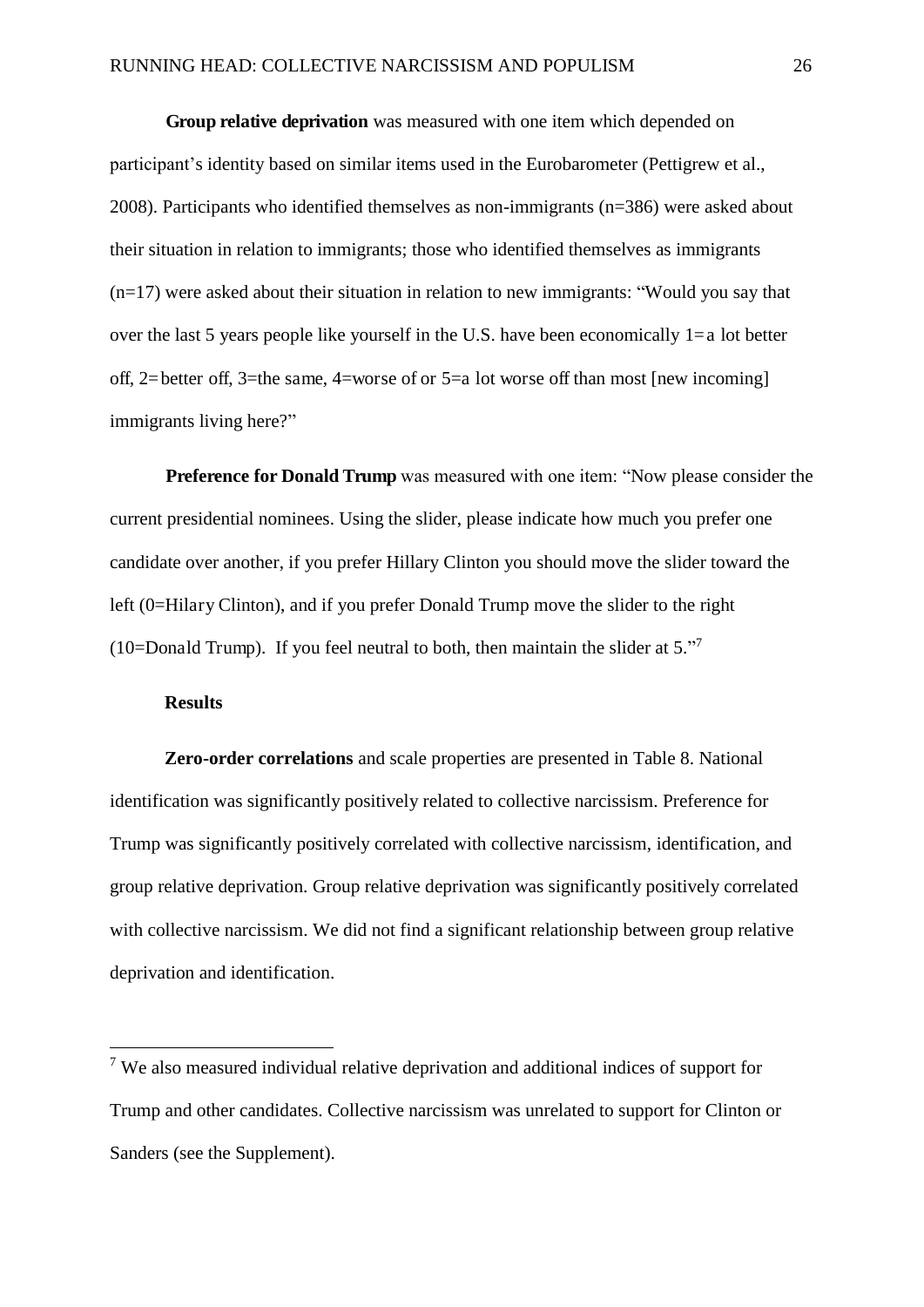## RUNNING HEAD: COLLECTIVE NARCISSISM AND POPULISM 27

## Table 8

## Correlations and Descriptive Statistics (Study 3)

| Measure                    |               | $\overline{2}$  | 3                | $\overline{4}$ |
|----------------------------|---------------|-----------------|------------------|----------------|
| 1. Preference for Trump    | $M = 3.16$ ,  |                 |                  |                |
| Scale from 0 to 10         | $SD = 3.34$   |                 |                  |                |
| 2. National collective     | .29[.19, .38] | $M = 2.89$ ,    |                  |                |
| narcissism                 | p < 0.001     | $SD=1.28$       |                  |                |
| 5-item scale from 1 to 7   |               | $(\alpha = 88)$ |                  |                |
| 3. National identification | .22[.12, .33] | .55[.46, .62]   | $M=4.38$ ,       |                |
| 12- item scale from 1 to 7 | p < 0.01      | p < 0.001       | $SD=1.12$        |                |
|                            |               |                 | $(\alpha = .91)$ |                |
| 4. Group relative          | .38[.28, .47] | .19[.09, .30]   | $.03[-.08, .14]$ | $M = 2.62$ ,   |
| deprivation                | p < 0.01      | p < 0.01        | $p = 52$         | $SD = 0.95$    |
|                            |               |                 |                  |                |

Scale from 1 to 4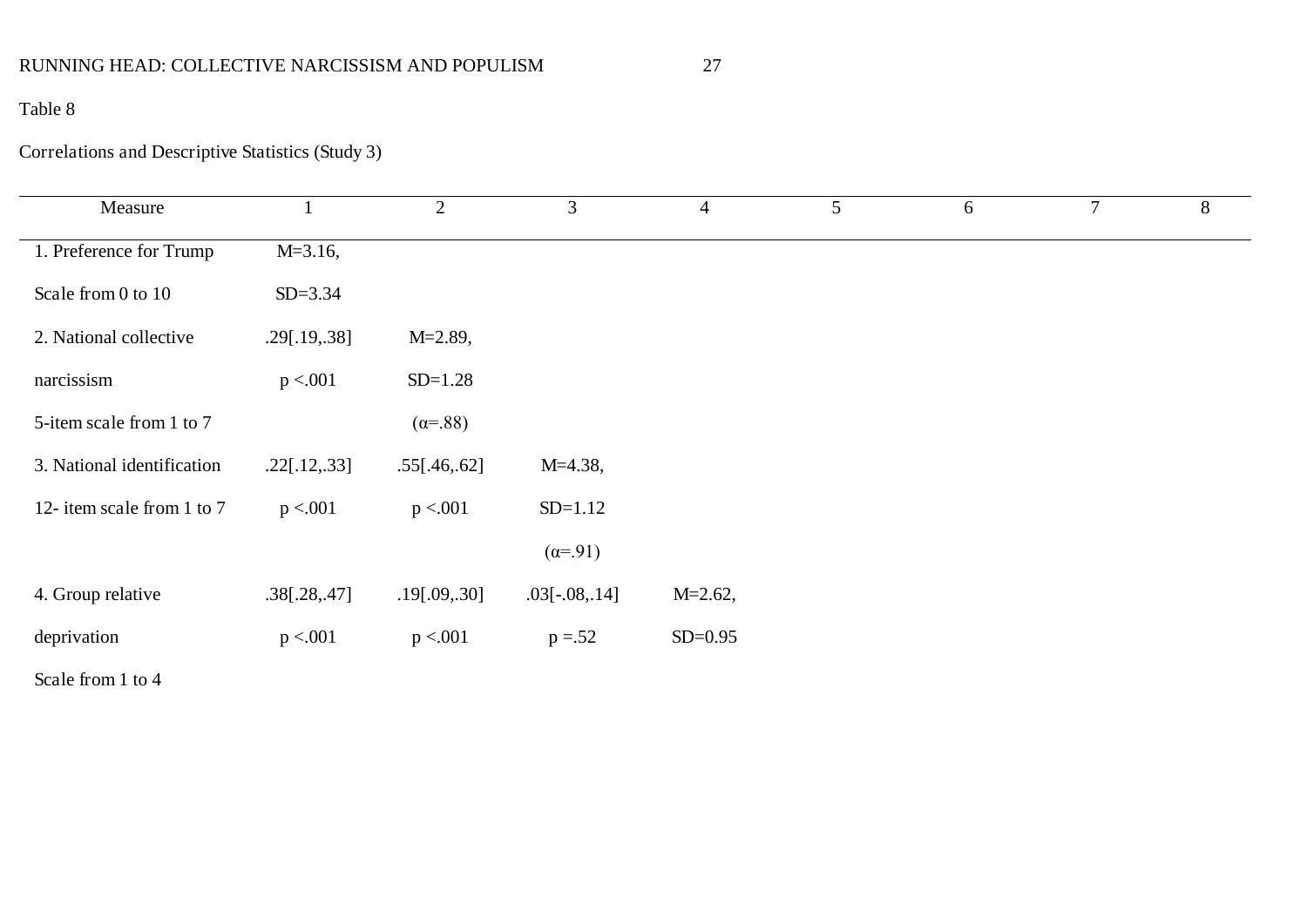| RUNNING HEAD: COLLECTIVE NARCISSISM AND POPULISM |                   |                   | 28                |                   |                   |                  |                 |             |
|--------------------------------------------------|-------------------|-------------------|-------------------|-------------------|-------------------|------------------|-----------------|-------------|
| 5. Age                                           | .14[.03, .25]     | $.17$ [.08,.26]   | $.31$ [.23,.39]   | $.13$ [.01,.23]   | $M = 32.47$ ,     |                  |                 |             |
|                                                  | $p = .01$         | $p = .001$        | p < 0.001         | $p = 01$          | $SD = 11.88$      |                  |                 |             |
| 6. Gender                                        | $-.19[-.29,-.09]$ | $-14[-.24,-.04]$  | $-.13[-.21,-.03]$ | $-.03[-.12, .07]$ | $.05[-.04, .14]$  | $M = .45$ ,      |                 |             |
| $1 =$ woman; $0 =$ man                           | p < 0.001         | $p = .01$         | $p = .01$         | $p = .57$         | $p = .30$         | $SD=.50$         |                 |             |
| 7. Income                                        | $.04[-.06, .14]$  | $.10[-.002, .20]$ | $.15$ [.06,.25]   | $-16[-.25,-.06]$  | $-.16[-.25,-.06]$ | $-.01[-.12,08]$  | $M = 5.77$ ,    |             |
| Scale from 1 to 12                               | $p = 0.39$        | $p = 0.045$       | $p = .002$        | $p = .001$        | $p = 0.002$       | $p = .78$        | $SD = 3.26$     |             |
| 8. Ethnicity                                     | 10[.01, .18]      | $05[-.03, .14]$   | $04[-.05,.13]$    | $01[-.09, 11]$    | $22$ [.14,.29]    | $-03[-.14, .07]$ | $02[-.11, .08]$ | $M = .75$ , |
| $1 = white$ ; $0 = other$                        | $p = .044$        | $p = .28$         | $p = .44$         | $p=.88$           | p < 0.001         | $p = .51$        | $p = .75$       | $SD = .43$  |
|                                                  |                   |                   |                   |                   |                   |                  |                 |             |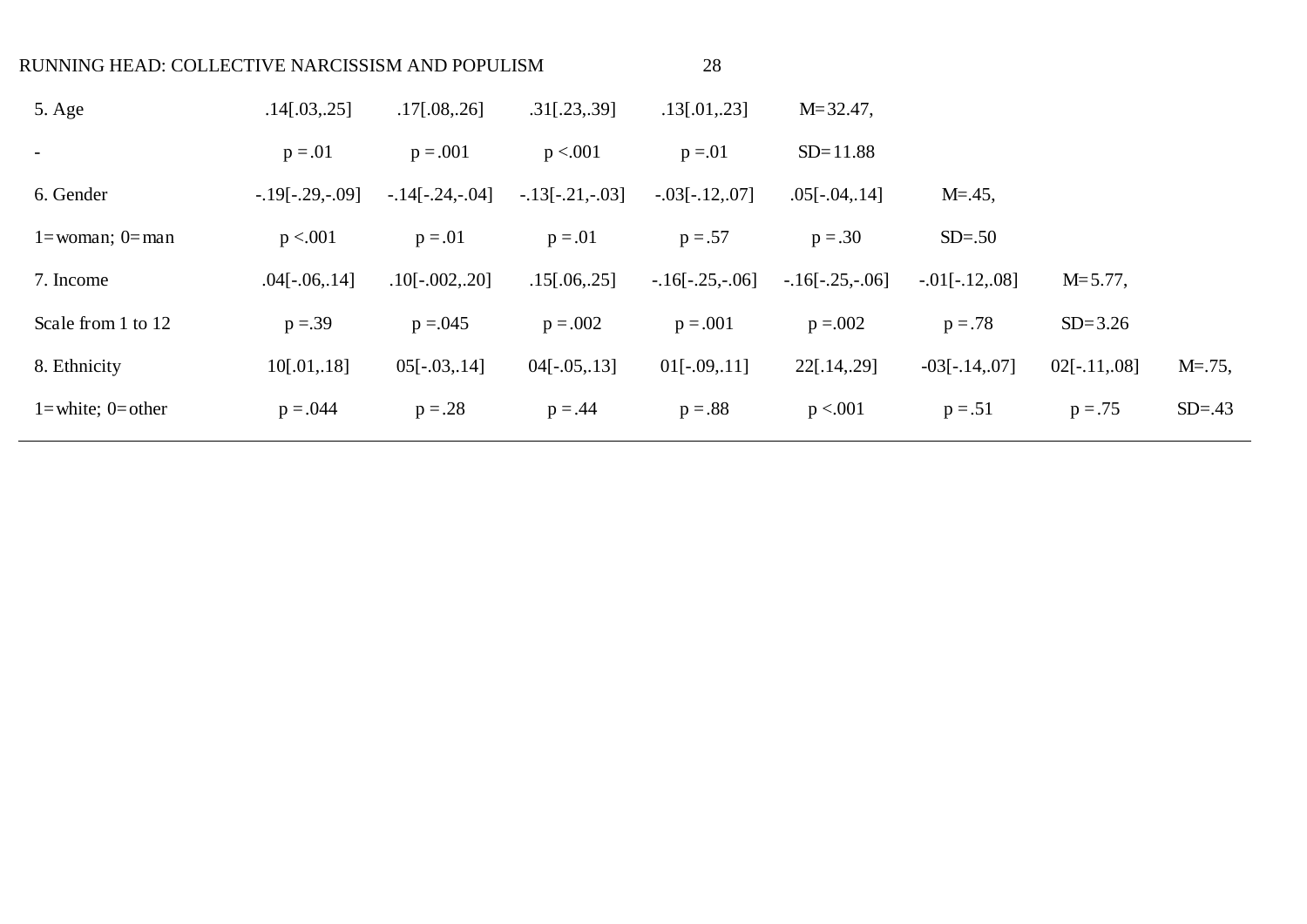## **Regression analyses.** We performed multiple regression analyses, in which we entered group relative deprivation, and controlled for national identification and demographics (age, gender, income, ethnicity).

**Group relative deprivation as a predictor of national collective narcissism.** After the inclusion of control variables, we confirmed the significant positive effect of group relative deprivation on collective narcissism (Table 9).

#### Table 9

Results of a Multiple Regression Predicting National Collective Narcissism (Study 3)

|                            | Step 1             |         |        |                                |  |  |  |  |  |
|----------------------------|--------------------|---------|--------|--------------------------------|--|--|--|--|--|
| Predictor variable         | $\bf{B}$<br>t(395) |         | p      | partial r [CI <sub>95%</sub> ] |  |  |  |  |  |
| National identification    | 0.61               | 11.88   | < .001 | $.51$ [.43, .59]               |  |  |  |  |  |
| Age                        | $-0.002$           | $-0.38$ | .70    | $-.02$ [ $-.11, .08$ ]         |  |  |  |  |  |
| Gender                     | $-0.16$            | $-1.49$ | .14    | $-.07$ [ $-.18, .03$ ]         |  |  |  |  |  |
| Income                     | 0.02               | 1.06    | .29    | $.05$ [ $-.05, .15$ ]          |  |  |  |  |  |
| Ethnicity                  | 0.10               | 0.82    | .41    | $.04$ [ $-06$ , $.15$ ]        |  |  |  |  |  |
| Group relative deprivation | 0.25               | 4.37    | < .001 | $.22$ [.12, .32]               |  |  |  |  |  |
| $R^2$                      | .34                |         |        |                                |  |  |  |  |  |
| $\mathbf{F}$               |                    |         | 33.64  |                                |  |  |  |  |  |

Note. CI<sub>95%</sub> = confidence intervals based on 1000 bootstrapped samples.

**Group relative deprivation as a predictor of preference for Trump.** To test the hypotheses that group relative deprivation will predict support for populism reflected in preference for Trump over Clinton, and that this relationship will be accounted for by collective narcissism, we conducted a hierarchical multiple regression analysis (Table 10).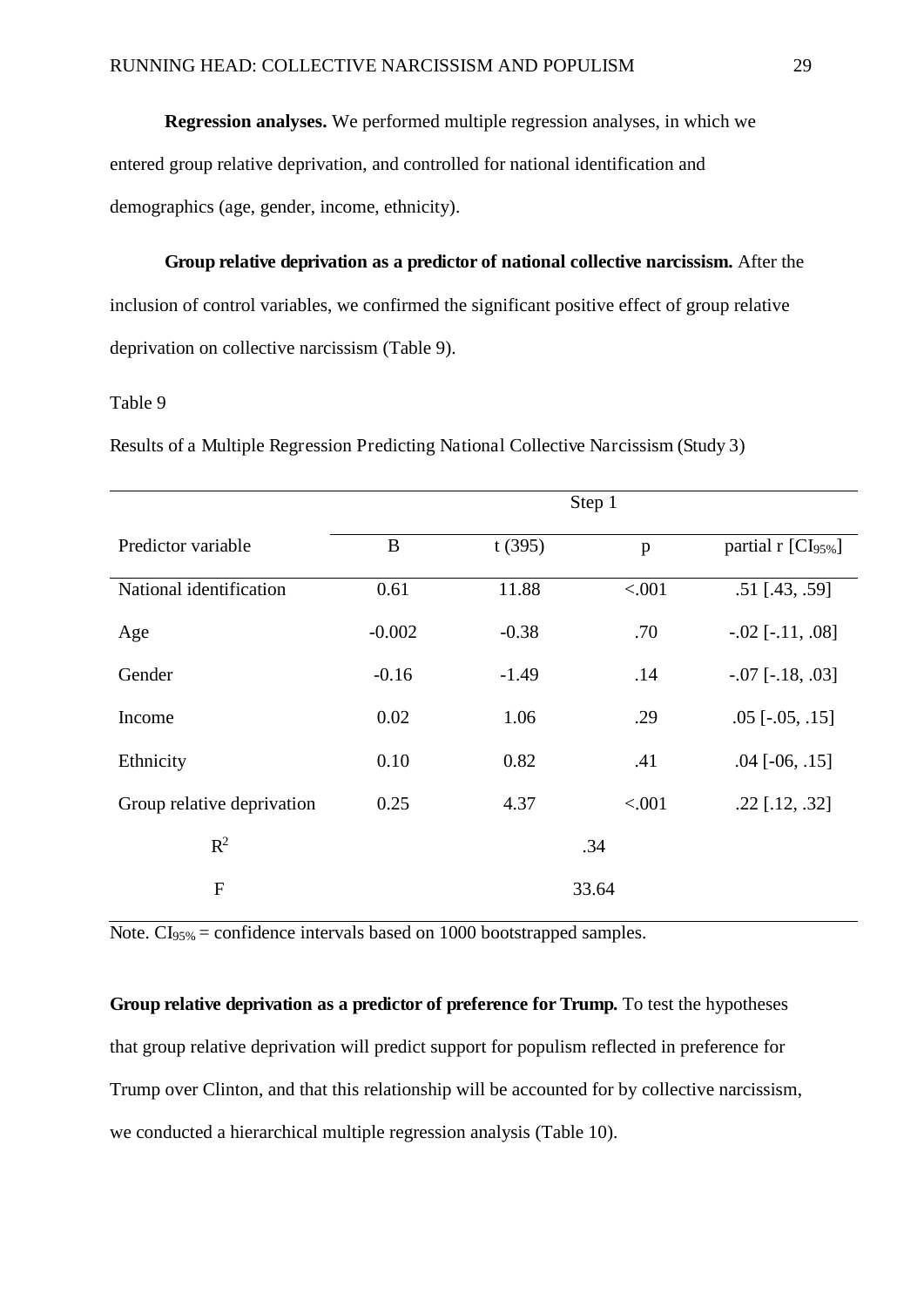Results of a Multiple Regression Predicting Preference for Trump over Clinton (Study 3)

|                                | Step 1       |         |         | Step 2                         |              |         |              |                                  |  |
|--------------------------------|--------------|---------|---------|--------------------------------|--------------|---------|--------------|----------------------------------|--|
| Predictor variable             | $\, {\bf B}$ | t(394)  | p       | partial r [CI <sub>95%</sub> ] | $\, {\bf B}$ | t(393)  | $\mathbf{p}$ | partial $r$ [CI <sub>95%</sub> ] |  |
| National identification        | 0.48         | 3.29    | < .001  | $.16$ [.06, .27]               | 0.27         | 1.64    | .10          | $.08$ [ $-.03, .20$ ]            |  |
| Age                            | 0.01         | 0.94    | .35     | $.05$ [ $-.06, .16$ ]          | 0.01         | 0.99    | .32          | $.05$ [ $-.06, .15$ ]            |  |
| Gender                         | $-1.09$      | $-3.60$ | < .001  | $-.18$ [ $-.27, -.08$ ]        | $-1.04$      | $-3.44$ | .001         | $-.17$ [ $-.26, -.07$ ]          |  |
| Income                         | 0.09         | 1.81    | .07     | $.09$ [ $.002, .20$ ]          | 0.08         | 1.70    | .09          | $.09$ [ $-.02, .18$ ]            |  |
| Ethnicity                      | 0.63         | 1.80    | .07     | $.09$ [ $.000, .18$ ]          | 0.60         | 1.71    | .09          | $.09$ [ $-.01, .18$ ]            |  |
| Group relative deprivation     | 1.31         | 8.25    | < 0.001 | $.38$ [.29, .47]               | 1.23         | 7.59    | < .001       | $.36$ [.27, .44]                 |  |
| National collective narcissism |              |         |         |                                | 0.33         | 2.34    | .02          | $.12$ [.01, .23]                 |  |
| $R^2$                          |              |         |         | .23                            |              | .24     |              |                                  |  |
| $\Delta R^2$                   |              |         |         |                                |              | .01     |              |                                  |  |
| $\boldsymbol{\mathrm{F}}$      |              |         |         | 19.17                          |              | 17.40   |              |                                  |  |
| $\Delta$ F                     |              |         |         |                                |              | 1.77    |              |                                  |  |
|                                |              |         |         |                                |              |         |              |                                  |  |

Note. CI<sub>95%</sub> = confidence intervals based on 1000 bootstrapped samples.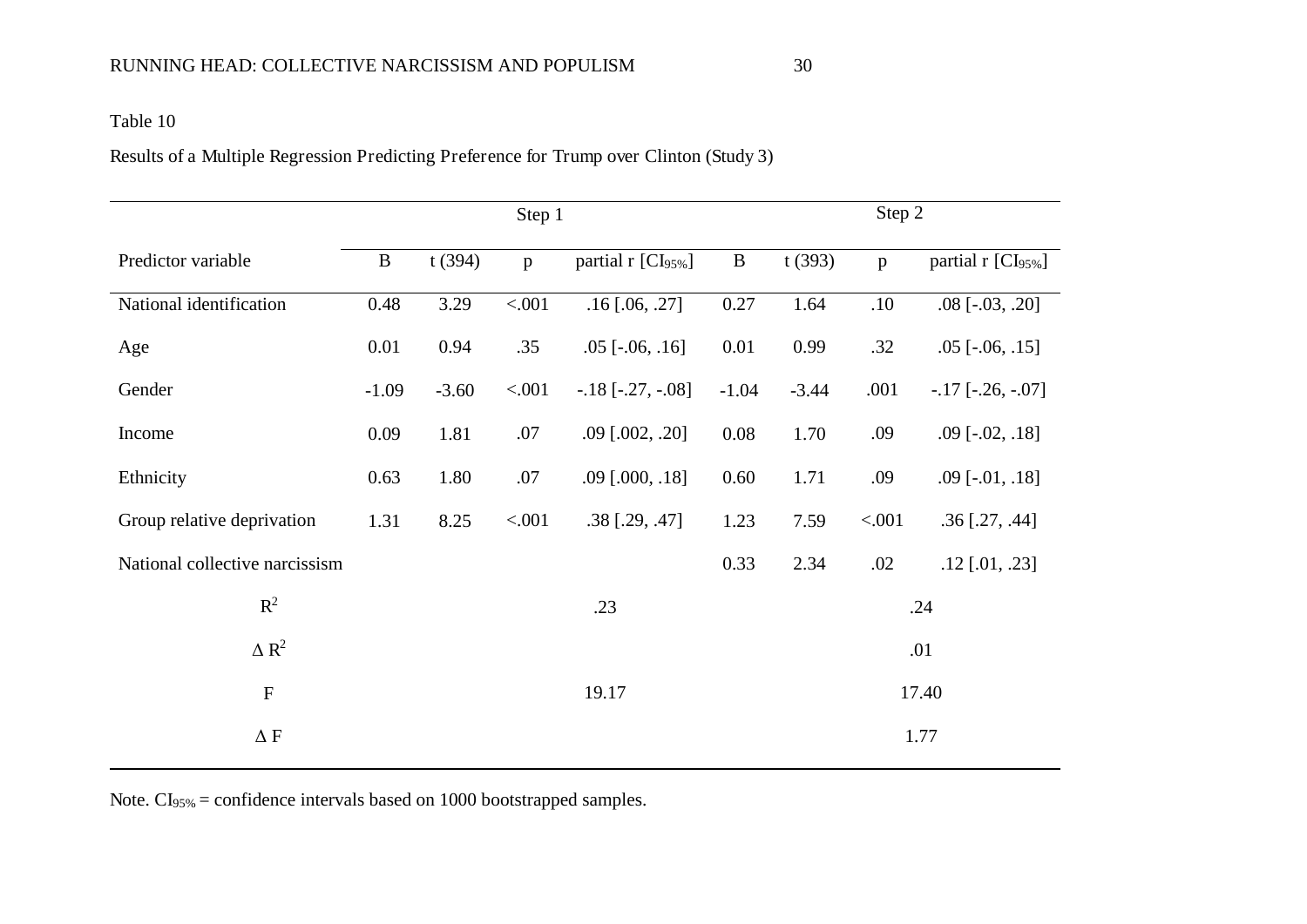In Step 1 we introduced national identification and group relative deprivation as predictors of preference for Trump (over Clinton). We found significant positive effects for identification, and group relative deprivation. In Step 2 we introduced collective narcissism and found its positive effect on preferences for Trump. After introducing collective narcissism, we found a slightly weaker, although significant positive effect of group relative deprivation and a non-significant effect of identification<sup>8</sup>.

We then checked for an indirect effect of the group relative deprivation on preference for Trump via collective narcissism, following the same procedure as in Study 2. The indirect effect via collective narcissism was significant,  $95\%$ CI<sub>bc</sub>= 0.01,0.18 (identification did not show a similar indirect effect,  $95\%$ CI<sub>bc</sub>= -0.10,0,01).

Study 3 corroborated the results of Study 2 by demonstrating that perceptions of ingroup disadvantage (here operationalized as group relative deprivation) were positively related to populist views and that this relationship was accounted for by national collective narcissism. As in Studies 1 and 2, national identification alone predicted populist views. However, when we adjusted for national collective narcissism we did not find a significant relationship between non-narcissistic identification with Americans and their preference for Trump.

#### **General Discussion**

In three studies, we demonstrated that national collective narcissism (but not nonnarcissistic national identification) is a robust predictor of adopting populist views. We

 $\overline{a}$ 

<sup>&</sup>lt;sup>8</sup> When we do not account for demographics, the effects of collective narcissism and group deprivation remain significant, and the effect of identification on support for Trump is significant.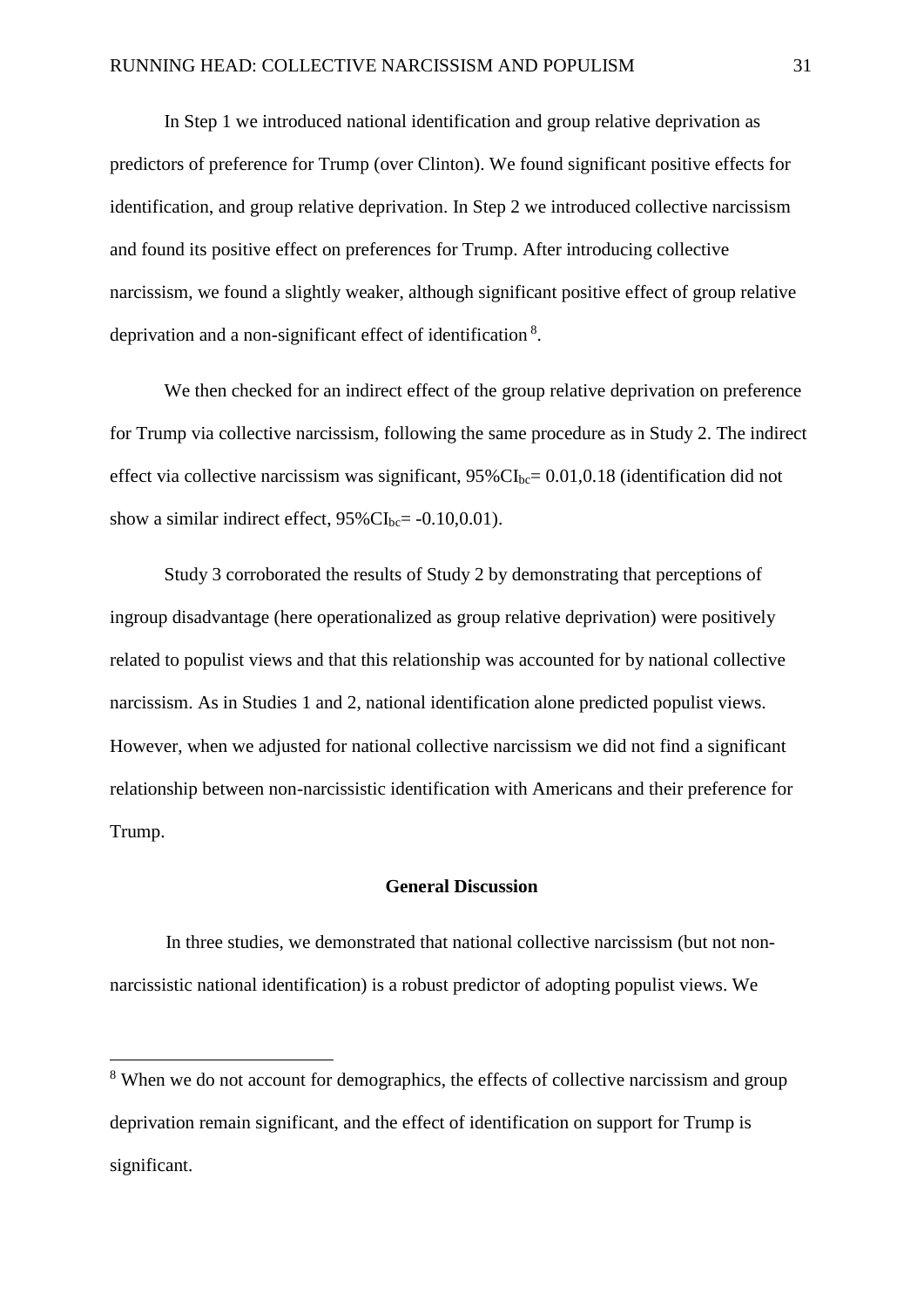confirmed this pattern of results in three countries: Poland (support for the national conservative Law and Justice party), the UK (support for Brexit) and the US (preference for Trump over Clinton). The results of Study 2 and 3 additionally pointed to perceived ingroup disadvantage as a predictor of collective narcissism.

This research contributes to our understanding of the role of group identity in fostering support for populist ideologies. Studies 2 and 3 demonstrated that collective narcissism accounted for the links between perceptions of ingroup disadvantage and support for populist ideas. Nevertheless, these results should be treated with caution given that our studies measured both the mediators and the outcomes. The significant indirect effects via collective narcissism indicate that this variable can help explain a certain amount of the variance shared between ingroup disadvantage and populism support, but does not provide evidence for the causal model (see MacKinnon, Krull, & Lockwood, 2000 for a discussion on possible interpretations of indirect effects). More research is needed to establish causality of the observed relationships, for example by manipulating collective narcissism as the mediator (Bullock, Green, & Ha, 2010). Future research would also do well to rely less on single-item indices (e.g., by including multi-item measures of relative deprivation or populist attitudes).

Our research focused on populism associated mostly with the right-wing side of the political scene, which often manifests in nationalist attitudes. Collective narcissism tends to be positively correlated with nationalism (e.g., Lyons, Kenworthy, & Popan, 2010). Yet, it is a broader construct (it can be used in relation to national but also other social groups) and captures a concern with protecting the in-group's image, rather than the need for dominance characteristic for nationalism (Kosterman & Feshbach, 1989; see Golec de Zavala et al., 2009). Following Müller (2016), we argue that it is the need to be recognized as the only true and moral representation of a nation that drives populism. Nevertheless, it is of course likely that the relationships observed here are at least partially due to the associations between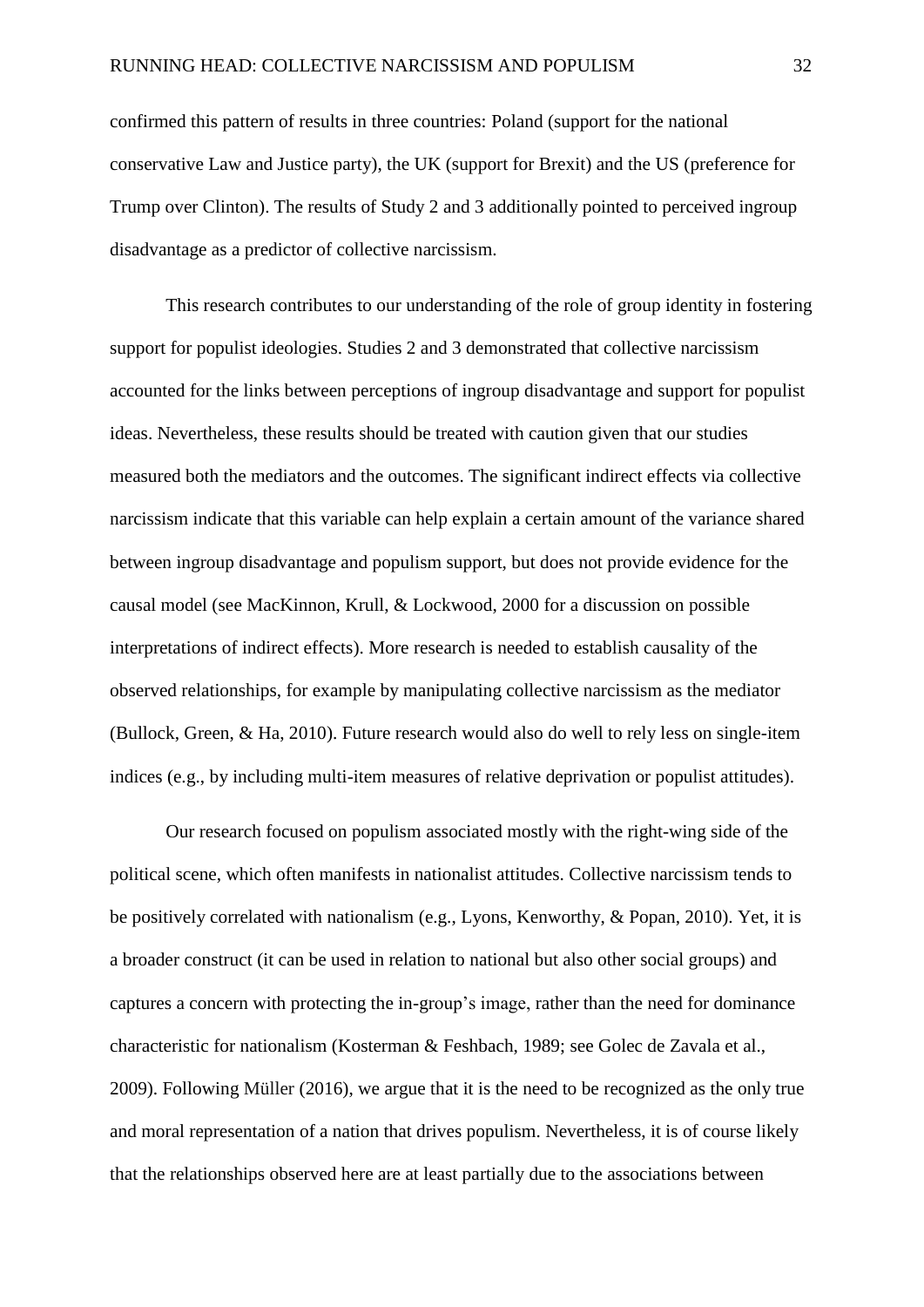nationalism and collective narcissism. Future research would do well to explore these associations more closely. More work is also needed to examine the links between collective narcissism and populism in other socio-political contexts, for example in the context of leftwing populism in Latin America.<sup>9</sup>

Overall, our results might at least partially explain why populism is often linked to prejudicial attitudes and behaviors. Research demonstrates that both group relative deprivation (e.g., Pettigrew & Meertens, 1995) and collective narcissism (see Cichocka, 2016 for a review) tend to predict negative intergroup attitudes. At the same time, research indicates that feelings of injustice and deprivation might stimulate increased collective action aimed at changing ingroup's undesirable circumstances (van Zomeren, Postmes & Spear, 2008). Indeed, some see populist movements as manifestations of those disadvantaged by the system "taking back control" (Farage, 2016). These attempts to tackle (perceived) inequality are likely to be at odds with positive intergroup attitudes (Dixon, Levine, Reicher, & Durrheim, 2012). It is important to note, however, that collective action can take more, or less disruptive forms. There is evidence showing that collective narcissism stimulates disruptive forms of protest (Górska & Bilewicz, 2017), which might at least partially explain why we often observe violent behaviors at populist rallies (Jacobs, 2016; Kellner, 2016). Such defensive responses might be especially likely when objectively privileged groups are led to believe they are relatively disadvantaged and threatened by minorities (Mols & Jetten, 2016).

 $\overline{a}$ 

<sup>&</sup>lt;sup>9</sup> Note that Study 3 included measures of attitudes toward other candidates, including Sanders. They were not associated with collective narcissism (see the Supplement). Although some commenters suggest that Sanders represents left-wing populism (Kazin, 2016), we base our understanding of populism on Müller (2016), who argues that populism is not only anti-elitist but also anti-pluralist, and as such does not apply to Sanders.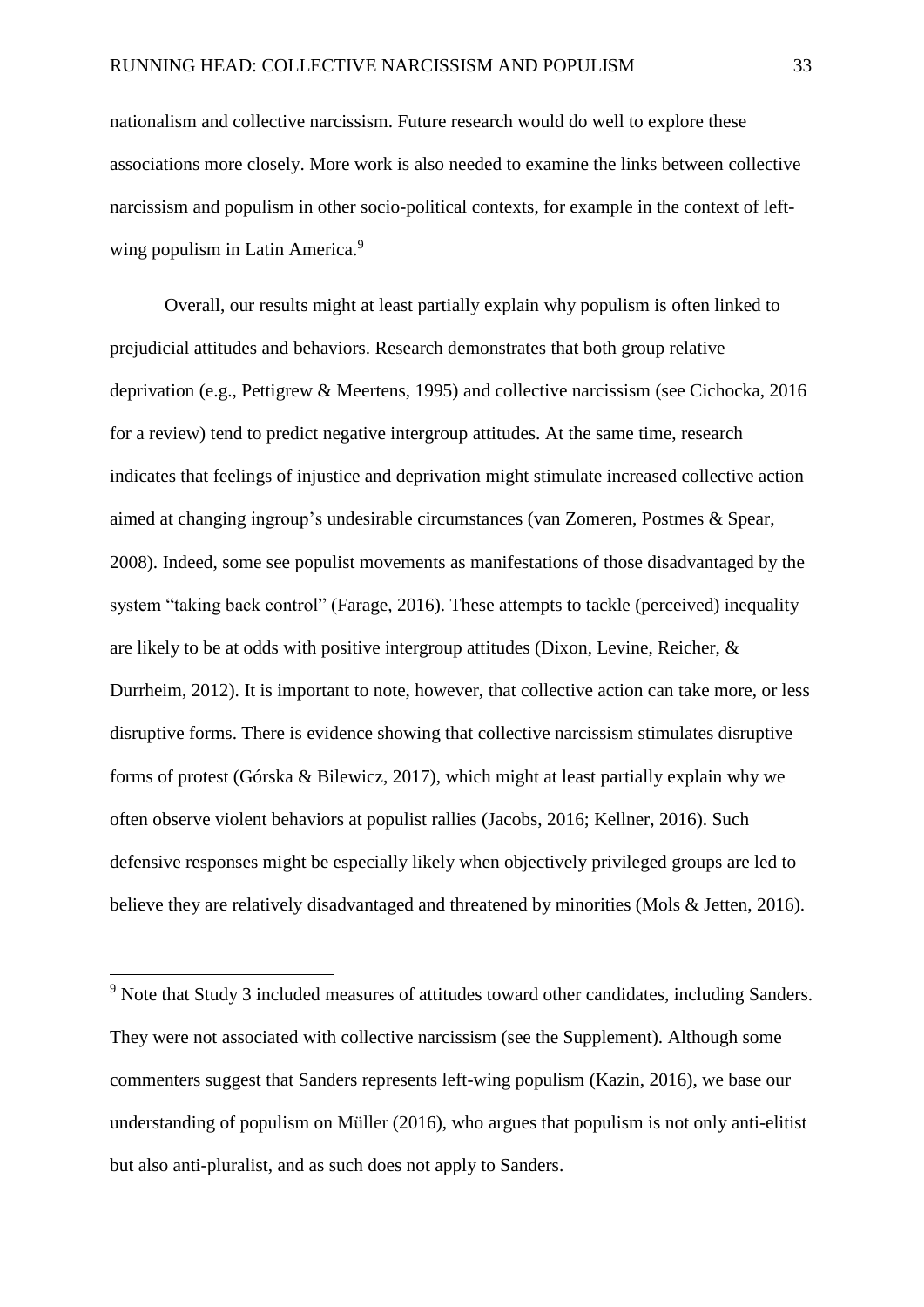This can lead to narcissistic ideas of threatened ingroup greatness and, in turn, support for populist politicians.

The current work contributes to our understanding of support for populism, but it also has broader implications for the study of collective narcissism. While there is vast evidence for the correlates and consequences of collective narcissism (for overviews see Cichocka, 2016; Golec de Zavala, 2011), less is known about situational factors that contribute to the increase of this form of ingroup positivity. Past work shows that it might strengthen when people lack personal control (Cichocka et al., in press), or when the group is criticised (Golec de Zavala, 2010). Study 2 demonstrated that collective narcissism increased in response to ingroup disadvantage, especially when the disadvantage was perceived as long lasting. This suggests that the narrative of relative disadvantage, fuelled by populist leaders, might reinforce this defensive and destructive national ingroup positivity. At the same time, it is also possible that the two variables reinforce each other, and that collective narcissism further increases perceptions of relative ingroup disadvantage. Rather than unifying a people to make their nation great, it is more plausible that these dynamics would further foster intergroup divisions.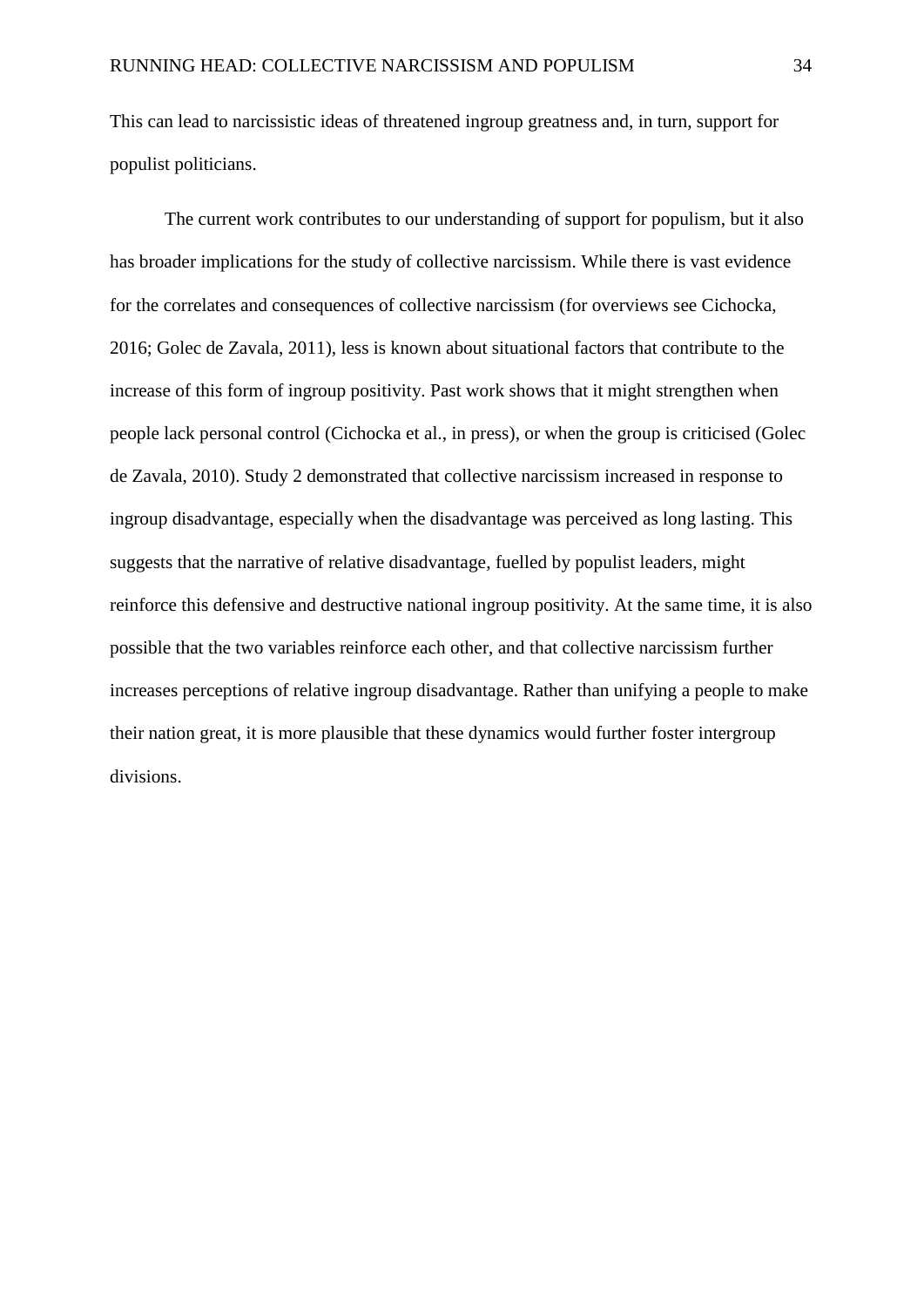#### **References**

- Adorno, T. (1963/1998). Critical models: Interventions and catchwords. New York: Columbia University Press.
- Blanchar, J. C., & Eidelman, S. (2013). Perceived system longevity increases system justification and the legitimacy of inequality. European Journal of Social Psychology, 43, 238-245. doi:10.1002/ejsp.1960
- Bullock, J.G., Green, D. P., & Ha, S.E. (2010). Yes, But What's the Mechanism? (Don't Expect an Easy Answer). Journal of Personality and Social Psychology, 98, 550–558. doi: 10.1037/a0018933
- Cameron, J. E. (2004). A three-factor model of social identity. Self and Identity, 3, 239-262. doi:10.1080/13576500444000047
- Cichocka, A., Marchlewska, M., Golec de Zavala, A., & Olechowski, M (2016) 'They will not control us': Ingroup positivity and belief in intergroup conspiracies. British Journal of Psychology, 107, 556-576, doi: 10.1111/bjop.12158
- Cichocka, A., Golec de Zavala, A., Marchlewska, M., Bilewicz, M., Jaworska, M., & Olechowski, M. (in press). Personal control decreases narcissistic but increases nonnarcissistic in-group positivity. Journal of Personality. doi: 10.1111/jopy.123281025
- Cichocka, A. (2016). Understanding defensive and secure in-group positivity: The role of collective narcissism. European Review of Social Psychology, 27, 283-317. doi:10.1080/10463283.2016.1252530
- Cichocka, A., Dhont, K., & Makwana, A. (2017). On self-love and out-group hate: Opposite effects of narcissism on prejudice via social dominance orientation and right-wing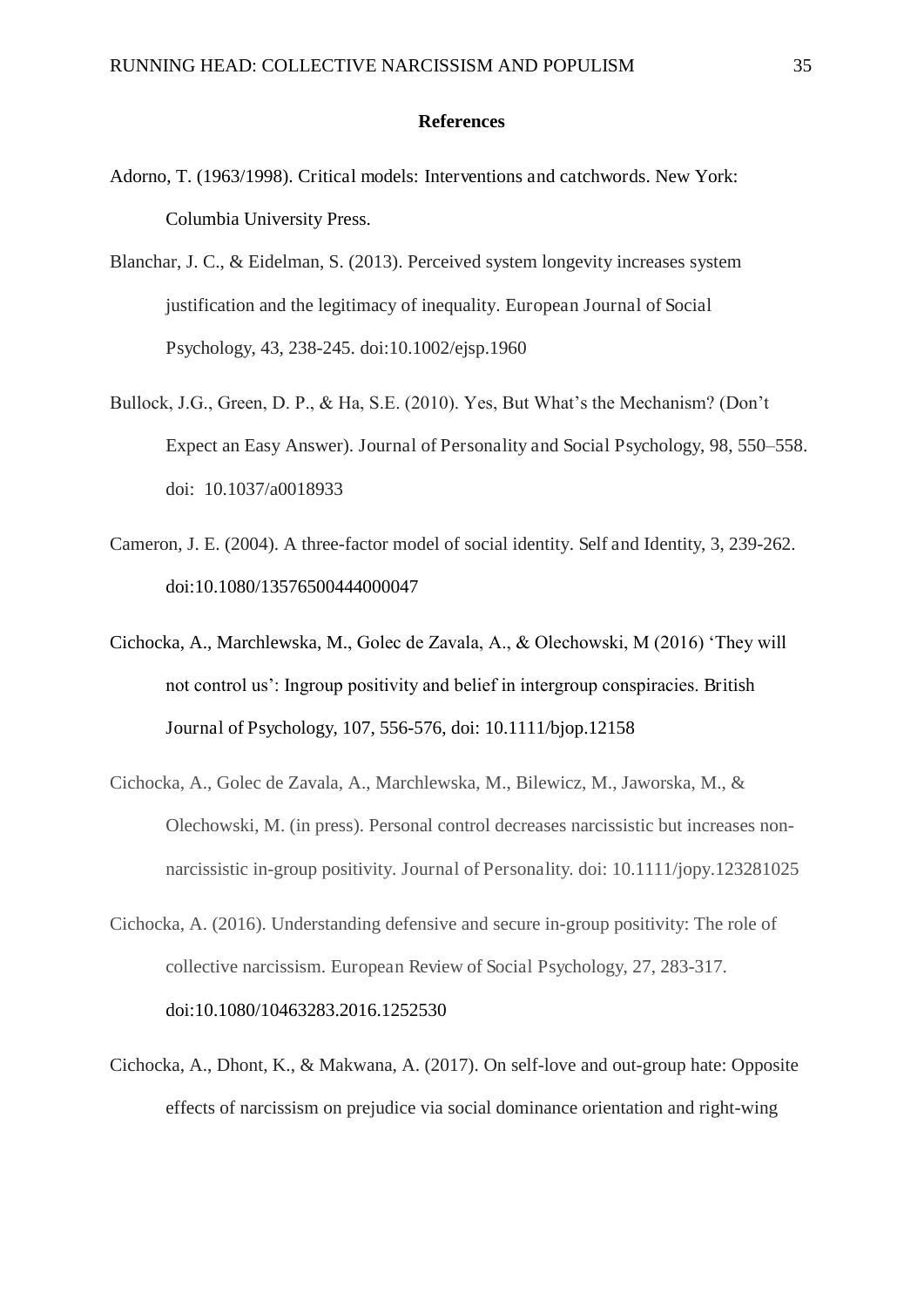authoritarianism. European Journal of Personality, 31, 366–384. doi: 10.1002/per.2114

- Cichocka, A., Górska, P., Jost, J.T., Sutton, R, & Bilewicz, M. (in press). What inverted U can do for your country: A curvilinear relationship between confidence in the social system and political engagement. Journal of Personality and Social Psychology. doi: http://dx.doi.org/10.1037/pspp0000168
- Cohen, J. (1988). Statistical power analysis for the behavioural sciences. Hillside. NJ: Lawrence Earlbaum Associates.
- Cramer, K. J. (2016). The politics of resentment: Rural consciousness in Wisconsin and the rise of Scott Walker. University of Chicago Press.
- Dixon, J., Levine, M., Reicher, S., & Durrheim, K. (2012). Beyond prejudice: Are negative evaluations the problem and is getting us to like one another more the solution? Behavioral and Brain Sciences, 35, 411-425. doi: 10.1017/S0140525X11002214
- Doosje, B., Loseman, A., & Bos, K. (2013). Determinants of radicalization of Islamic youth in the Netherlands: Personal uncertainty, perceived injustice, and perceived group threat. Journal of Social Issues, 69, 586-604. doi: 10.1111/josi.12030
- Farage, N. (2016, June 20). Nigel Farage: Why you should vote for Brexit this Thursday. Independent. Retrieved from http://www.independent.co.uk/voices/eu-referendumbrexit-nigel-farage-on-why-you-should-vote-to-leave-a7091021.html
- Fromm, E. (1973). The anatomy of human destructiveness. London, UK: Pimlico/Random House.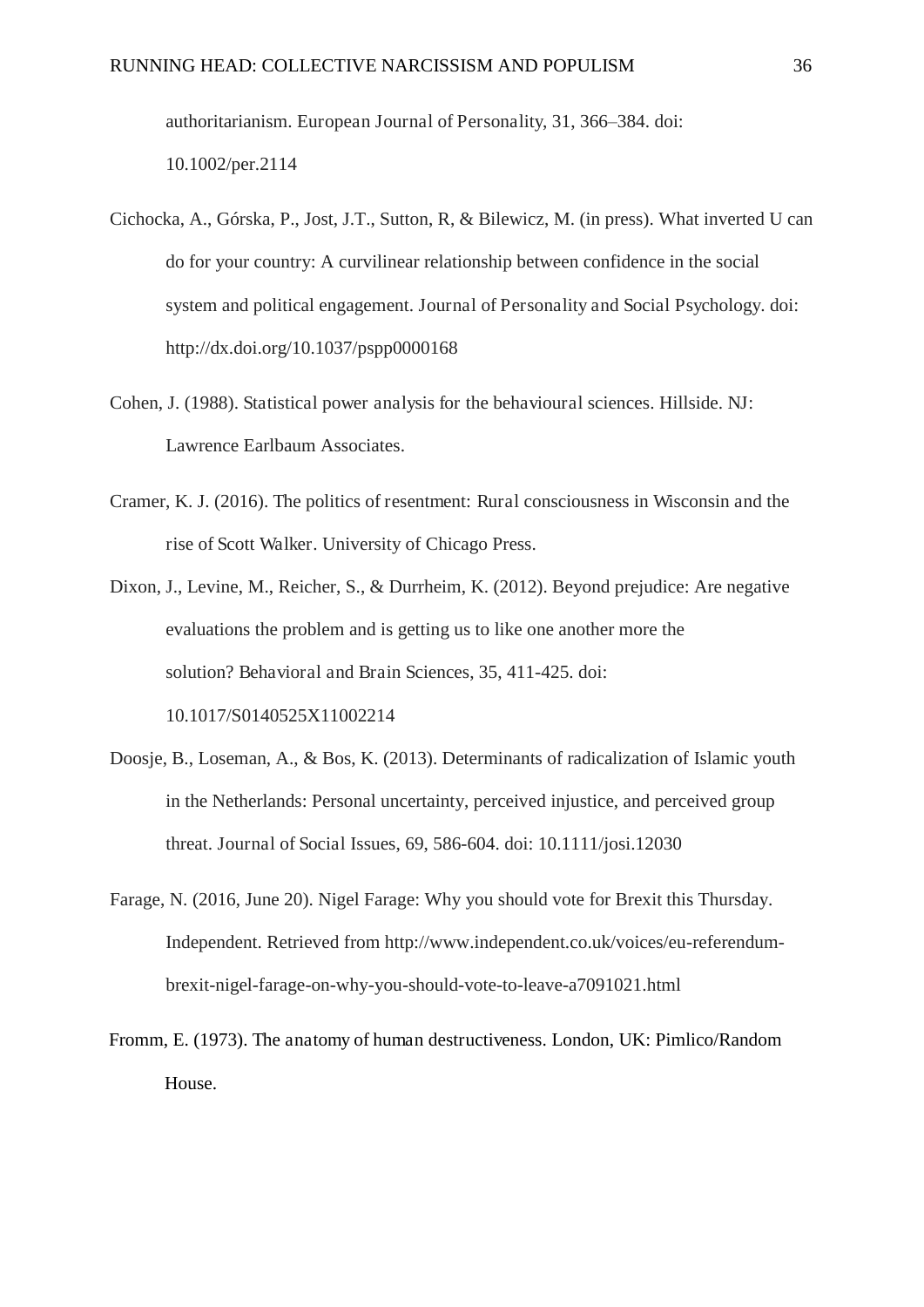- Golec de Zavala, A. (2010). Negative evaluation of the group increases collective narcissism and intergroup hostility under intergroup threat. Working Paper. British Academy, London.
- Golec de Zavala, A. (2011). Collective narcissism and intergroup hostility: The dark side of 'in-group love'. Social and Personality Psychology Compass, 5, 309-320. doi: 10.1111/j.1751-9004.2011.00351.x
- Golec de Zavala, A., & Cichocka, A. (2012). Collective narcissism and anti-Semitism in Poland. Group Processes & Intergroup Relations, 15, 213-229. doi:10.1177/1368430211420891
- Golec de Zavala, A., Cichocka, A., & Bilewicz, M. (2013). The paradox of in-group love: Differentiating collective narcissism advances understanding of the relationship between in-group and out-group attitudes. Journal of Personality, 81, 16-28. doi:10.1111/j.1467-6494.2012.00779.x
- Golec de Zavala, A., Cichocka, A., & Iskra-Golec, I. (2013). Collective narcissism moderates the effect of in-group image threat on intergroup hostility. Journal of Personality and Social Psychology, 104, 1019-1039. doi: 10.1037/a0032215
- Golec de Zavala, A., Cichocka, A., Eidelson, R., & Jayawickreme, N. (2009). Collective narcissism and its social consequences. Journal of Personality and Social Psychology, 97, 1074-1096. doi:10.1037/a0016904
- Górska, P., & Bilewicz, M. (2017). Opposing effects of secure and narcissistic in-group identification on non-normative collective action. Manuscript in preparation.
- Hayes, A. F. (2013). Introduction to mediation, moderation, and conditional process analysis: A regression-based approach. Guilford Press.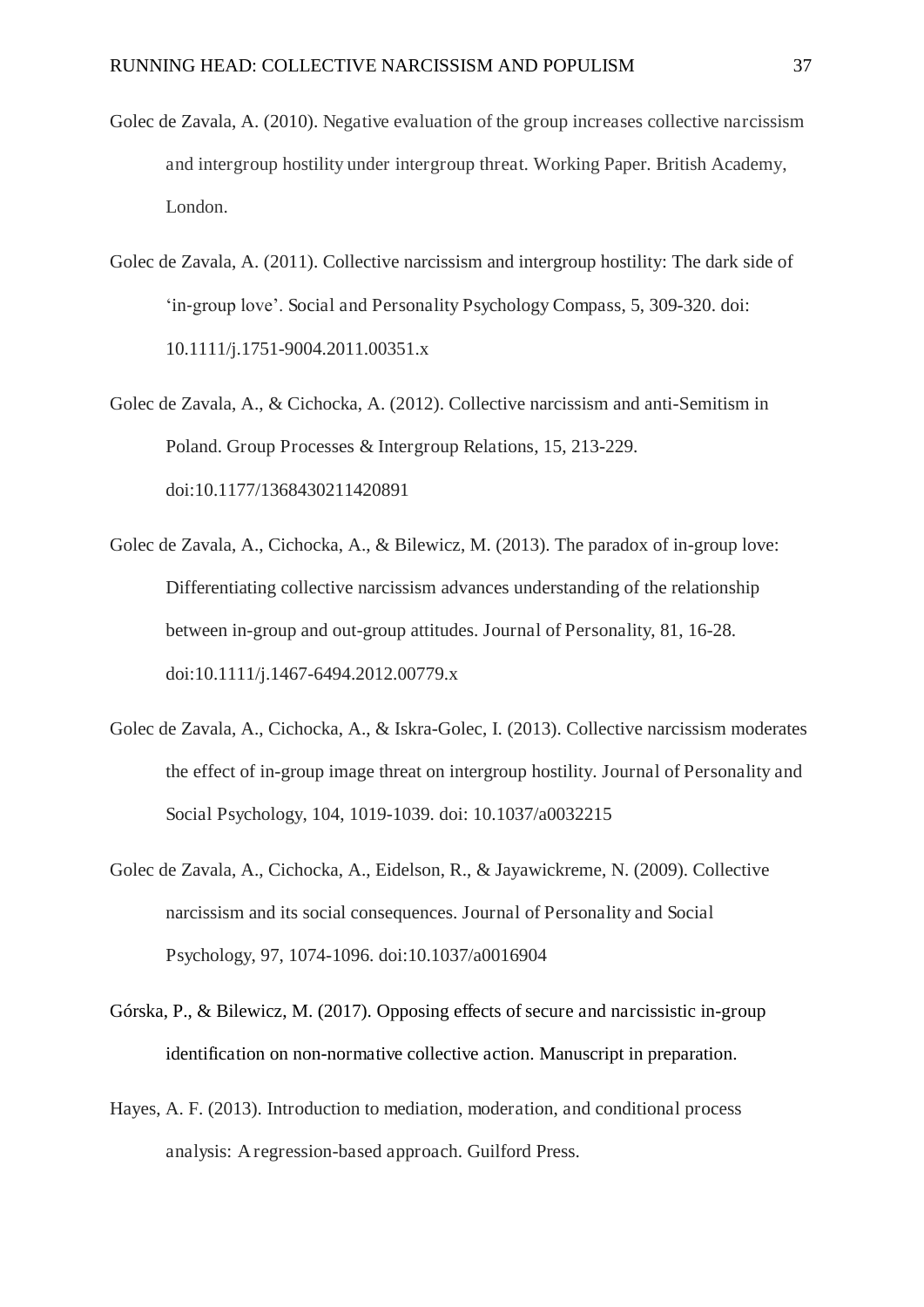- Hernández, E., & Kriesi, H. (2015). The electoral consequences of the financial and economic crisis in Europe. European Journal of Political Research, 55, 203-224, doi:10.1111/1475-6765.12122
- Jacobs, B. (2016, September 13). Fresh violence at Trump rally as supporter allegedly punches protester. The Guardian. Retrieved from https://www.theguardian.com/uk
- Jaworska, M. (2016). *Czym jest dojrzała identyfikacja z grupą? W poszukiwaniu komponentów identyfikacji grupowej mających pozytywne konsekwencje dla grupy własnej i relacji międzygrupowych* [What is secure in-group identification? Looking for in-group identification components that lead to in-group's benefit and positive inter-group relations] (Unpublished doctoral dissertation). University of Warsaw: Poland.
- Kazin, M. (2016). How can Donald Trump and Bernie Sanders both be 'Populist'? New York Times. Retrieved from: https://www.nytimes.com/2016/03/27/magazine/how-candonald-trump-and-bernie-sanders-both-be-populist.html
- Kellner, D. (2016). American Nightmare: Donald Trump, Media Spectacle, and Authoritarian Populism (Vol. 117). Springer.
- Kosterman, R., & Feshbach, S. (1989). Toward a measure of patriotic and nationalistic attitudes. Political Psychology, 10, 257-274. doi: 10.2307/3791647

Leach, C. W., Van Zomeren, M., Zebel, S., Vliek, M. L., Pennekamp, S. F., Doosje, B., Ouwerkerk, J.W., & Spears, R. (2008). Group-level self-definition and selfinvestment: a hierarchical (multicomponent) model of in-group identification. Journal of Personality and Social Psychology, 95, 144-165. doi:10.1037/0022-3514.95.1.144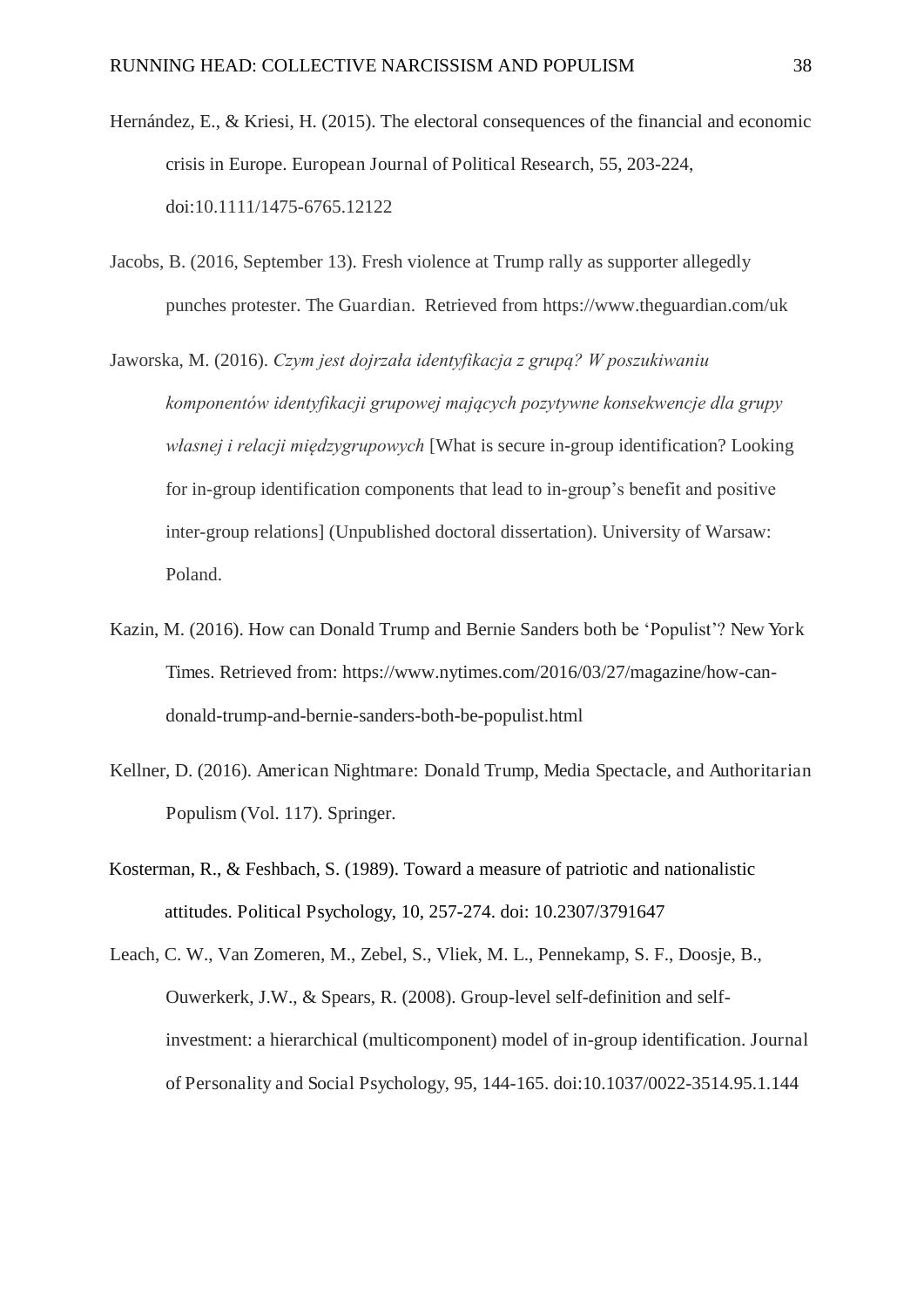- Luhtanen, R., & Crocker, J. (1992). A collective self-esteem scale: Self-evaluation of one's social identity. Personality and Social Psychology Bulletin, 18, 302-318. doi: 10.1177/0146167292183006
- Lyons, P. A., Coursey, L. E., & Kenworthy, J. B. (2013). National identity and group narcissism as predictors of intergroup attitudes toward undocumented Latino immigrants in the United States. Hispanic Journal of Behavioral Sciences, 35, 323- 335. doi:10.1177/0739986313488090
- Lyons, P.A., Kenworthy, J., & Popan, J. (2010). Ingroup identification and group-level narcissism as predictors of U.S. citizens' attitudes and behavior toward Arab immigrants. Personality and Social Psychology Bulletin, 36, 1267-1280. doi: 10.1177/0146167210380604
- MacKinnon, D. P., Krull, J. L., & Lockwood, C. M. (2000). Equivalence of the mediation, confounding and suppression effect. Prevention Science, 1, 173-181. doi: 10.1023/A:1026595011371
- Mols, F., & Jetten, J. (2016) Explaining the appeal of populist right-wing parties in times of economic prosperity. Political Psychology, 37, 275-292. doi: 10.1111/pops.12258

Müller, J. W. (2016). What Is Populism?. University of Pennsylvania Press.

- Pettigrew, T. F. (2017). Social Psychological Perspectives on Trump Supporters. Journal of Social and Political Psychology, 5, 107-116. doi:10.5964/jspp.v5i1.750
- Pettigrew, T. F., & Meertens, R. W. (1995). Subtle and blatant prejudice in Western Europe. European Journal of Social Psychology, 25, 57-75. doi: 10.1002/ejsp.2420250106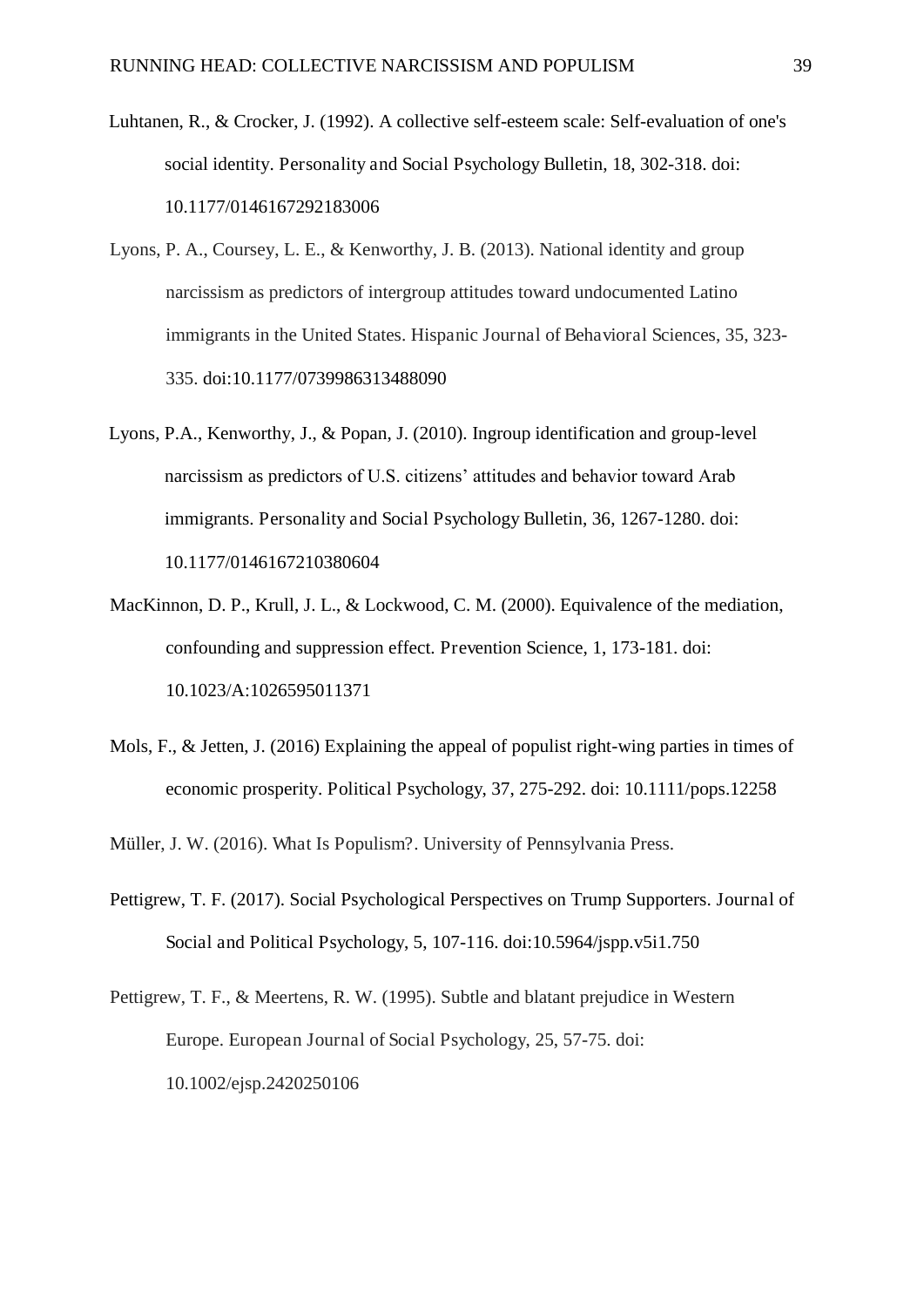- Pettigrew, T. F., Christ, O., Wagner, U., Meertens, R. W., Van Dick, R., & Zick, A. (2008). Relative deprivation and intergroup prejudice. Journal of Social Issues, 64, 385-401. doi: 10.1111/j.1540-4560.2008.00567.x
- Roguska, (2016). Poprawa notowa*ń* rządu [Improvement of government's' ratings]. Warsaw: CBOS.
- Rothwell, J. T., & Diego-Rosell, P. (2016). Explaining Nationalist Political Views: The Case of Donald Trump. doi: http://dx.doi.org/10.2139/ssrn.2822059
- Runciman, W. G. (1966). Relative Deprivation and Social Justice: A Study of Attitudes to Social Inequality in Twentieth-century England. University of California.
- Sides, J., & Tesler, M. (2016). How political science helps explain the rise of Trump (part 3): It's the economy, stupid. Monkey Cage, The Washington Post. Retrieved from https://www.washingtonpost.com/
- Van Zomeren, M., Postmes, T., & Spears, R. (2008). Toward an integrative social identity model of collective action: a quantitative research synthesis of three sociopsychological perspectives. Psychological Bulletin, 134, 504. doi:10.1037/0033- 2909.134.4.504
- Walker, I., & Pettigrew, T. F. (1984). Relative deprivation theory: An overview and conceptual critique. British Journal of Social Psychology, 23, 301-310. doi: 10.1111/j.2044-8309.1984.tb00645.x
- Winiewski, M., Jurczyszyn, L., Bilewicz, M., & Beneda, M. (2015). *Podłoce prawicowych preferencji wyborczych młodych Polaków*. [Underpinnings of right-wing preferences of young Poles]. Warsaw: Center for Research on Prejudice.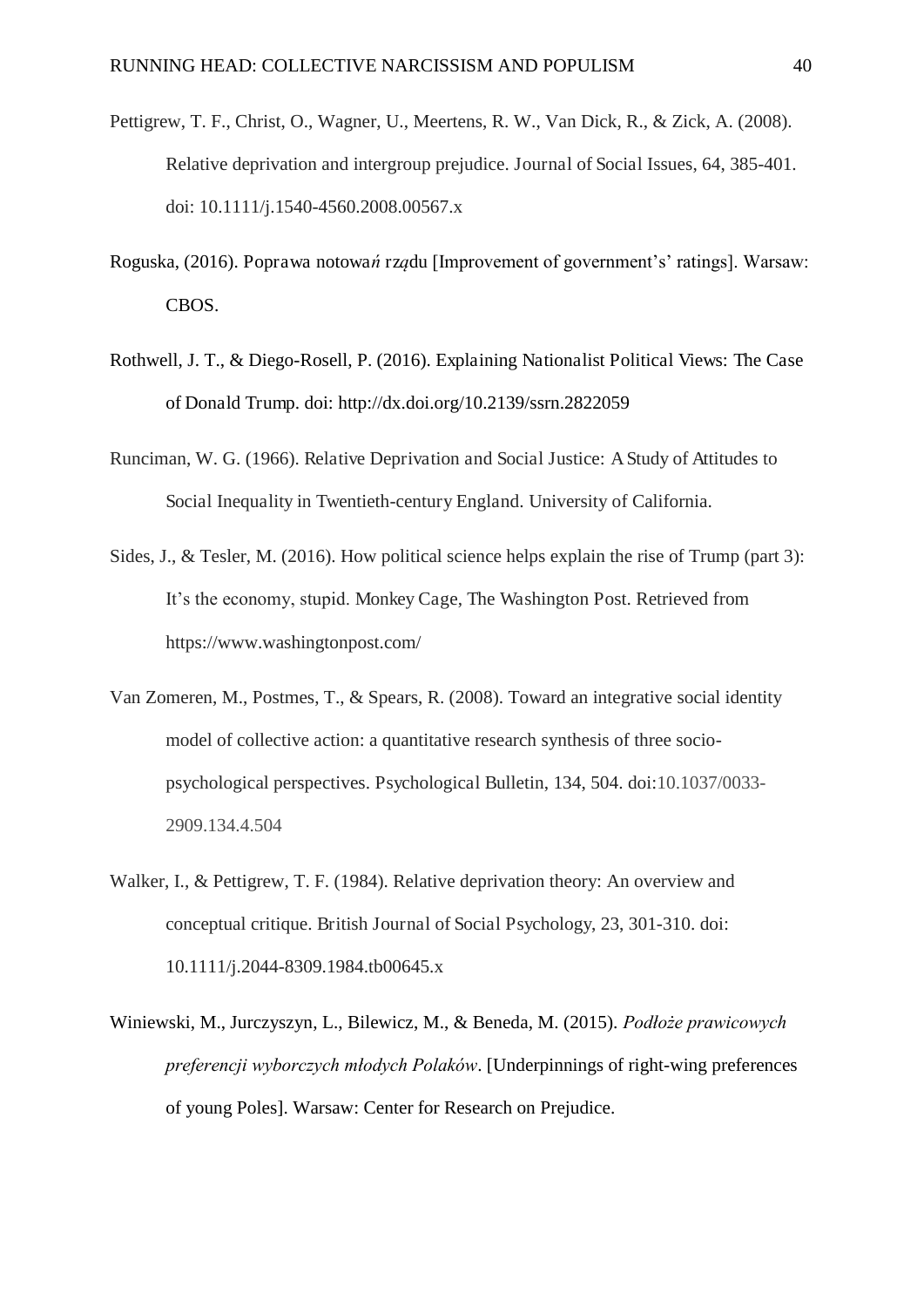#### **Study 1 Additional Analyses**

We repeated the regression analyses with the use of the full social identification scale (Leach et al., 2008), that is including both the group-level self-investment and group-level self-definition components of national identification ( $\alpha$  = .95, M = 4.84, SD = 0.96). Results were similar to those reported in Study 1 (see Tables S1 and S2).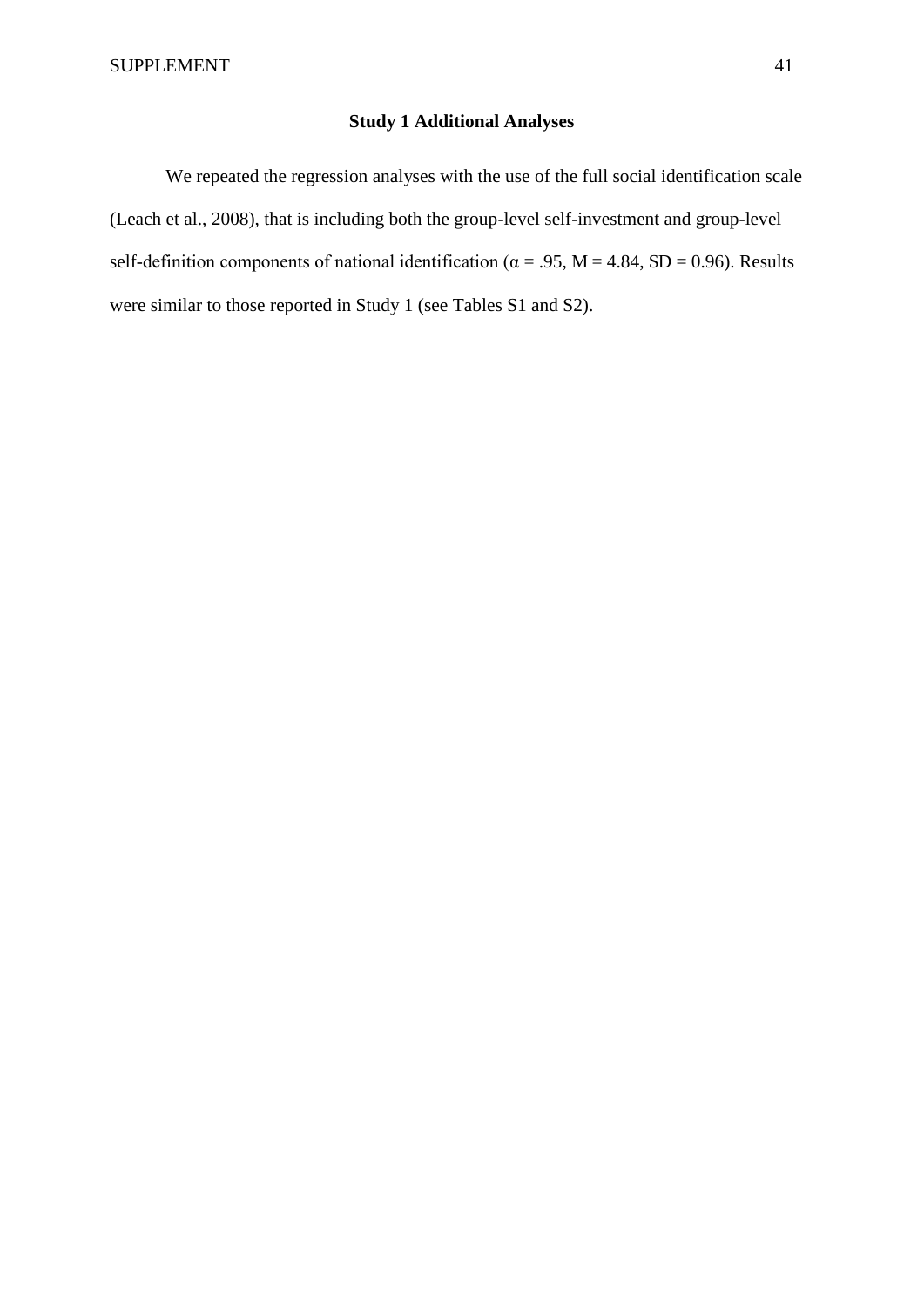# Table S1

Results of a Binomial Logistic Regression Predicting Law and Justice Vote in Parliamentary Elections (Study 1)

|                                      |               | Step 1    |                      |        |                | Step 2    |                      |              |
|--------------------------------------|---------------|-----------|----------------------|--------|----------------|-----------|----------------------|--------------|
| Predictor variable                   | B(SE)         | <b>OR</b> | OR CI <sub>95%</sub> | p      | B(SE)          | <b>OR</b> | OR CI <sub>95%</sub> | $\mathbf{p}$ |
| National identification (full scale) | 0.45(0.14)    | 1.57      | [1.19, 2.08]         | .001   | 0.08(0.17)     | 1.08      | [0.77, 1.50]         | .66          |
| Age                                  | <0.001(0.01)  | 1.00      | [0.99, 1.01]         | .99    | $-0.003(0.01)$ | 1.00      | [0.98, 1.01]         | .66          |
| Gender                               | 0.22(0.20)    | 1.25      | [0.85, 1.84]         | .27    | 0.23(0.20)     | 1.26      | [0.85, 1.88]         | .25          |
| Material status                      | $-0.46(0.11)$ | 0.63      | [0.51, 0.78]         | < .001 | $-0.48(0.11)$  | 0.62      | [0.50, 0.78]         | < .001       |
| National collective narcissism       |               |           |                      |        | 0.41(0.10)     | 1.51      | [1.23, 1.86]         | < .001       |
| Nagelkerke's $R^2$                   |               | .09       |                      |        |                | .13       |                      |              |
| 2 log-likelihood                     |               | 599.74    |                      |        |                | 582.97    |                      |              |
| $\Delta$ Nagelkerke's R <sup>2</sup> |               |           |                      |        |                | .04       |                      |              |
| $\Delta$ 2 log-likelihood            |               |           |                      |        |                | 16.77     |                      |              |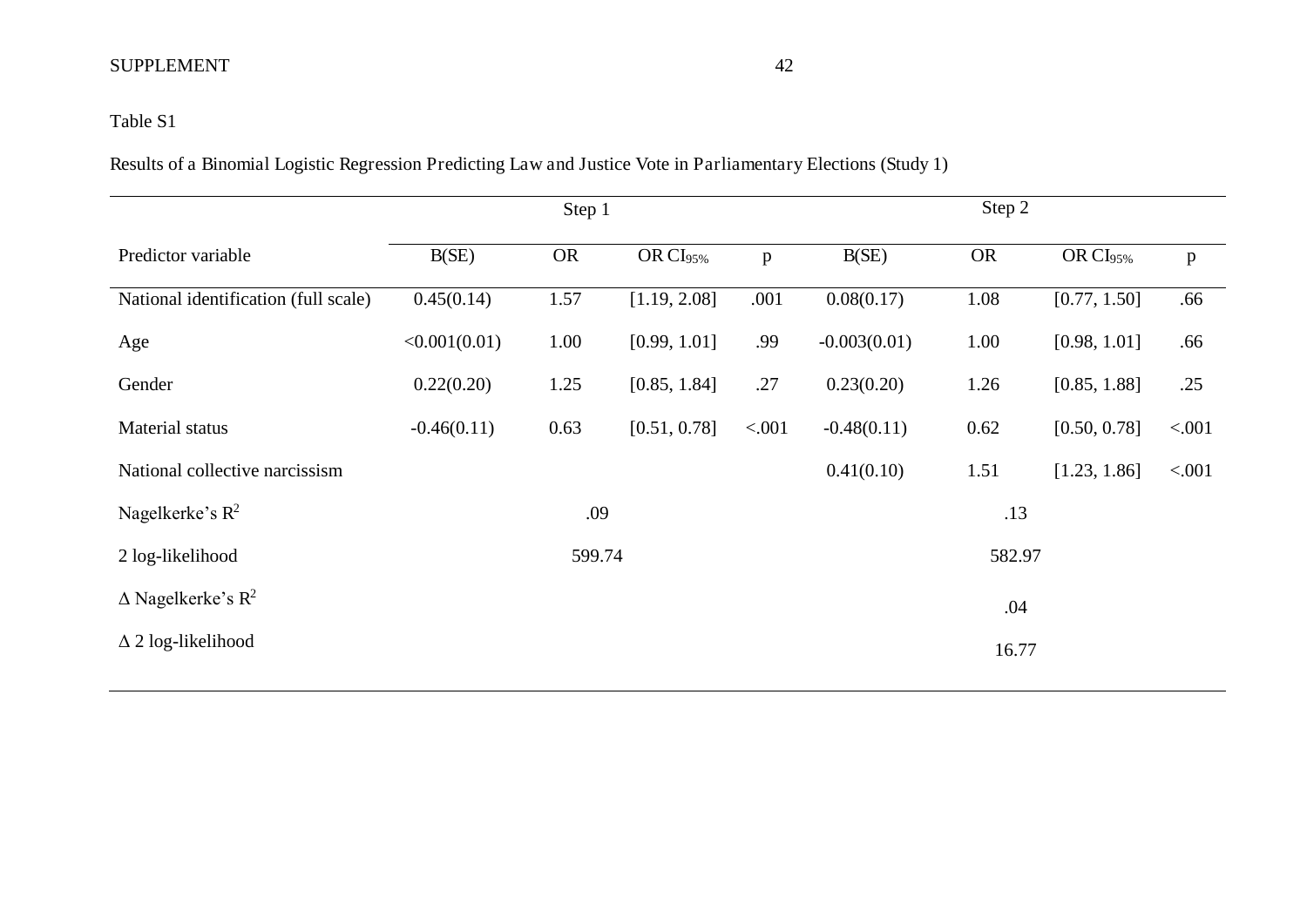# Table S2

Results of a Binomial *Logistic Regression Predicting Kaczyński Vote in Presidential Elections (Study 1)* 

|                                         |               | Step 1    |                      |      |               | Step 2    |                      |         |
|-----------------------------------------|---------------|-----------|----------------------|------|---------------|-----------|----------------------|---------|
| Predictor variable                      | B(SE)         | <b>OR</b> | OR CI <sub>95%</sub> | p    | B(SE)         | <b>OR</b> | OR CI <sub>95%</sub> | p       |
| National identification (full scale)    | 0.31(0.13)    | 1.36      | [1.05, 1.76]         | .02  | $-0.01(0.16)$ | 0.99      | [0.73, 1.34]         | .93     |
| Age                                     | $-0.01(0.01)$ | 0.99      | [0.98, 1.01]         | .30  | $-0.01(0.01)$ | 0.99      | [0.98, 1.00]         | .14     |
| Gender                                  | 0.11(0.20)    | 1.12      | [0.76, 1.65]         | .56  | 0.13(0.20)    | 1.14      | [0.77, 1.69]         | .51     |
| Material status                         | $-0.36(0.11)$ | 0.70      | [0.57, 0.87]         | .001 | $-0.37(0.11)$ | 0.70      | [0.56, 0.86]         | .001    |
| National collective narcissism          |               |           |                      |      | 0.38(0.10)    | 1.46      | [1.20, 1.79]         | < 0.001 |
| Nagelkerke's $R^2$                      |               | .04       |                      |      |               | .08       |                      |         |
| 2 log-likelihood                        |               | 615.96    |                      |      |               | 601.24    |                      |         |
| $\triangle$ Nagelkerke's R <sup>2</sup> |               |           |                      |      |               | .04       |                      |         |
| $\Delta$ 2 log-likelihood               |               |           |                      |      |               | 14.72     |                      |         |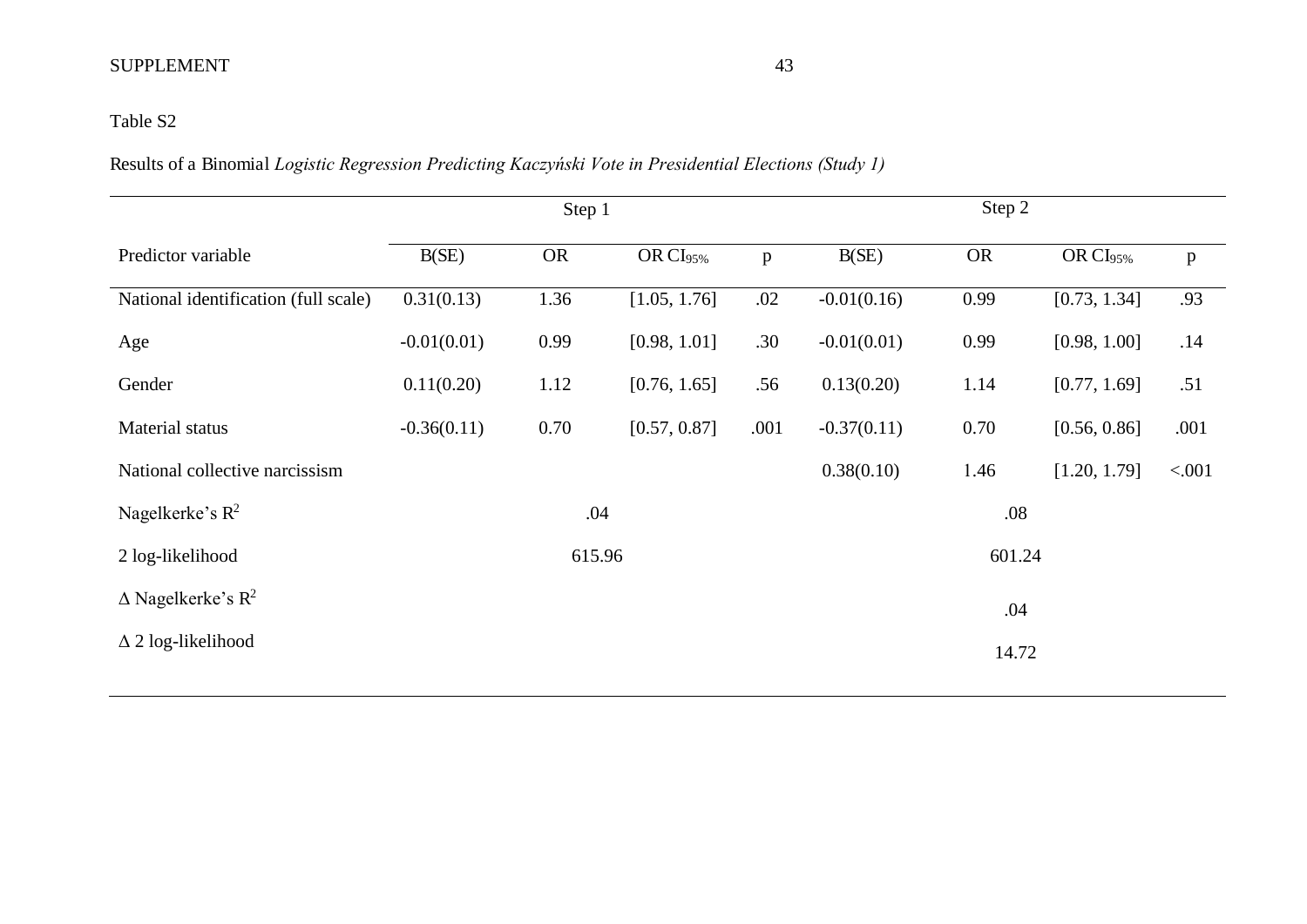Study 1 also included a measure of justification of the European Union system. Three items selected from the System Justification Scale (Kay & Jost, 2003) were adjusted to the context of the European Union, e.g., "In general, I find the European Union system to be fair." Participants responded on a 7-point response scale ranging from  $1 =$  strongly disagree to 7 = strongly agree ( $\alpha$  = .74, M = 3.66, SD = 1.36). Although EU system justification was significantly negatively associated with voting for Law and Justice,  $B = -0.22$ ,  $SE = 0.08$ , OR= 0.80 [0.69, 0.94],  $p = .01$ , or Kaczyński, B = -0.37, SE = 0.08, OR = 0.69 [0.59, 0.81], p<.001, controlling for EU system justification did not affect the pattern of results for collective narcissism and voting for Law and Justice or Kaczyński.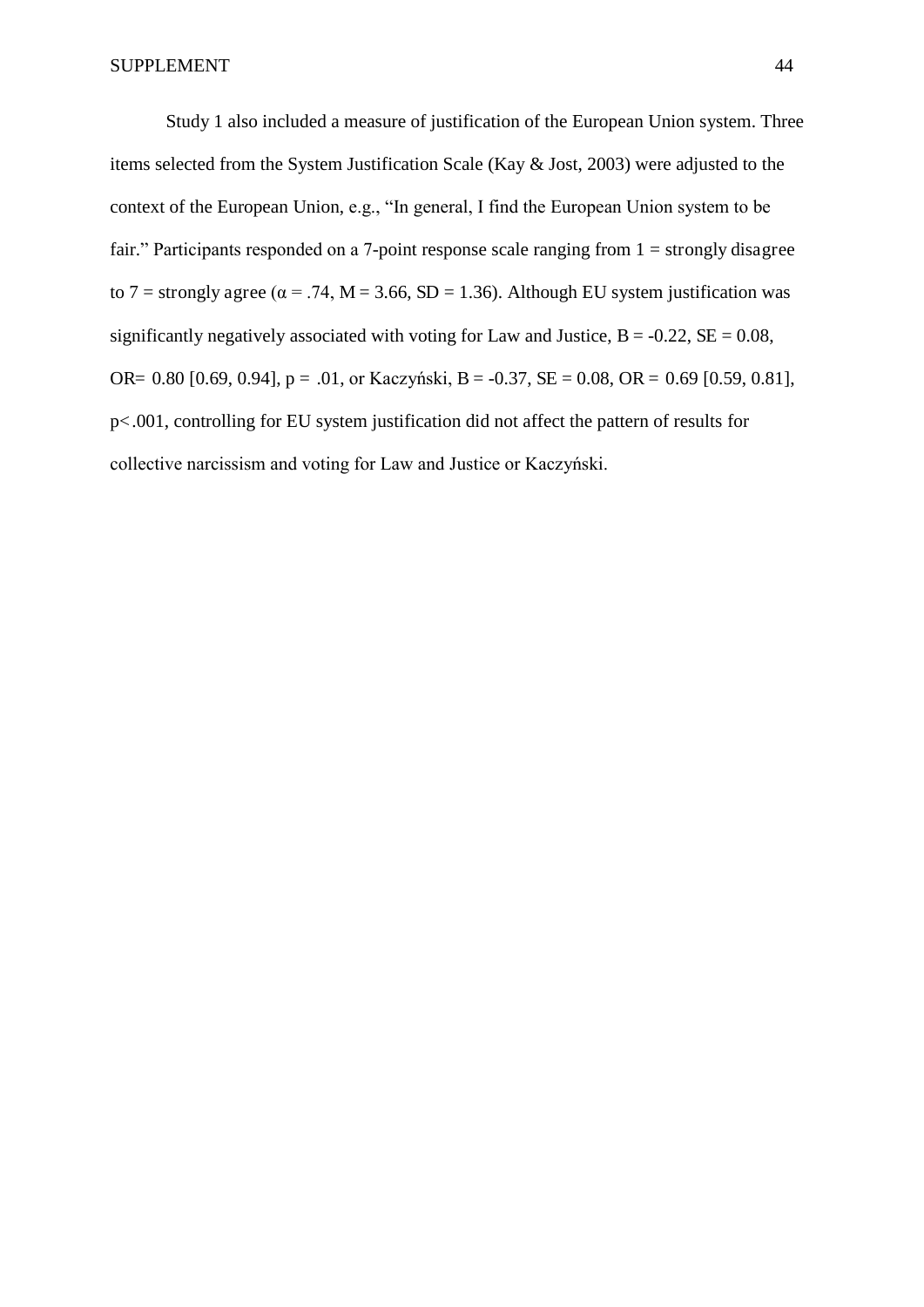#### **Study 2 Manipulation Text**

#### **Long-term disadvantage condition**

Understanding the UK's Long Relationship with the EU

With the EU referendum looming near, questions regarding the UK's political and economic interests surface. Specifically, questions regarding how its membership with the EU has influenced its international standing. The UK's power has undoubtedly been compromised over many decades, particularly following its gradual withdrawal from its colonial empire and initial refusal to join the EU following World War II. Having lost its empire, Britain perhaps suffered an imperial hangover, and strived to establish its new role by continuing to give orders, rather than take them.

Realising it was fighting a losing battle, the UK finally agreed to join the EU in 1973, then called the Common Market. As the EU grew in size and power over the decades, it continued to increase its sphere of influence and began shaping more aspects of daily life in the UK. "The EU's involvement [in the UK] has led to both positive and negative outcomes," said former Foreign Secretary Lord Dunn. For example, although the UK has decreasing power over its borders, it can be argued that the flow of immigrants is fuelling economic growth. Furthermore, despite being charged billions of pounds in membership fees, its membership in the EU has resulted in easier trade and increased security.

The EU's influence over the UK's domestic and foreign policies has been especially strong due to the long-lasting decline of the UK as a world power. Considering the increasing dependence of the UK on the EU over the past decades, the upcoming referendum highlights the burning question of whether the UK's future lies with Europe or not.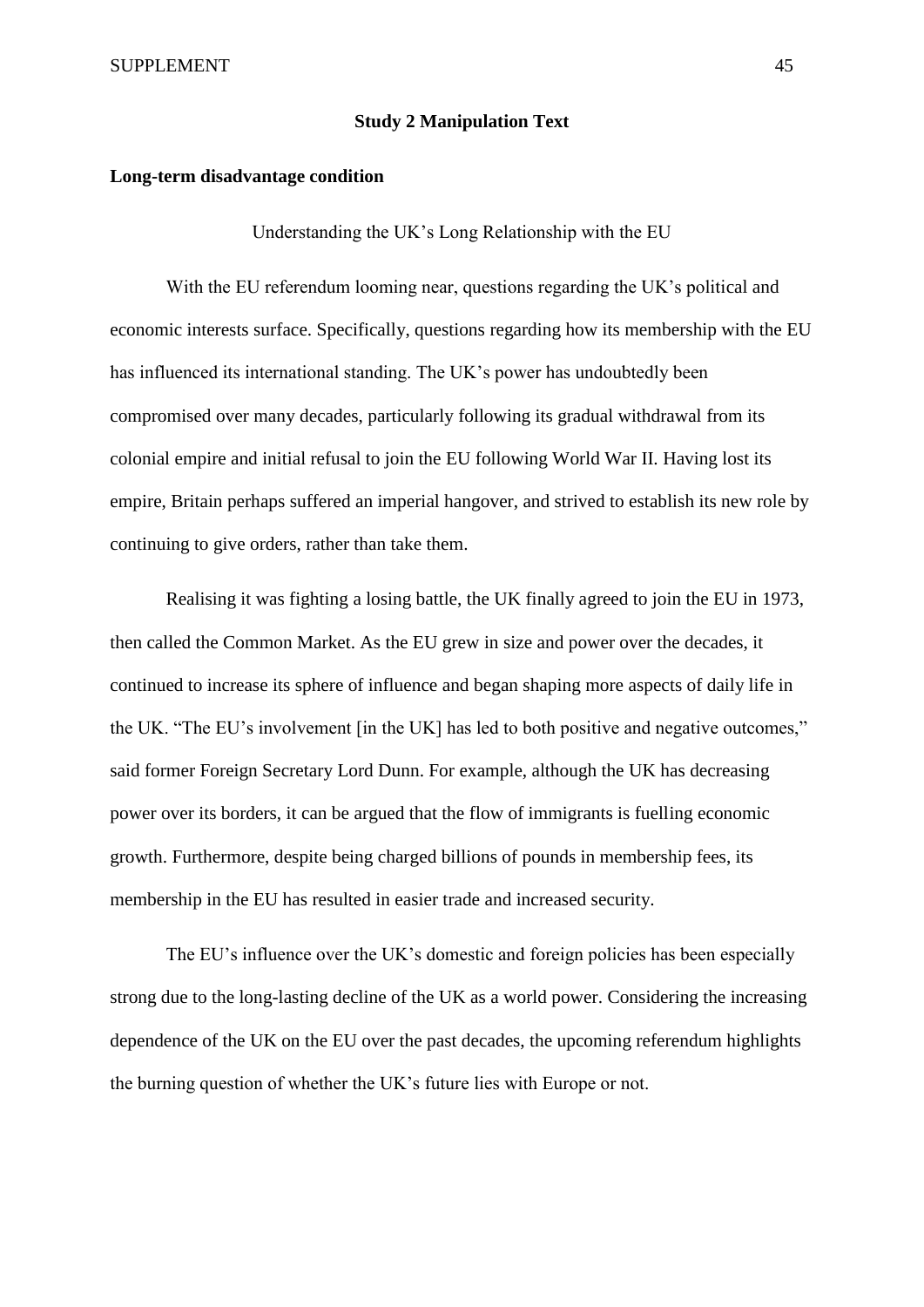#### **Short-term disadvantage condition**

Understanding the UK's Recent Relationship with the EU

With the EU referendum looming near, questions regarding the UK's political and economic interests surface. Specifically, questions regarding how its membership with the EU has influenced its international standing. The UK's power has undoubtedly been compromised in recent years, particularly following its gradual withdrawal from its colonial empire and initial refusal to join the EU following World War II. Having lost its empire, Britain perhaps suffered an imperial hangover, and strived to establish its new role by continuing to give orders, rather than take them.

Realising it was fighting a losing battle, the UK finally agreed to join the EU in 1973, then called the Common Market. As the EU grew in size and power over the past few years, it continued to increase its sphere of influence and began shaping more aspects of daily life in the UK. "The EU's involvement [in the UK] has led to both positive and negative outcomes," said former Foreign Secretary Lord Dunn. For example, although the UK has decreasing power over its borders, it can be argued that the flow of immigrants is fuelling economic growth. Furthermore, despite being charged billions of pounds in membership fees, its membership in the EU has resulted in easier trade and increased security.

The EU's influence over the UK's domestic and foreign policies has been especially strong due to the recent decline of the UK as a world power. Considering the increasing dependence of the UK on the EU over the past few years, the upcoming referendum highlights the burning question of whether the UK's future lies with Europe or not.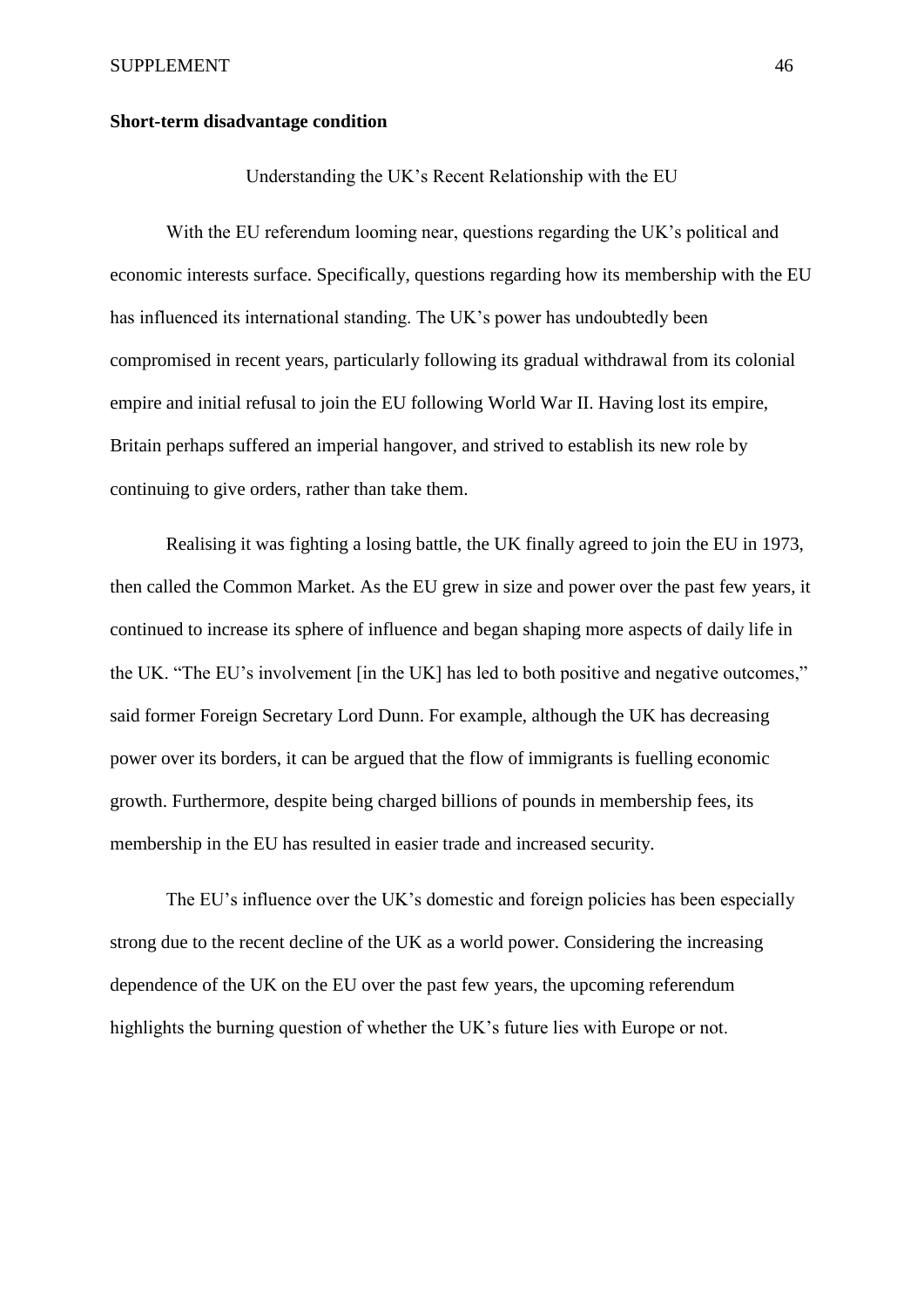#### **Baseline condition**

#### Understanding the EU

With the EU referendum looming near, questions regarding the role of the EU have begun to surface. Following the Second World War, there were efforts to prevent future conflict by increasing economic interdependence between European countries. This led to the signing of the Treaty of Rome in 1957 by France, West Germany, Belgium, the Netherlands, Luxembourg and Italy, creating the European Economic Community (EEC). The UK initially refused to join, but eventually agreed to an accession treaty in 1972, thus officially joining the EU on the  $1<sup>st</sup>$  of January, 1973.

Since then, the EU continued to grow in size and power, and expanded its sphere of influence over the 28 European countries that constitute it today. Membership in the EU, essentially a political and economic membership between its members, requires extra responsibilities and offers extra benefits. For example, although its members have to keep their borders open, this makes it easier for people to travel and work in other countries. Furthermore, despite charging billions of pounds in membership fees, membership in the EU results in easier trade between member countries and increased security.

Considering the EU's influence over domestic and foreign policies, the upcoming referendum highlights the burning question of whether the UK's future lies with Europe or not.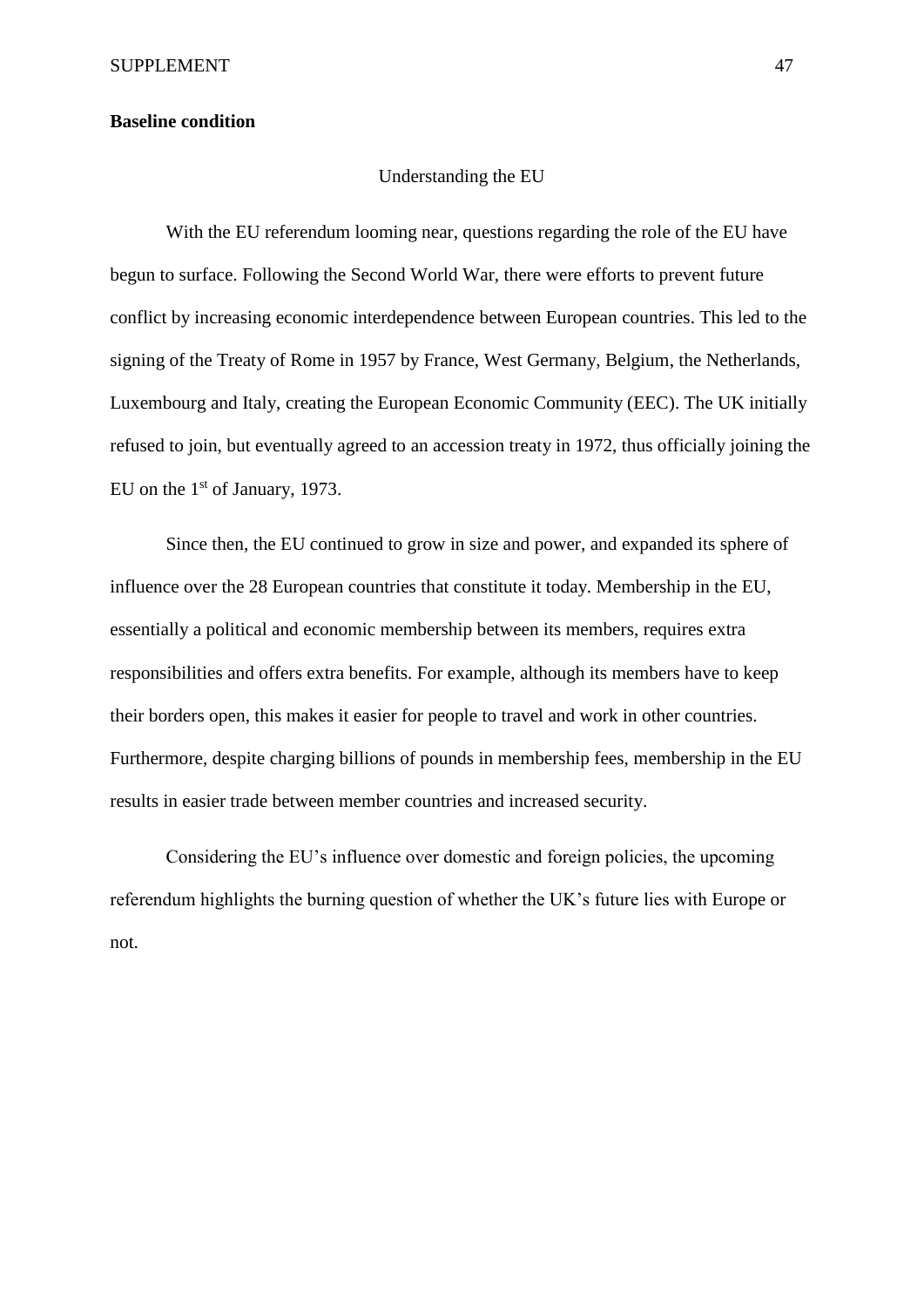#### **Study 2 Additional Analyses**

Study 2 additionally included measures of: (a) negative immigration attitudes, which can be considered another indicator of populism, and (b) system justification.

**Negative immigration attitudes** were measured with one item: "To what extent do you consider immigration from within the EU to the UK to be a problem or an opportunity?". Participants responded to a scale from 1=definitely an opportunity to 5=definitely a problem  $(M = 3.13, SD = 1.21)$ . Brexit support was significantly related to perceiving immigration as a problem  $r(495) = .55$ , p<.001. Therefore, we conducted additional analyses treating immigration attitudes as the DV.

**System justification** with respect to the EU was measured with eight items from the System Justification Scale (Kay & Jost, 2003). Participants responded on a 7-point scale ranging from 1 = strongly disagree to 7 = strongly agree ( $\alpha$  = .93, M = 3.90, SD = 1.20).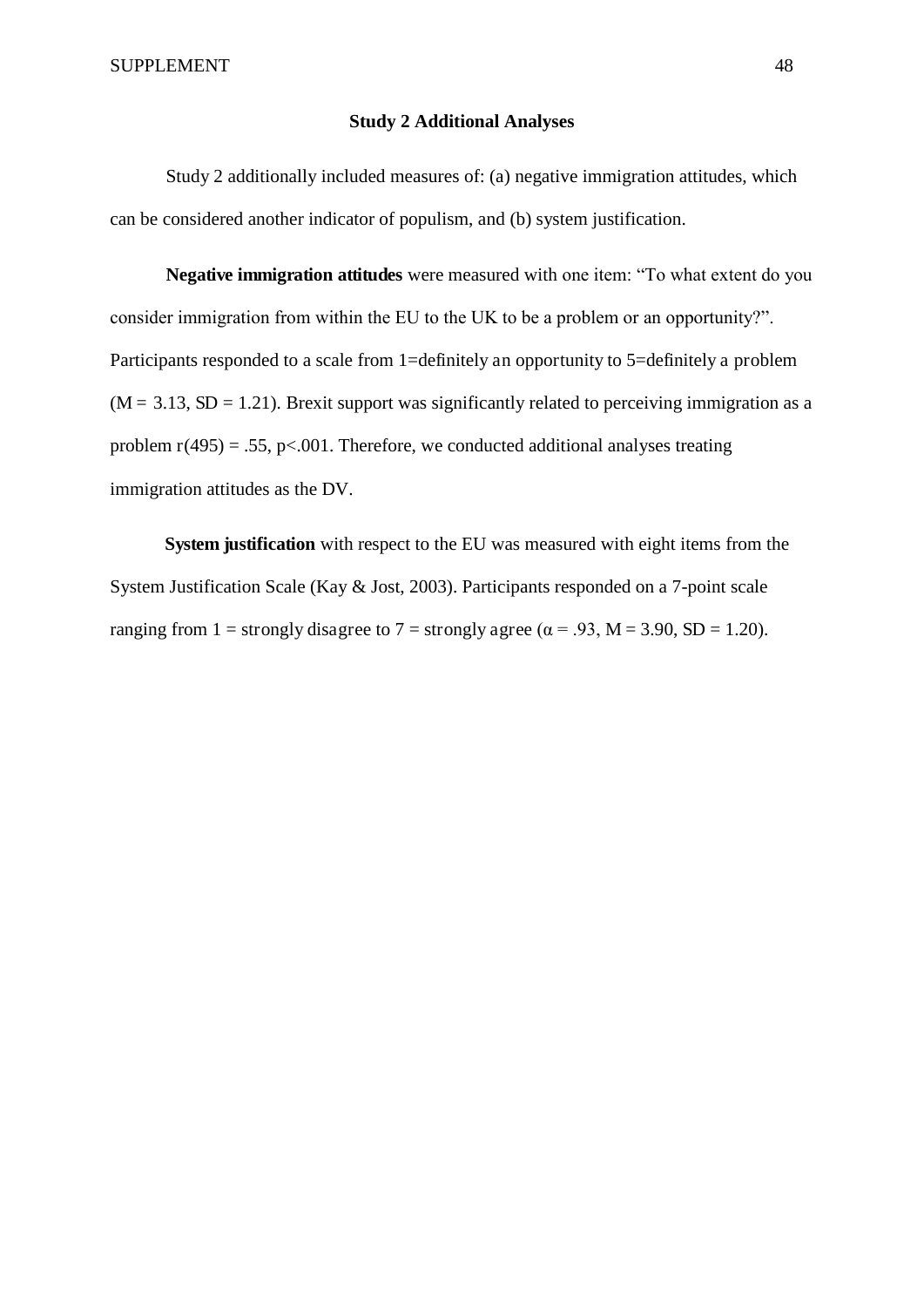# Table S3

# Correlations with additional variables (Study 2)

| Measures                          | 1.                   | 2.                   | 3.                 | 4.                 | 5.                |
|-----------------------------------|----------------------|----------------------|--------------------|--------------------|-------------------|
| 1. Brexit support                 | $M=2.56$ , SD=1.41   |                      |                    |                    |                   |
| Scale from 1 to 5                 |                      |                      |                    |                    |                   |
| 2. National collective narcissism | $.47$ [ $.40, .54$ ] | $M=3.62$ , $SD=1.14$ |                    |                    |                   |
| 9-item scale from 1 to 7          | p < 0.01             | $(\alpha = .91)$     |                    |                    |                   |
| 3. National identification        | .19[.10, .29]        | .52[.44, .58]        | $M=4.51$ , SD=1.09 |                    |                   |
| 12-item scale from 1 to 7         | p < 0.01             | p < 0.001            | $(\alpha = .93)$   |                    |                   |
| 4. Negative immigration attitudes | .55[.47, .61]        | .54[.47, .60]        | .28[.19, .37]      | $M=3.13, SD=1.21$  |                   |
| Scale from 1 to 5                 | p < 0.001            | p < 0.001            | p < 001            |                    |                   |
| 5. System justification           | $-.77[-.81, -.74]$   | $-.37[-.45, -.28]$   | $-.15[-.25, -.06]$ | $-.48[-.56, -.40]$ | $M=3.90, SD=1.20$ |
| 8-item scale from 1 to 7          | p < 0.001            | p < 0.001            | $p = 0.001$        | p < 0.001          | $(\alpha = .93)$  |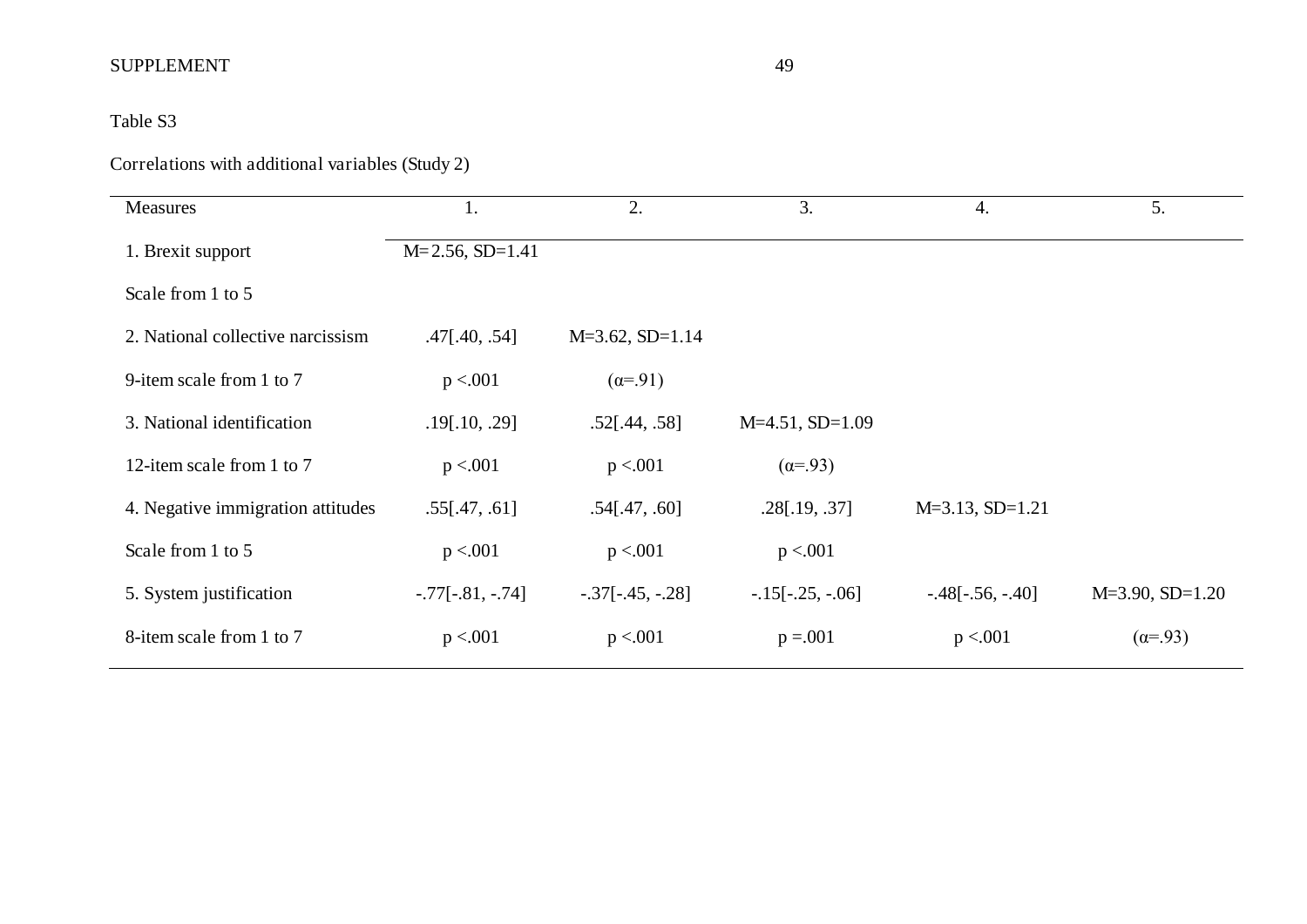## **Perceived ingroup disadvantage as a predictor of immigration attitudes.** A

hierarchical multiple regression analysis was conducted to test the effects of long-term and short-term ingroup disadvantage on negative immigration attitudes, as well as whether this relationship is accounted for by national collective narcissism (Table S4).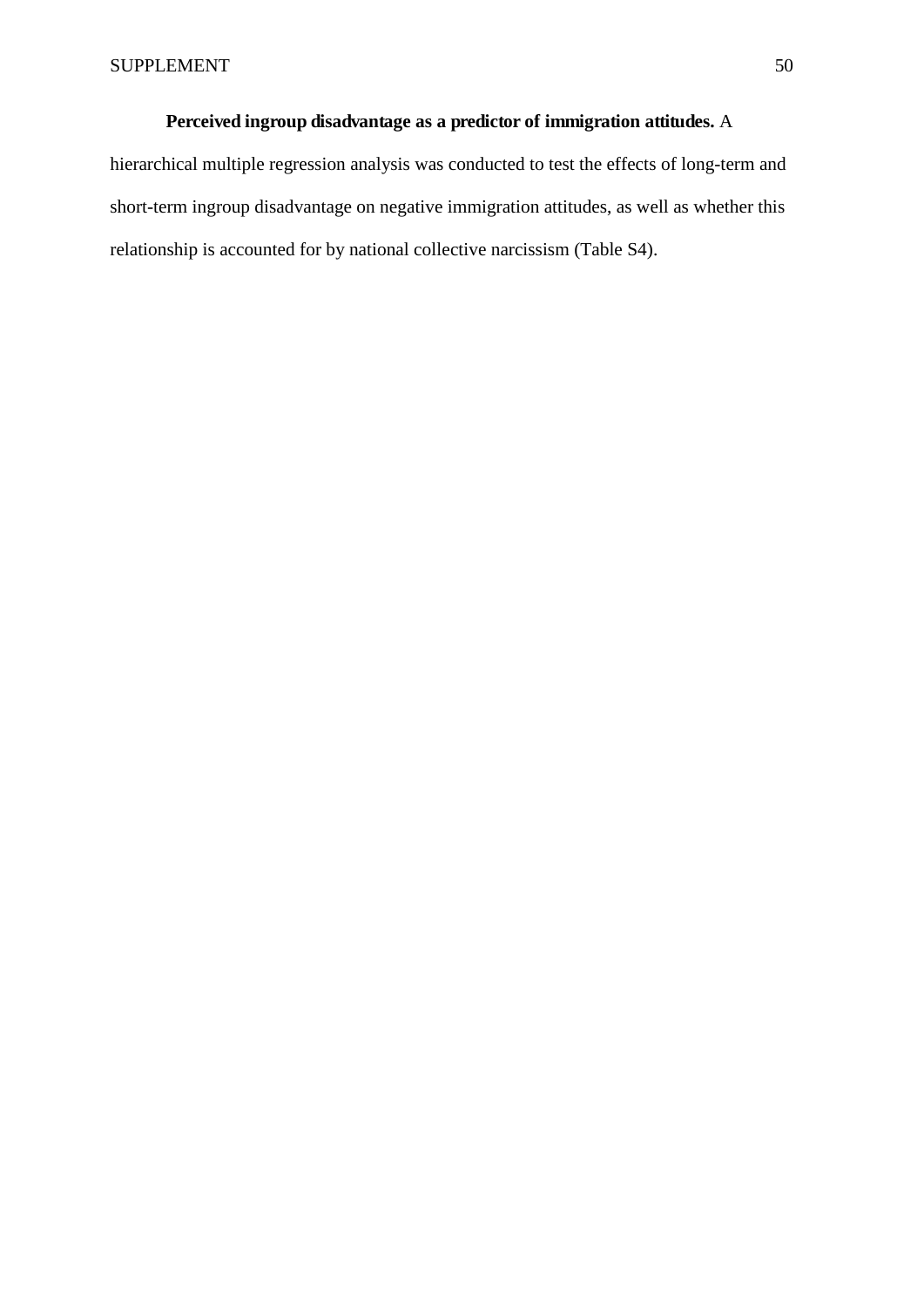# Table S4

Results of a Multiple Regression Predicting Immigration Attitudes (Study 2)

|                                                |          |         | Step 1 |                                | Step 2       |         |        |                                |
|------------------------------------------------|----------|---------|--------|--------------------------------|--------------|---------|--------|--------------------------------|
| Predictor variable                             | $\bf{B}$ | t(493)  | p      | partial r [CI <sub>95%</sub> ] | $\mathbf{B}$ | t(492)  | p      | partial r [CI <sub>95%</sub> ] |
| National identification                        | 0.32     | 6.56    | < 0.01 | $.28$ [.19, .37]               | 0.01         | 0.17    | .86    | $.01$ [ $-.09, .10$ ]          |
| Short-term ingroup disadvantage (vs. baseline) | $-0.02$  | $-0.14$ | .89    | $-.01$ [ $-.10, .08$ ]         | $-0.05$      | $-0.46$ | .65    | $-.02$ [ $-.11, .07$ ]         |
| Long-term ingroup disadvantage (vs. baseline)  | 0.25     | 1.92    | .06    | $.09$ [ $-.004, .18$ ]         | 0.07         | 0.58    | .56    | $.03$ [ $-.06, .12$ ]          |
| National collective narcissism                 |          |         |        |                                | 0.56         | 11.70   | < .001 | $.47$ [ $.39, .54$ ]           |
| $\mathbb{R}^2$                                 |          |         | .09    |                                |              |         | .29    |                                |
| $\Delta R^2$                                   |          |         |        |                                |              |         | .19    |                                |
| ${\bf F}$                                      |          |         | 16.08  |                                |              |         | 49.59  |                                |
| $\Delta$ F                                     |          |         |        |                                | 31.51        |         |        |                                |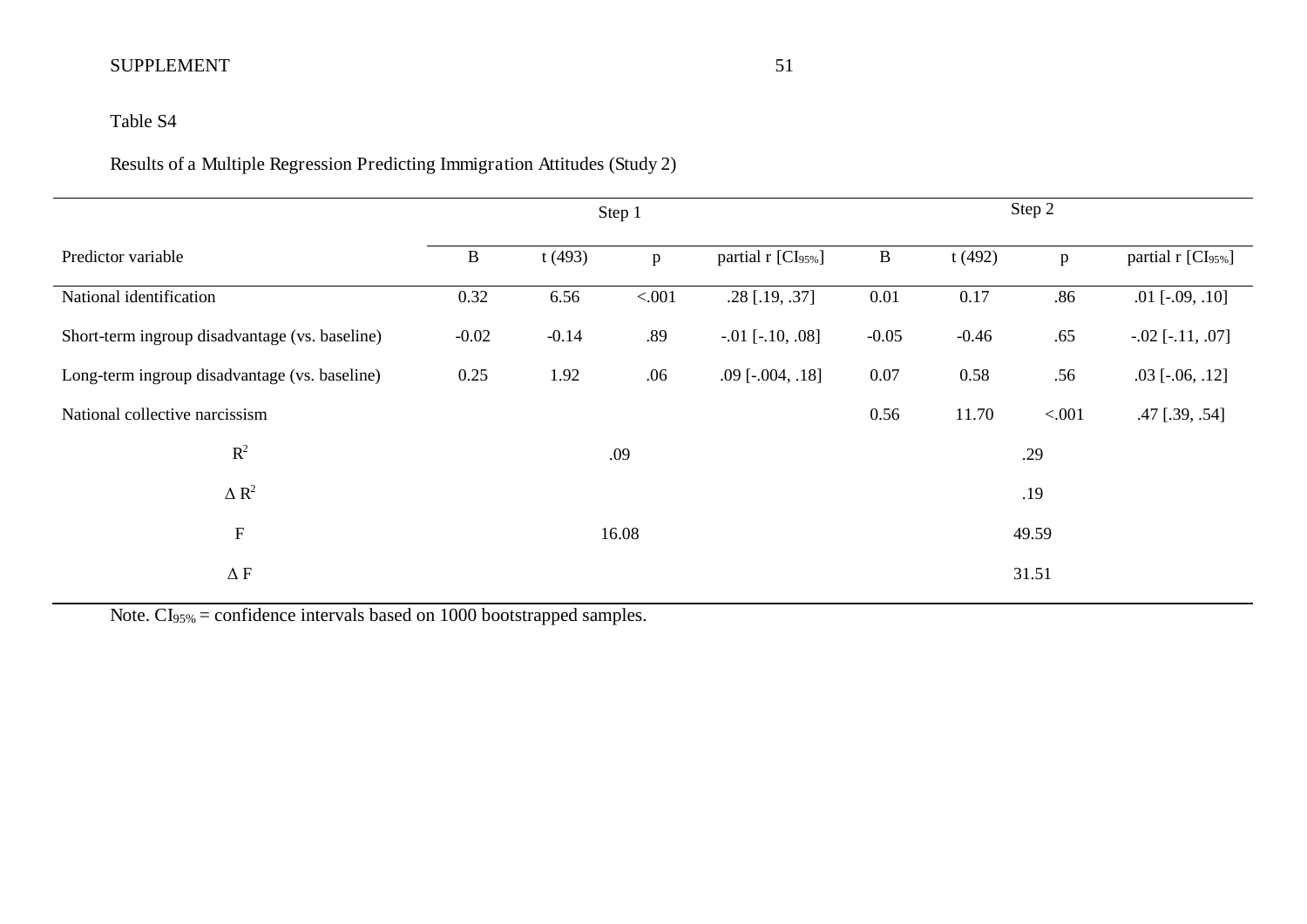In Step 1 we introduced national identification and the two dummy variables. We found a significant positive effect of identification and a marginally significant positive effect of long-term ingroup disadvantage on negative immigration attitudes (i.e., perceiving immigration to be a problem rather than opportunity). We did not find a significant effect of short-term ingroup disadvantage on immigration attitudes.

In Step 2 we introduced national collective narcissism and found its significantly positive effect on negative immigration attitudes. Once we accounted for the variance shared with collective narcissism, non-narcissistic national identification became a non-significant predictor of immigration attitudes. Furthermore, after introducing collective narcissism into regression, long-term ingroup disadvantage also became a non-significant predictor of immigration attitudes.

To perform a full test of our hypothesis, we checked for an indirect effect of the perceived long-term and short-term ingroup disadvantage on negative immigration attitudes via national collective narcissism with 10,000 bootstrapped samples. The indirect effect of the long-term ingroup disadvantage on negative immigration attitudes via national collective narcissism was significant  $95\%$  CI<sub>bc</sub> = 0.06, 0.32. The indirect effect of the short-term ingroup disadvantage on negative immigration attitude via national collective narcissism was notsignificant,  $95\%$ CI<sub>bc</sub> = -0.08, 0.15.

 We additionally checked for an indirect effect of ingroup disadvantage on negative immigration attitude via national identification. Both indirect effects via national identification were not significant: for the long-term ingroup disadvantage  $95\%$ CI<sub>bc</sub> = -0.03, 0.04, for the short-term ingroup disadvantage  $95\%$  CI<sub>bc</sub> =-0.02, 0.03.

**Analyses controlling for system justification.** We also checked whether results change when controlling for system justification. Although EU system justification was significantly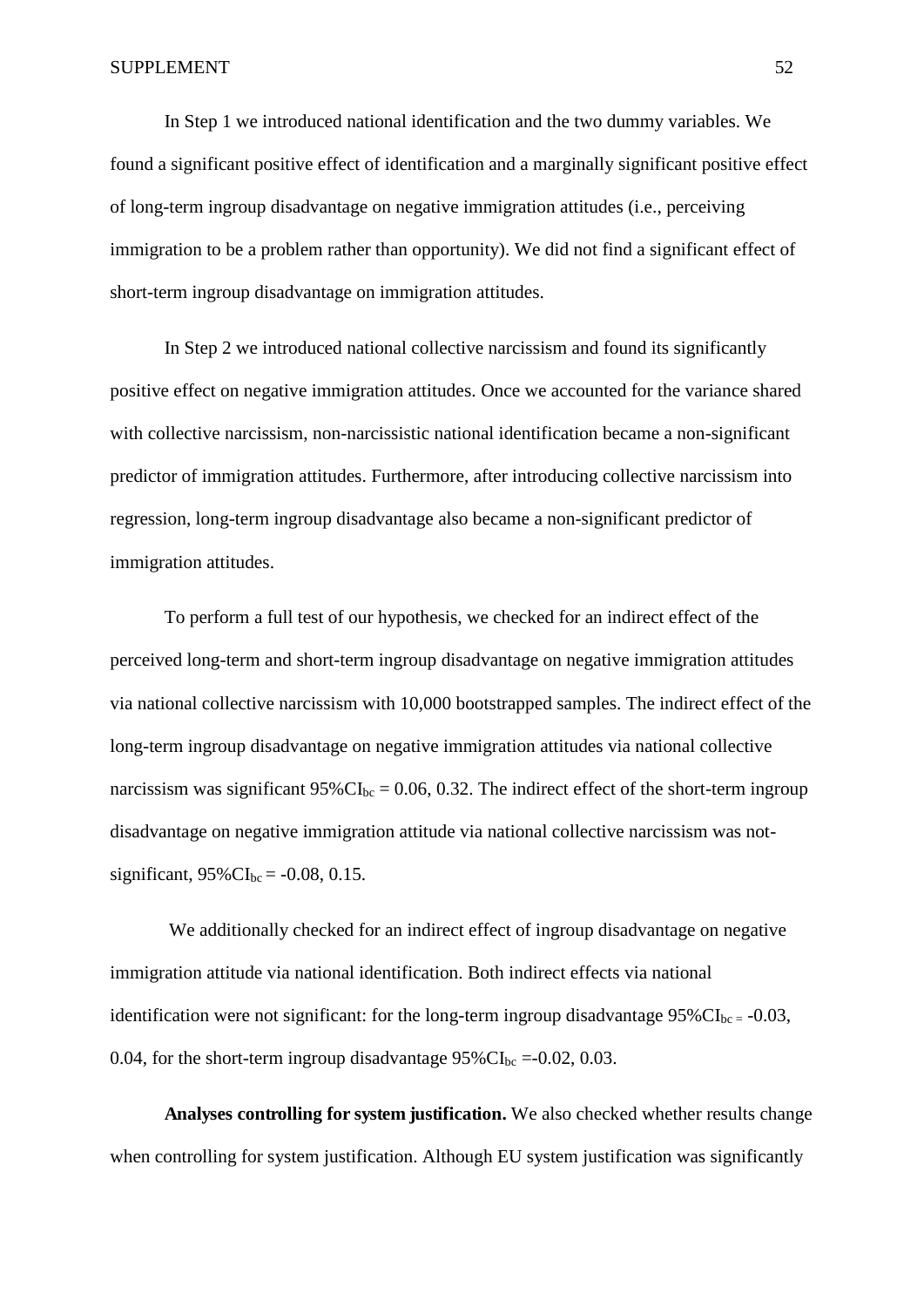negatively associated with voting Leave, B = -0.80 [-0.87, -0.73], SE = 0.04,  $\beta$  = -.67, p < .001, and with perceiving immigration as a problem,  $B = -0.33$  [ $-0.41$ ,  $-0.25$ ],  $SE = 0.04$ ,  $B = -0.32$ . p<.001, controlling for EU system justification did not affect the pattern of results for collective narcissism and these two outcomes.

#### **Study 3 Additional Analysis**

Study 3 included additional indices of support for Trump as well as the two other major candidates: Clinton and Sanders. Therefore, we repeated out analyses with these variables included as the DVs. In Study 3 we also included measures of individual relative deprivation and system justification, therefore we repeated the analyses reported in the text controlling for these variables.

#### **Measures**.

**Feelings towards Trump, Clinton and Sanders**. We asked for respondents' general feelings about: (1) Donald Trump ( $M = 1.71$ ,  $SD = 2.71$ ), (2) Hilary Clinton ( $M = 3.95$ ,  $SD =$ 3.23) and (3) Bernie Sanders ( $M = 6.46$ ,  $SD = 3.30$ ), using a 10-point thermometer scale, with ratings between 5 and 10 degrees indicating a favourable perception of each of the candidates and scores ranging from 0 to 5 indicating an unfavourable view of each of the candidates.

**Support for Trump, Clinton and Sanders**. General support was measured using a 10-point scale, from  $0 = No$  Support at All to  $10 = Fully$  Support. We measured support for Trump ( $M = 2.71$ ,  $SD = 2.88$ ), Clinton ( $M = 5.26$ ,  $SD = 3.42$ ) and Sanders ( $M = 7.42$ ,  $SD =$ 3.59). Additionally, participants were asked: "Considering who was nominated after primaries/caucus, who do you support now?". Response categories for this item were:  $1 =$ Hilary Clinton (n = 248), 2 = Donald Trump (n = 81) and 3 = Other (n = 73). Categories 1 and 3 were collapsed, creating a categorical variable indicating support for Trump compared to all other candidates.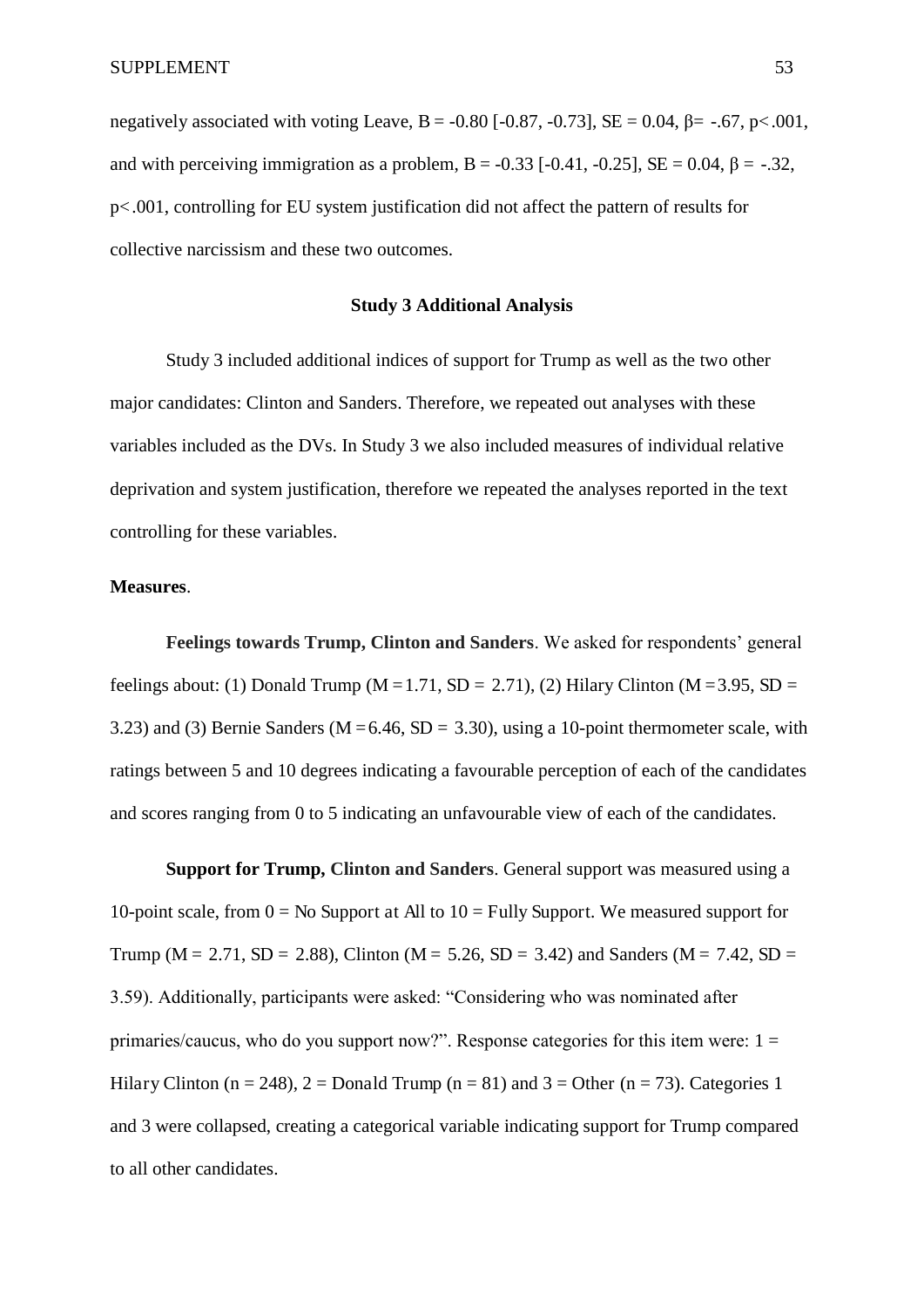**Individual relative deprivation** was measured with one item by Pettigrew, Christ, Wagner, Meertens, and Zick (2008): "Over the last 5 years have you been economically a lot better off, better off, the same, worse off, or a lot worse off than other Americans people lie yourself?". Participants rated the statement on a scale from  $1 = A$  lot better off to  $5 = A$  lot worse off ( $M = 3.00$ ,  $SD = 0.97$ ).

**System justification** with respect the US political system was measured with 16 items from the Political System Justification Scale (Jost et al., 2010). Participants responded on a 7-point response scale ranging from  $1 =$  strongly disagree to  $7 =$  strongly agree ( $\alpha$  = .90, M = 3.30, SD = 1.00).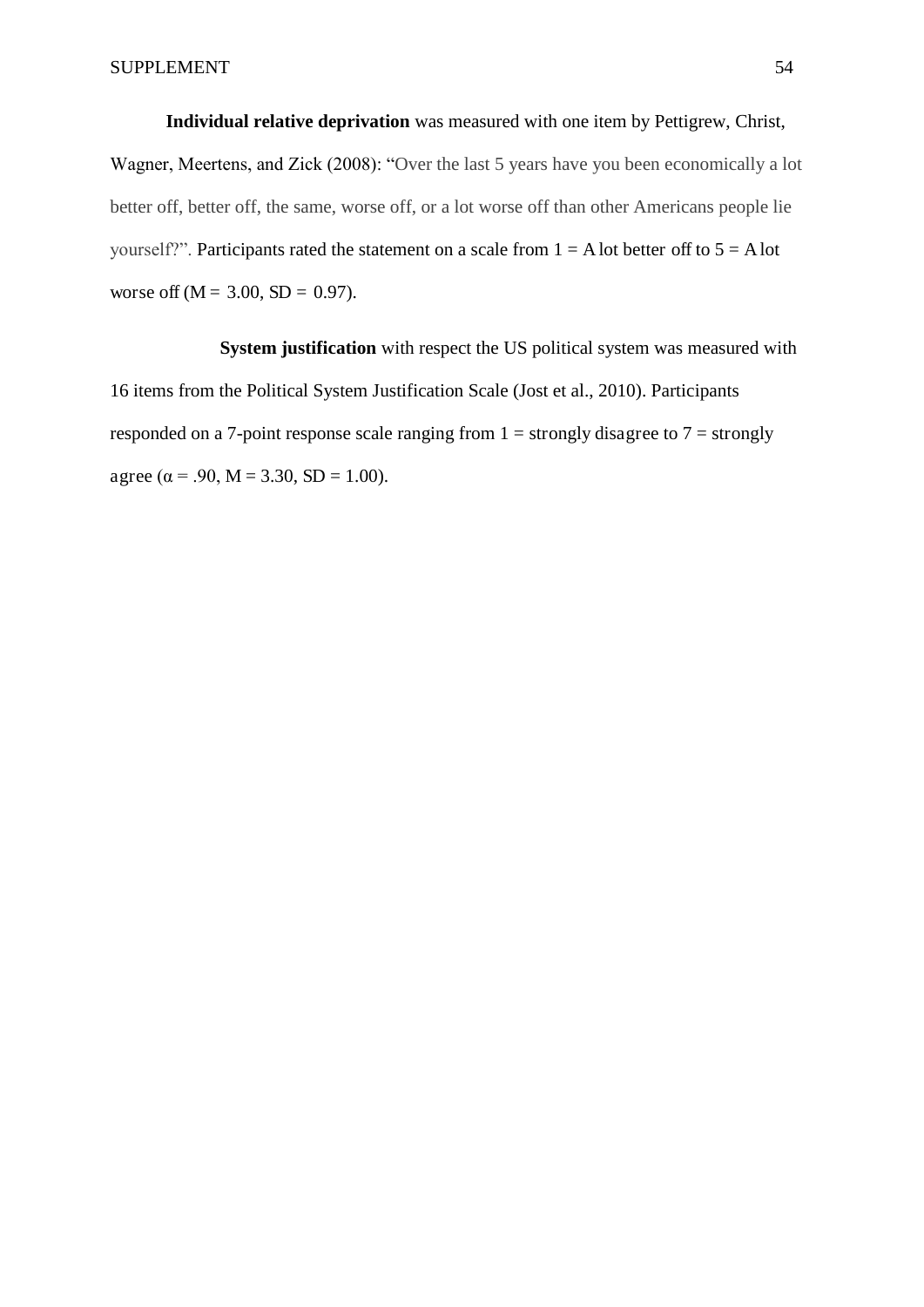## **Results.**

Correlations including the additional continuous variables are presented below (Table S5).

## Table S5

Zero-order correlations [and 95% Confidence Intervals] between Continuous Variables (Study 2)

| Measure                                 | 1.                        | 2.               | 3.          | 4.          | 5. | 6. | 7. | 8. | 9. | 10. | 11. | 12. |
|-----------------------------------------|---------------------------|------------------|-------------|-------------|----|----|----|----|----|-----|-----|-----|
| 1. National<br>collective<br>narcissism | $M = 2.89$ ,<br>$SD=1.28$ |                  |             |             |    |    |    |    |    |     |     |     |
| 5-item scale<br>from 1 to 7             | $(\alpha = .88)$          |                  |             |             |    |    |    |    |    |     |     |     |
| 2. National                             | .55                       | $M=4.38$ ,       |             |             |    |    |    |    |    |     |     |     |
| identification<br>12-item scale         | [.47, .62]                | $SD=1.12$        |             |             |    |    |    |    |    |     |     |     |
| from 1 to 7                             | p < 001                   | $(\alpha = .91)$ |             |             |    |    |    |    |    |     |     |     |
| 3. Group                                | .20                       | .03              | $M = 2.62,$ |             |    |    |    |    |    |     |     |     |
| relative<br>deprivation                 | [.10, .30]                | $[-.08, .14]$    | $SD = 0.95$ |             |    |    |    |    |    |     |     |     |
| Scale<br>from 1 to 4                    | p < 001                   | $p = 0.53$       |             |             |    |    |    |    |    |     |     |     |
| 4. Individual                           | .03                       | $-.09$           | .43         | $M = 3.00,$ |    |    |    |    |    |     |     |     |
| relative<br>deprivation                 | $[-.07, .13]$             | $[-.19, .003]$   | [.33, .51]  | $SD = 0.97$ |    |    |    |    |    |     |     |     |
| Scale<br>from $1$ to $5$                | $p = 0.57$                | $p=.08$          | p < 001     |             |    |    |    |    |    |     |     |     |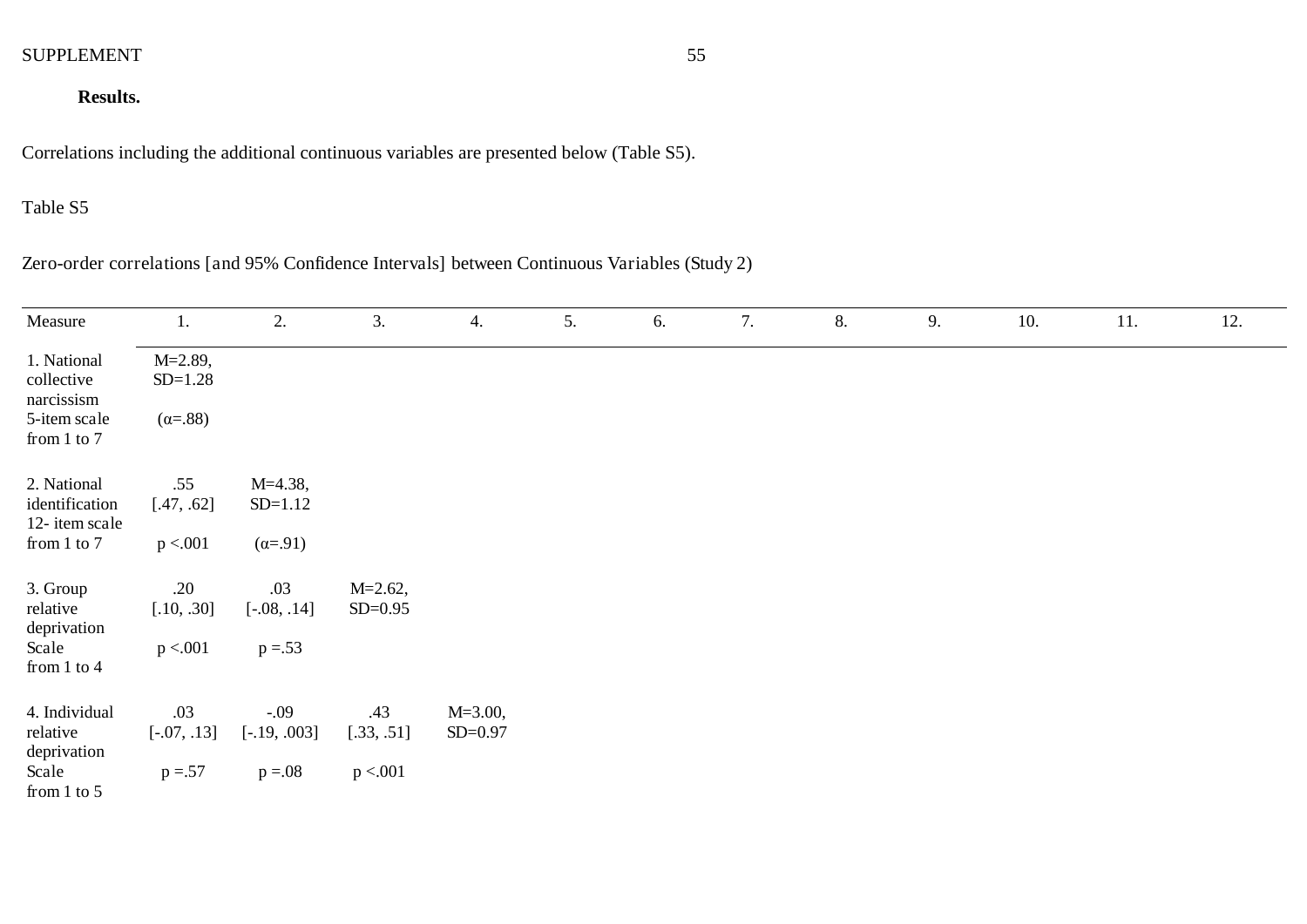| 5. Preference<br>for Trump<br>over Clinton | .29<br>[.20, .38]        | .22<br>[.13, .31]        | .37<br>[.28, .46]        | .19<br>[.09, .28]        | $M = 3.16$ ,<br>$SD = 3.34$ |                             |                             |                             |                           |                             |                           |
|--------------------------------------------|--------------------------|--------------------------|--------------------------|--------------------------|-----------------------------|-----------------------------|-----------------------------|-----------------------------|---------------------------|-----------------------------|---------------------------|
| Scale<br>from $0$ to $10$                  | p < 0.01                 | p < 0.001                | p < 0.001                | p < 0.001                |                             |                             |                             |                             |                           |                             |                           |
| 6. Support for<br>Trump<br>Scale           | .32<br>[.23, .42]        | .27<br>[.19, .36]        | .27<br>[.16, .37]        | .10<br>$[-.004, .20]$    | .78<br>[.73, .82]           | $M = 2.71$ ,<br>$SD = 2.88$ |                             |                             |                           |                             |                           |
| from $0$ to $10$                           | p < 0.01                 | p < 0.001                | p < 0.001                | $p = 0.04$               | p < 0.01                    |                             |                             |                             |                           |                             |                           |
| 7. Support for<br>Clinton<br>Scale         | $-.04$<br>$[-.14, .06]$  | $-.01$<br>$[-.11, .09]$  | $-.34$<br>$[-.42, -.25]$ | $-.21$<br>$[-.30, -.11]$ | $-.75$<br>$[-.79, -.71]$    | $-.43$<br>$[-.50, -0.36]$   | $M = 5.26$ ,<br>$SD = 3.42$ |                             |                           |                             |                           |
| from $0$ to $10$                           | $p = 41$                 | $p = 83$                 | p < 0.001                | p < 0.001                | p < 001                     | p < .001                    |                             |                             |                           |                             |                           |
| 8. Support for<br>Sanders<br>Scale         | $-.23$<br>$[-.32, -.13]$ | $-.27$<br>$[-.36, -.17]$ | $-.22$<br>$[-.32, -.11]$ | $-.13$<br>$[-.23, -.03]$ | $-.54$<br>$[-.62, -0.46]$   | $-.49$<br>$[-.58, -.40]$    | .36<br>[.26, .45]           | $M = 7.42$ ,<br>$SD = 3.59$ |                           |                             |                           |
| from $0$ to $10$                           | p < 001                  | p < 0.001                | p < 0.001                | $p = 01$                 | p < 0.01                    | p < 0.001                   | p < 0.001                   |                             |                           |                             |                           |
| 9. Feelings<br>towards<br>Trump            | .31<br>[.22, .40]        | .26<br>[.17, .35]        | .30<br>[.19, .40]        | .14<br>[.04, .24]        | .79<br>[.74.83]             | .92<br>[.89, .94]           | $-.47$<br>$[-.53, -.40]$    | $-0.49$<br>$[-.57, -.40]$   | $M=1.71$ ,<br>$SD = 2.71$ |                             |                           |
| Scale<br>from $0$ to $10$                  | p < 001                  | p < 0.001                | p < 0.001                | $p = 0.004$              | p < 0.01                    | p < 0.01                    | p < 001                     | p < 0.001                   |                           |                             |                           |
| 10. Feeling<br>towards<br>Clinton          | $-.03$<br>$[-.14, .07]$  | .01<br>$[-.09, .11]$     | $-.32$<br>$[-.41, -.23]$ | $-.20$<br>$[-.28, -.09]$ | $-.72$<br>$[-.76, -.68]$    | $-.43$<br>$[-.49, -.35]$    | .94<br>[.90, .95]           | .32<br>[.22, .41]           | $-.43$<br>$[-.50, -0.37]$ | $M = 3.95$ ,<br>$SD = 3.23$ |                           |
| Scale<br>from $0$ to $10$                  | $p = 56$                 | $p = 85$                 | p < 0.001                | p < 0.001                | p < 0.01                    | p < 0.01                    | p < 0.001                   | p < 0.001                   | p < .001                  |                             |                           |
| 11. Feelings<br>towards<br>Sanders         | $-.27$<br>$[-.37, -.16]$ | $-.27$<br>$[-.36, -.17]$ | $-.25$<br>$[-.34, -.16]$ | $-.13$<br>$[-.23, -.04]$ | $-.55$<br>$[-.62, -0.47]$   | $-.48$<br>$[-.57, -.40]$    | .36<br>[.27, .45]           | .90<br>[.87, .93]           | $-.47$<br>$[-.55, -0.39]$ | .36<br>[.27, .45]           | $M=6.46$ ,<br>$SD = 3.03$ |
| Scale<br>from $0$ to $10$                  | p < 0.001                | p < 0.001                | p < 0.001                | $p = 0.01$               | p < 0.001                   | p < 0.01                    | p < 0.001                   | p < 0.001                   | p < 001                   | p < .001                    |                           |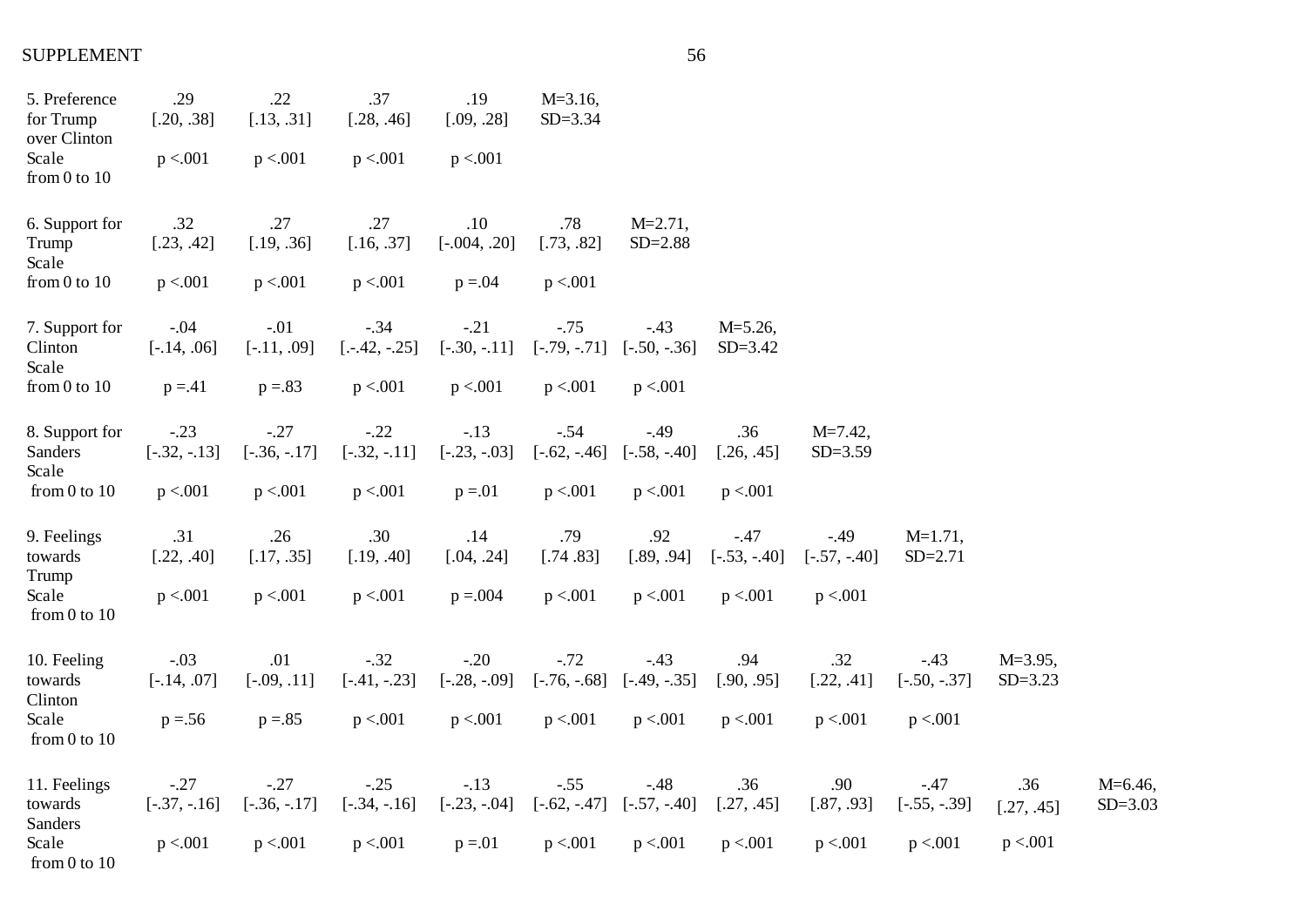| 12. System<br>justification      | .50<br>[.42, .58] | .55<br>[.47, .62] | $-.01$<br>$[-.11, .09]$ | $-.16$<br>$[-.26, -.07]$ | [.03, .23] | .25<br>[.15, .34] | .11        | $-.25$<br>$[.01, .21]$ $[-.36, -.15]$ $[.13, .33]$ | .23       | [.01, .21] | $-.26$<br>$[-.36, -.16]$ | $M = 3.30$ ,<br>$SD=1.00$ |
|----------------------------------|-------------------|-------------------|-------------------------|--------------------------|------------|-------------------|------------|----------------------------------------------------|-----------|------------|--------------------------|---------------------------|
| 16-item scale<br>from $1$ to $7$ | p < 0.001         | p < 0.001         | $p = .93$               | $p = 0.001$              | $p = 01$   | p < 0.001         | $p = 0.03$ | p < 0.001                                          | p < 0.001 | $p = 0.02$ | p < 0.001                | $(\alpha = .90)$          |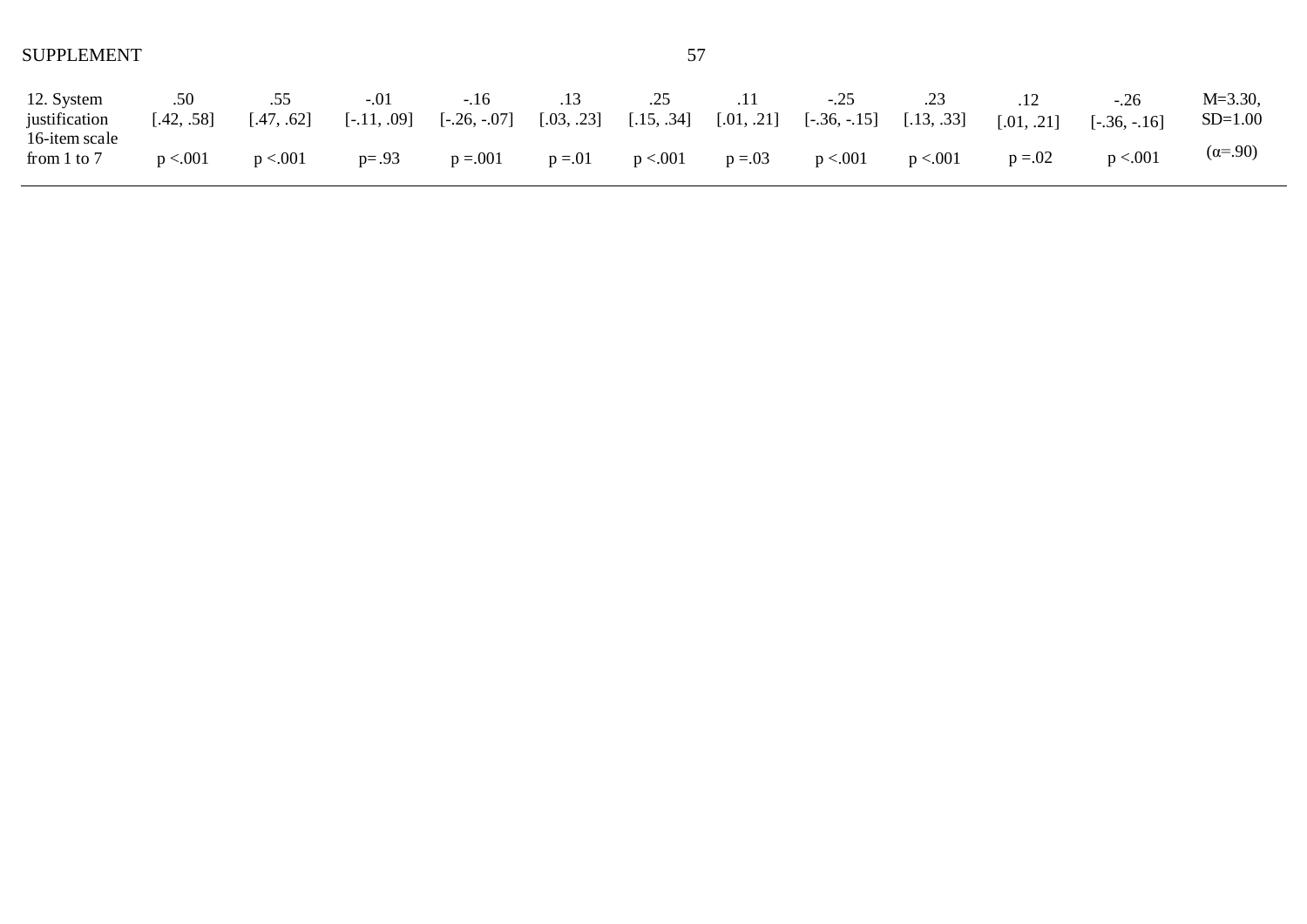**Analyses with three additional indices of preference for Trump.** We examined whether the pattern of results would hold for the three additional indices of preference for Trump (Tables  $S6 - S8$ ). In the first steps of the analyses, we found that group relative deprivation was a significant predictor of general feelings about Trump, and both the continuous and categorical indices of support for Trump. In second steps of the analyses, we found that national collective narcissism was a significant predictor of feelings about Trump (Table S6), and support for Trump measured with the continuous variable (Table S7), but the effect was not significant for support for Trump versus other candidates measured with the categorical variable (Table S8). We additionally examined the indirect effects and found that national collective narcissism significantly accounted for the association between group relative deprivation and 1) feelings towards Trump ( $95\%$ CI<sub>bc</sub> = .02, .17), 2) support for Trump (95% $CI_{bc} = .03, .20$ ), but not 3) support for Trump vs. other candidates (95% $CI_{bc} = -$ .03, .13).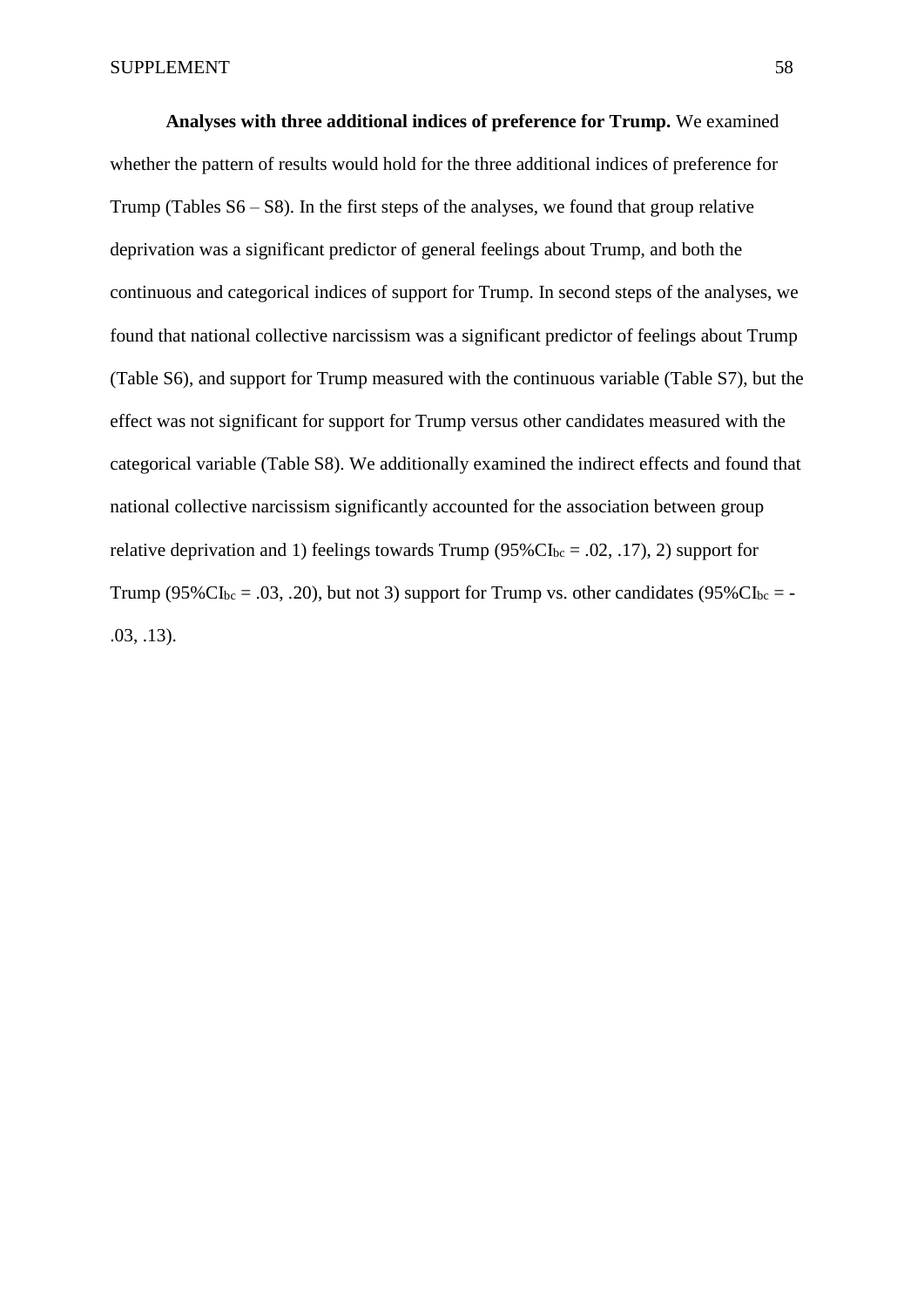#### Table S6

#### Results of a Multiple Regression Predicting Feelings about Donald Trump (Study 3)

|                                |              |         | Step 1       |                                |              |         | Step 2       |                                |
|--------------------------------|--------------|---------|--------------|--------------------------------|--------------|---------|--------------|--------------------------------|
| Predictor variable             | $\, {\bf B}$ | t(394)  | $\mathbf{p}$ | partial r [CI <sub>95%</sub> ] | $\, {\bf B}$ | t(393)  | $\mathbf{p}$ | partial r [CI <sub>95%</sub> ] |
| National identification        | 0.46         | 3.82    | $< 001$      | .19 [.09, .29]                 | 0.26         | 1.84    | $.07$        | $.09$ [ $-.02, .20$ ]          |
| Age                            | $0.02\,$     | 1.91    | .056         | $.10[-.01, .20]$               | $0.02\,$     | 1.98    | $.05$        | $.10$ [ $-.02, .20$ ]          |
| Gender                         | $-0.60$      | $-2.38$ | $.02\,$      | $-.12$ [ $-.21, -.03$ ]        | $-0.54$      | $-2.18$ | .03          | $-.11$ [ $-.19, -.01$ ]        |
| Income                         | 0.09         | 2.34    | $.02\,$      | $.12$ [.03, .20]               | 0.09         | 2.20    | .03          | $.11$ [.02, .20]               |
| Ethnicity                      | 0.42         | 1.43    | .15          | $.07$ [ $-.01, .17$ ]          | 0.38         | 1.31    | .19          | $.07$ [ $-.03, .15$ ]          |
| Group relative deprivation     | 0.86         | 6.48    | $< 001$      | $.31$ [.21, .40]               | 0.77         | 5.76    | $< 001$      | .28 [.19, .28]                 |
| National collective narcissism |              |         |              |                                | 0.33         | 2.85    | .01          | $.14$ [.03, .25]               |
| $\mathbb{R}^2$                 |              |         | .19          |                                |              |         | .21          |                                |
| $\Delta$ $\mathbb{R}^2$        |              |         |              |                                |              |         | $.02\,$      |                                |
| $\mathbf F$                    |              |         | 15.23        |                                |              |         | 14.45        |                                |
| $\Delta$ F                     |              |         |              |                                |              |         | 0.78         |                                |
|                                |              |         |              |                                |              |         |              |                                |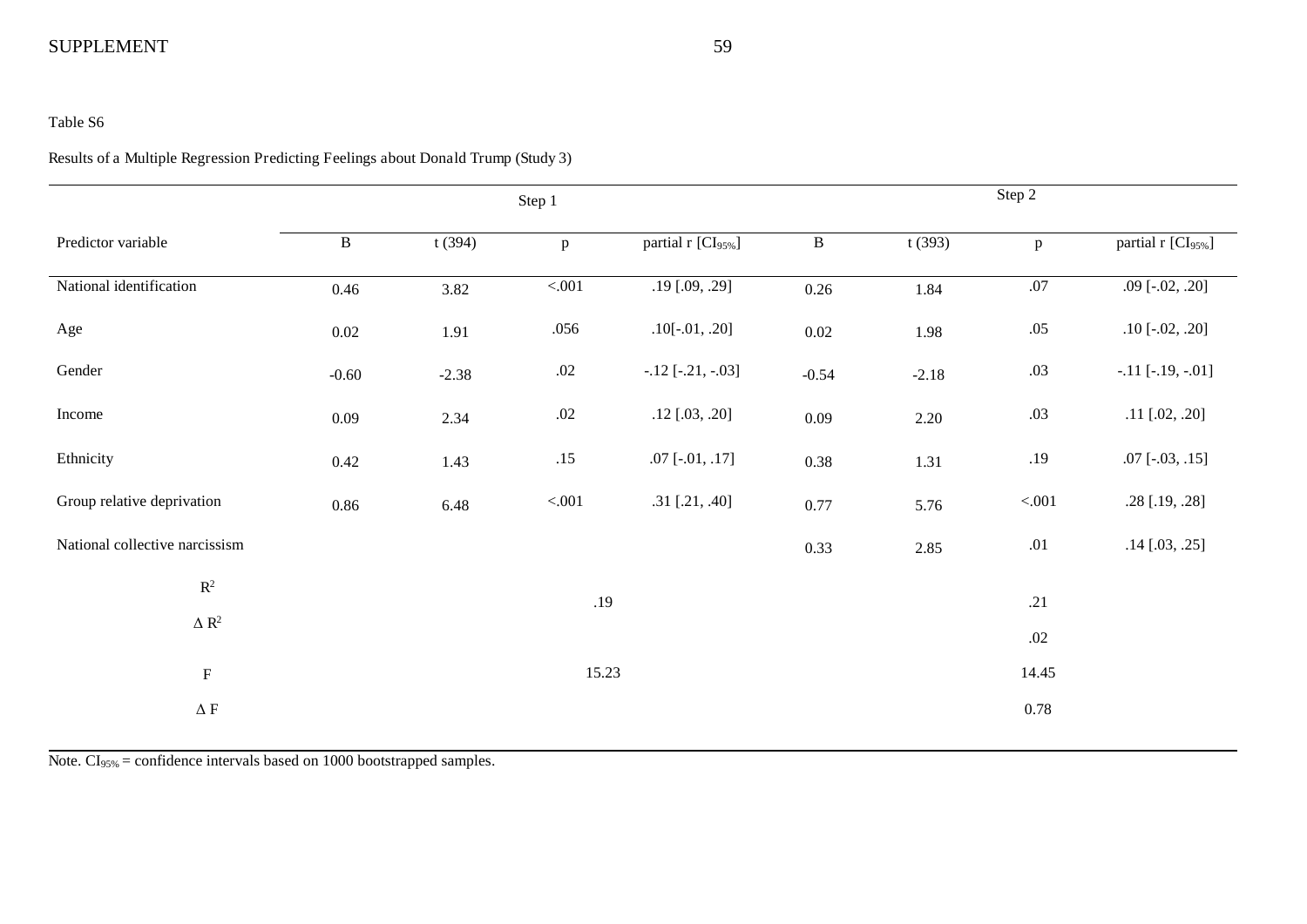#### Table S7

#### Results of a Multiple Regression Predicting Support for Donald Trump (Study 3)

|                                |              |         | Step 1       |                                |              |         | Step 2  |                                |
|--------------------------------|--------------|---------|--------------|--------------------------------|--------------|---------|---------|--------------------------------|
| Predictor variable             | $\, {\bf B}$ | t(395)  | $\mathbf{p}$ | partial r [CI <sub>95%</sub> ] | $\, {\bf B}$ | t(394)  | p       | partial r [CI <sub>95%</sub> ] |
| National identification        | 0.53         | 4.11    | $< 001$      | $.20$ [.10, .31]               | 0.28         | 1.89    | .06     | $.10$ [ $-.03, .21$ ]          |
| Age                            | 0.02         | 1.91    | .06          | $.10[-.02, .21]$               | 0.24         | 2.00    | .05     | $.10$ [ $-.02, .21$ ]          |
| Gender                         | $-0.43$      | $-1.59$ | .11          | $-.08[-.17, .01]$              | $-0.36$      | $-1.36$ | $.18\,$ | $-.07$ [ $-.16, .03$ ]         |
| Income                         | $0.08\,$     | 1.90    | .06          | .10[.01, .19]                  | $0.07\,$     | 1.74    | $.08\,$ | $.09$ [ $-.01, .19$ ]          |
| Ethnicity                      | 0.61         | 1.95    | .05          | .10[.01, .19]                  | 0.57         | 1.84    | $.07\,$ | $.09$ [ $.003, .18$ ]          |
| Group relative deprivation     | 0.79         | 5.55    | $< 001$      | .27 [.17, .37]                 | 0.69         | 4.79    | $< 001$ | $.23$ [.14, .33]               |
| National collective narcissism |              |         |              |                                | 0.41         | 3.27    | .001    | $.16$ [.03, .29]               |
| $\mathbb{R}^2$                 |              |         | $.17$        |                                |              |         | .19     |                                |
| $\Delta$ $\mathbb{R}^2$        |              |         |              |                                |              |         |         |                                |
|                                |              |         |              |                                |              |         | $.02\,$ |                                |
| $\mathbf F$                    |              |         | 14.43        |                                |              |         | 13.32   |                                |
| $\Delta$ F                     |              |         |              |                                |              |         | 0.11    |                                |
|                                |              |         |              |                                |              |         |         |                                |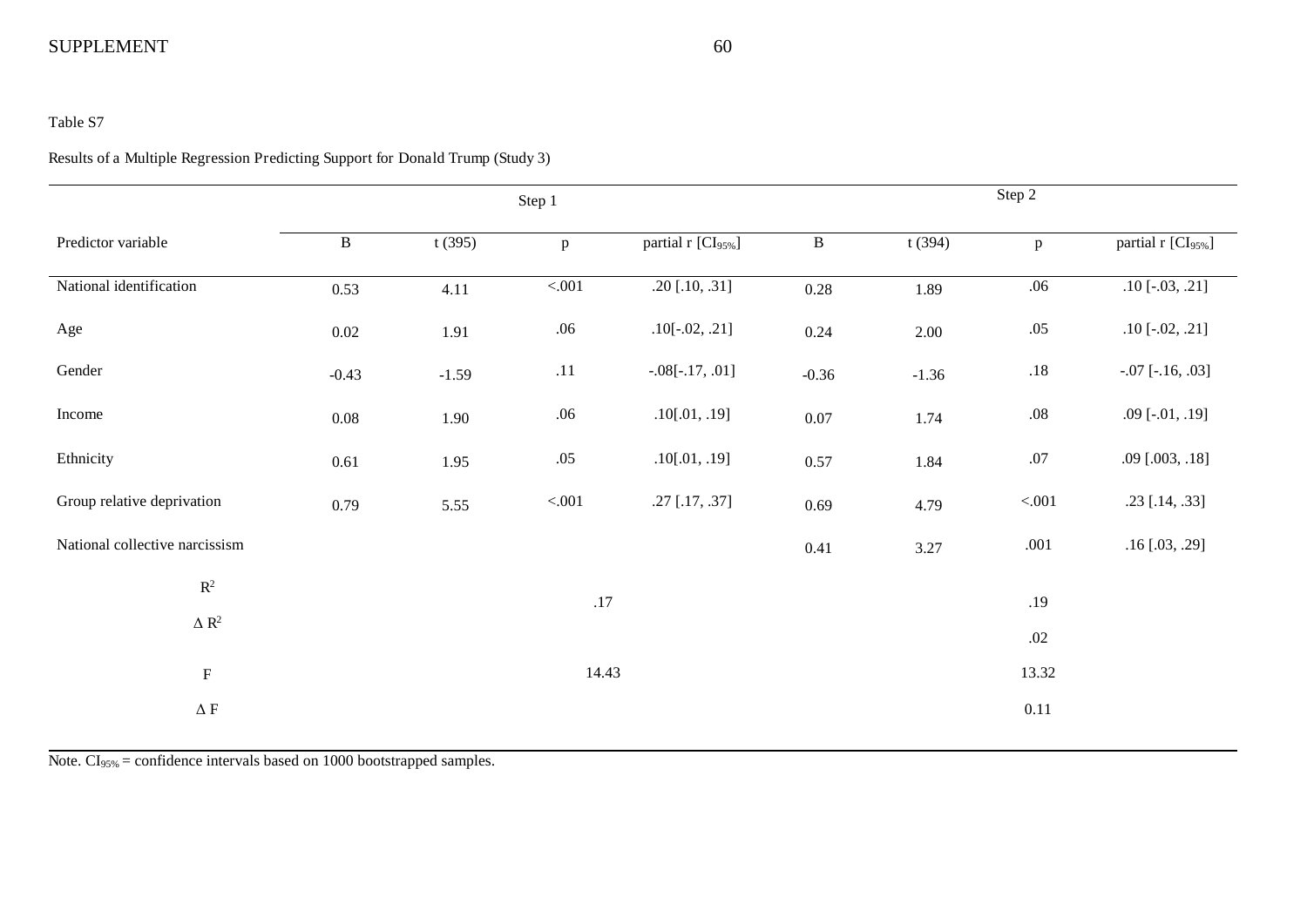#### Table S8

Results of a Logistic Regression Predicting Support for Donald Trump (vs. other Candidates; Study 3)

|                                | Step 1        |            |                      |              |               |           | Step 2               |              |
|--------------------------------|---------------|------------|----------------------|--------------|---------------|-----------|----------------------|--------------|
| Predictor variable             | B(SE)         | ${\sf OR}$ | OR CI <sub>95%</sub> | $\, {\bf p}$ | B(SE)         | <b>OR</b> | OR CI <sub>95%</sub> | $\, {\bf p}$ |
| National identification        | 0.65(.15)     | 1.92       | [1.43, 2.58]         | $<0.01$      | 0.53(0.17)    | 1.70      | [1.21, 2.39]         | .002         |
| Age                            | 0.01(0.01)    | 1.01       | [0.99, 1.04]         | .39          | 0.01(0.01)    | 1.01      | [0.99, 1.04]         | .34          |
| Gender                         | $-0.44(0.30)$ | 0.65       | [0.36, 1.16]         | .14          | $-0.41(0.30)$ | 0.66      | [0.37, 1.19]         | .17          |
| Income                         | 0.09(0.05)    | 1.09       | [1.00, 1.20]         | $.06\,$      | 0.08(0.05)    | 1.09      | [0.99, 1.19]         | $.08\,$      |
| Ethnicity                      | 0.74(0.40)    | 2.09       | [0.98, 4.48]         | $.06\,$      | 0.70(0.39)    | 1.96      | [0.92, 4.21]         | $.08\,$      |
| Group relative deprivation     | 1.04(0.17)    | 2.83       | [2.05, 3.91]         | $<0.01$      | 0.99(0.17)    | 2.70      | [1.95, 3.74]         | $< 001$      |
| National collective narcissism |               |            |                      |              | 0.18(0.13)    | 1.19      | [0.93, 1.54]         | .17          |
| Nagelkerke's R <sup>2</sup>    |               |            | .31                  |              |               |           | .32                  |              |
| 2 log-likelihood               |               |            | 314.72               |              |               |           | 312.83               |              |
| $\Delta$ Nagelkerke's R2       |               |            |                      |              |               |           | .01                  |              |
| $\Delta$ 2 log-likelihood      |               |            |                      |              |               |           | 1.89                 |              |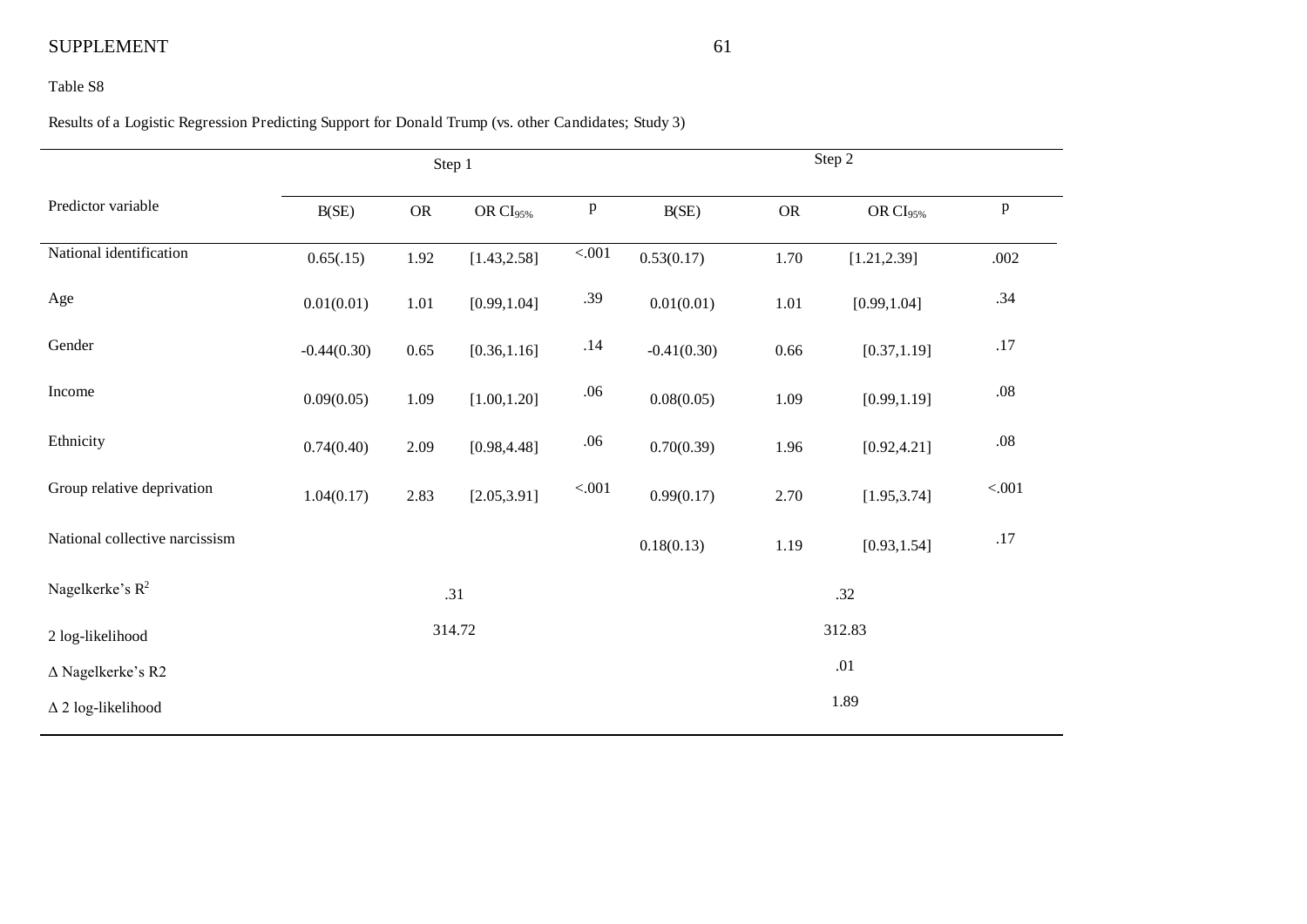**Analyses on preference for other candidates.** We conducted regression analyses to examine the effects of group relative deprivation and collective narcissism on feelings and support towards Sanders and Clinton (see Tables S9-S12). Overall, these analyses revealed that collective narcissism was not a positive predictor of Sanders or Clinton preferences. In fact, collective narcissism marginally negatively predicted feelings about Sanders (this effect was significant when demographics were not controlled for)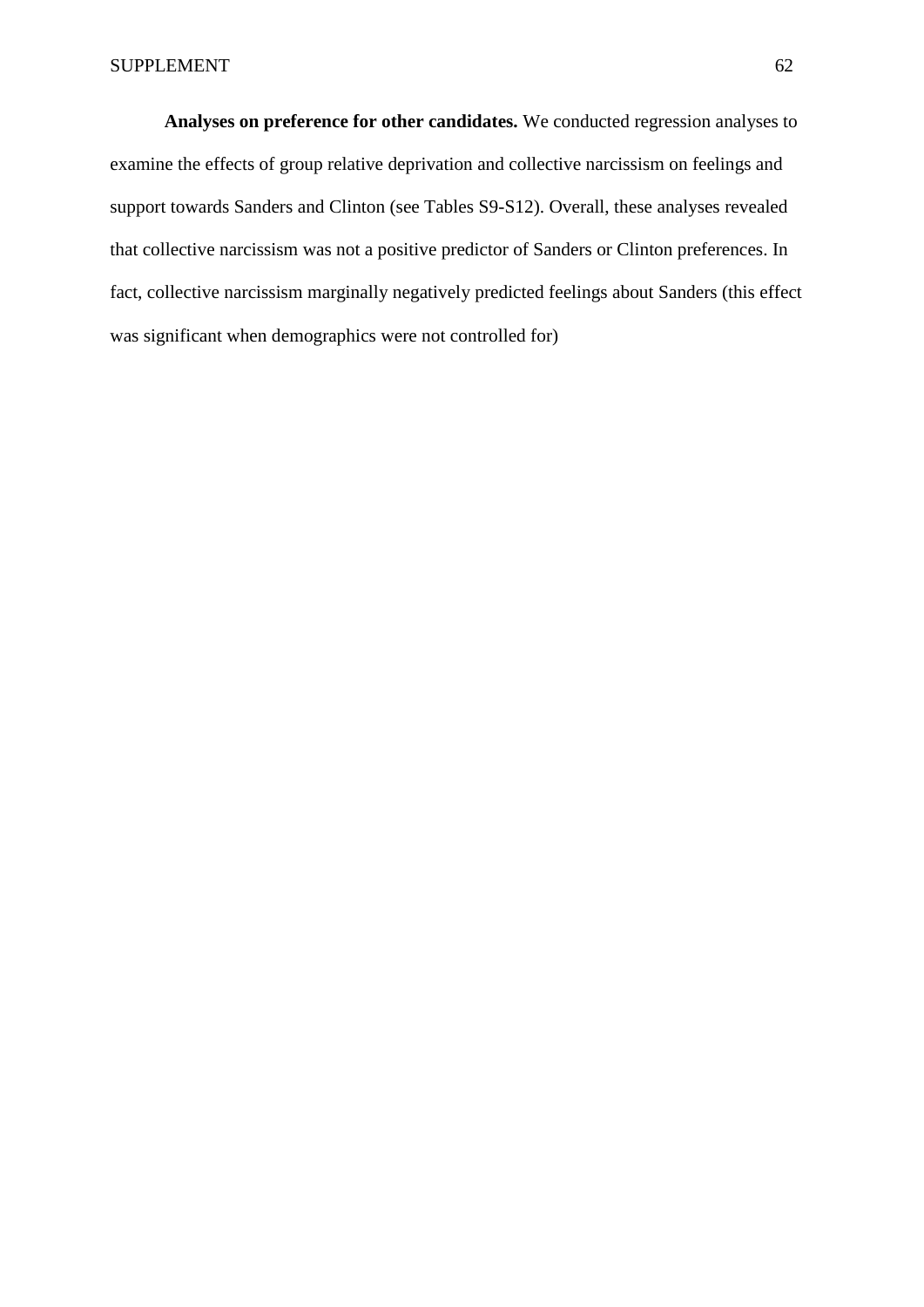## Table S9

Results of a Multiple Regression Predicting Feelings about Hilary Clinton (Study 3)

|                                |              |         | Step 1       |                                | Step 2       |          |              |                                |  |
|--------------------------------|--------------|---------|--------------|--------------------------------|--------------|----------|--------------|--------------------------------|--|
| Predictor variable             | $\, {\bf B}$ | t(394)  | $\, {\bf p}$ | partial r [CI <sub>95%</sub> ] | $\, {\bf B}$ | t(393)   | $\mathbf{p}$ | partial r [CI <sub>95%</sub> ] |  |
| National identification        | 0.11         | 0.72    | .47          | $.04$ [.05, $-.07$ ]           | $0.01\,$     | $0.08\,$ | .94          | $.004$ [ $-.10, .11$ ]         |  |
| Age                            | $0.01\,$     | 0.79    | .43          | $.04$ [ $-.06, .13$ ]          | 0.01         | 0.81     | .42          | $.04[-.05, .14]$               |  |
| Gender                         | 1.24         | 4.05    | $< 001$      | $.20$ [.11, .30]               | 1.26         | 4.12     | $< 001$      | $.20$ [.11, .31]               |  |
| Income                         | $-0.003$     | $-0.06$ | .95          | $-.003$ [ $-.10, .09$ ]        | $-0.01$      | $-0.12$  | .91          | $-.01[-.10, .09]$              |  |
| Ethnicity                      | $-0.61$      | $-2.70$ | .09          | $-.09$ [ $-.18, .01$ ]         | $-0.62$      | $-1.74$  | $.08\,$      | $-.09[-.18, .01]$              |  |
| Group relative deprivation     | $-1.12$      | $-6.96$ | < 0.001      | $-.33$ [ $-.42, -.24$ ]        | $-1.16$      | $-7.02$  | < .001       | $-.33[-.42, -.24]$             |  |
| National collective narcissism |              |         |              |                                | 0.15         | 1.06     | .29          | $.05$ [ $-.05, .16$ ]          |  |
| $\mathbb{R}^2$                 |              |         | .15          |                                |              |          | .15          |                                |  |
| $\Delta$ $\mathbb{R}^2$        |              |         |              |                                |              |          | .00.         |                                |  |
| $\mathbf F$                    |              |         | 11.77        |                                |              |          | 10.25        |                                |  |
| $\Delta$ F                     |              |         |              |                                |              |          | 1.52         |                                |  |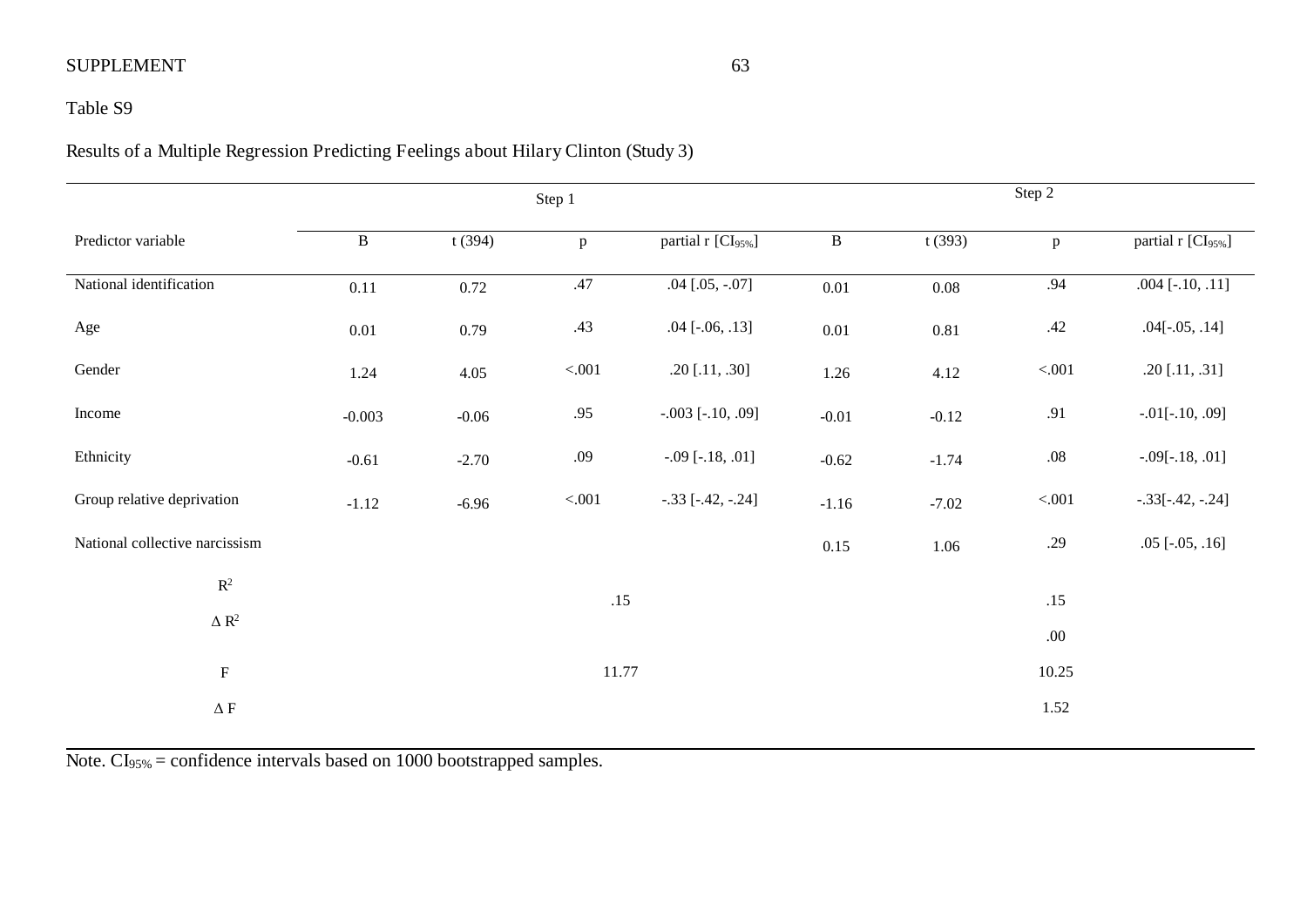## Table S10

# Results of a Multiple Regression Predicting Support for Hilary Clinton (Study 3)

|                                |              |         | Step 1       |                                |              |         | Step 2       |                                |
|--------------------------------|--------------|---------|--------------|--------------------------------|--------------|---------|--------------|--------------------------------|
| Predictor variable             | $\, {\bf B}$ | t(395)  | $\mathbf{p}$ | partial r [CI <sub>95%</sub> ] | $\, {\bf B}$ | t(394)  | $\mathbf{p}$ | partial r [CI <sub>95%</sub> ] |
| National identification        | 0.09         | 0.57    | $.57\,$      | $.03$ [ $-.07, .13$ ]          | $-0.02$      | $-0.12$ | .90          | $-.01$ [ $-.11, .12$ ]         |
| Age                            | $0.01\,$     | 0.45    | .65          | $.02$ [ $-.07, .12$ ]          | $0.01\,$     | 0.47    | .64          | $.02$ [ $-.07, .12$ ]          |
| Gender                         | 1.49         | 4.68    | $<0.01$      | .23 [.14, .32]                 | 1.51         | 4.76    | $< 001$      | $.23$ [ $.14, .33$ ]           |
| Income                         | $-0.01$      | $-0.28$ | .78          | $-.01$ [ $-.11, .09$ ]         | $-0.02$      | $-0.34$ | .74          | $-.02$ [ $-.11, .08$ ]         |
| Ethnicity                      | $-0.78$      | $-2.12$ | .04          | $-11[-.20, -.002]$             | $-0.80$      | $-2.17$ | .03          | $-.11$ [ $-.20, -.001$ ]       |
| Group relative deprivation     | $-1.24$      | $-7.43$ | < 0.001      | $-.35$ [ $-.44, -.27$ ]        | $-1.29$      | $-7.52$ | $< 001$      | $-.35$ [ $-.44, -.27$ ]        |
| National collective narcissism |              |         |              |                                | $0.18\,$     | 1.20    | .23          | $.06$ [ $-.05, .17$ ]          |
| $\mathbb{R}^2$                 |              |         | $.18\,$      |                                |              |         | $.18\,$      |                                |
| $\Delta$ $\mathbb{R}^2$        |              |         |              |                                |              |         | .00.         |                                |
| $\mathbf F$                    |              |         | 14.19        |                                |              |         | 12.39        |                                |
| $\Delta$ F                     |              |         |              |                                |              |         | 1.80         |                                |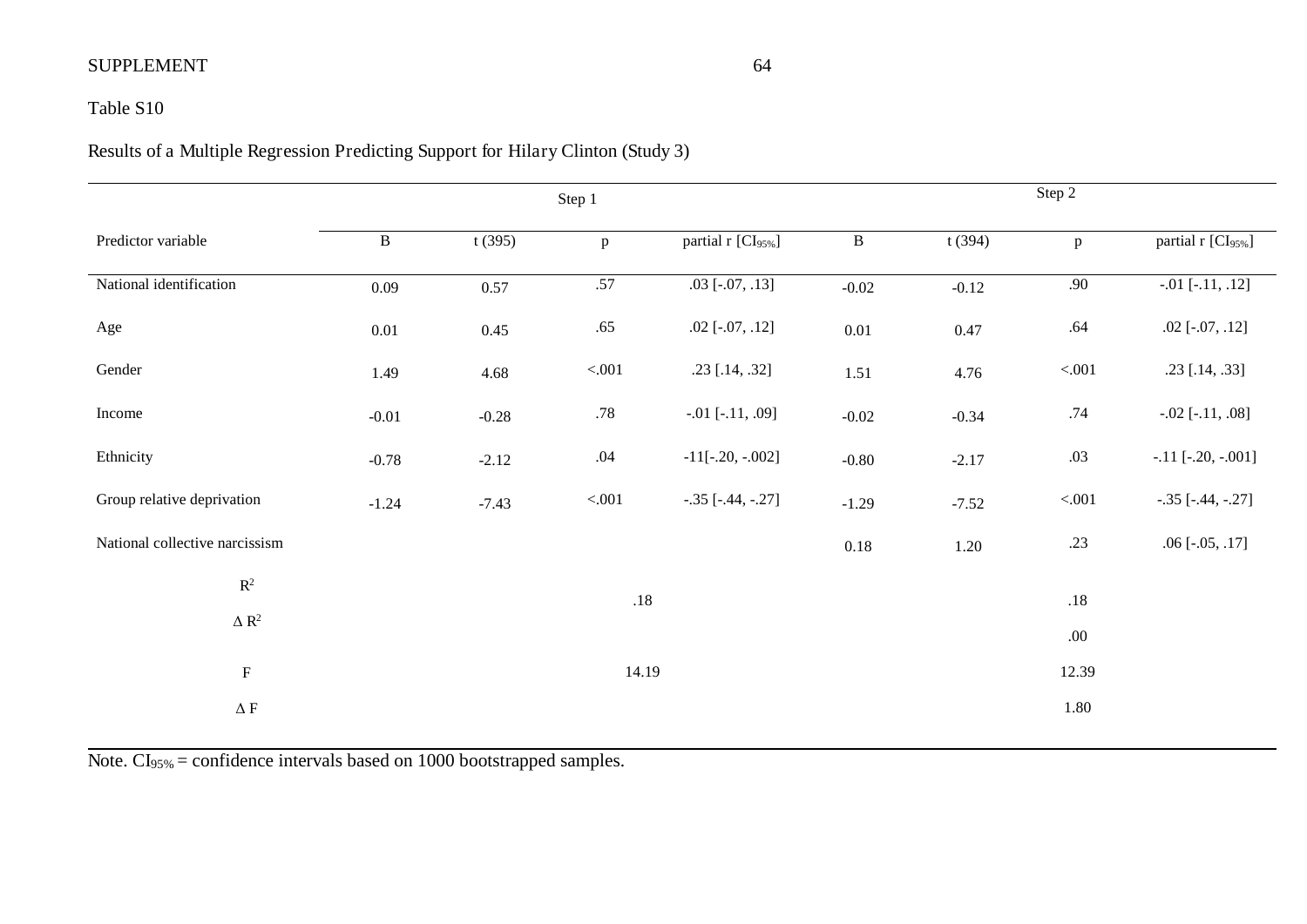## Table S11

# Results of a Multiple Regression Predicting Feelings about Bernie Sanders (Study 3)

|                                | Step 1       |         |              |                                | Step 2       |         |              |                                |
|--------------------------------|--------------|---------|--------------|--------------------------------|--------------|---------|--------------|--------------------------------|
| Predictor variable             | $\, {\bf B}$ | t(393)  | $\mathbf{p}$ | partial r [CI <sub>95%</sub> ] | $\, {\bf B}$ | t(392)  | $\mathbf{p}$ | partial r [CI <sub>95%</sub> ] |
| National identification        | $-0.62$      | $-4.18$ | $< 001$      | $-.21$ [ $-.31, -.10$ ]        | $-0.47$      | $-2.69$ | $.01\,$      | $-.14$ [ $-.25, -.04$ ]        |
| Age                            | $-0.02$      | $-1.63$ | $.10\,$      | $-.08$ [ $-.19, .02$ ]         | $-0.02$      | $-1.66$ | .10          | $-.08$ [ $-.18, .02$ ]         |
| Gender                         | 0.38         | 1.24    | .22          | $.06$ [ $-.04, .17$ ]          | 0.34         | 1.10    | .27          | $.06$ [ $-.05, .16$ ]          |
| Income                         | $-0.10$      | $-1.98$ | $.05$        | $-.10$ [ $-.19, .004$ ]        | $-0.09$      | $-1.89$ | .06          | $-.10$ [ $-.19, .01$ ]         |
| Ethnicity                      | $-0.96$      | $-2.66$ | .01          | $-.13[-.22, -.04]$             | $-0.93$      | $-2.58$ | .01          | $-.13$ [ $-.21, -.03$ ]        |
| Group relative deprivation     | $-0.85$      | $-5.19$ | < 0.001      | $-.25$ $[-.35, -.16]$          | $-0.78$      | $-4.70$ | $< 001$      | $-.23$ $[-.32, -.14]$          |
| National collective narcissism |              |         |              |                                | $-0.26$      | $-1.77$ | $.08\,$      | $-.09$ [ $-.20, .02$ ]         |
| $\mathbb{R}^2$                 |              |         | .16          |                                |              |         | .17          |                                |
| $\Delta$ $\mathbb{R}^2$        |              |         |              |                                |              |         | .01          |                                |
|                                |              |         | 12.90        |                                |              |         | 11.56        |                                |
| $\mathbf F$                    |              |         |              |                                |              |         |              |                                |
| $\Delta$ F                     |              |         |              |                                |              |         | 1.34         |                                |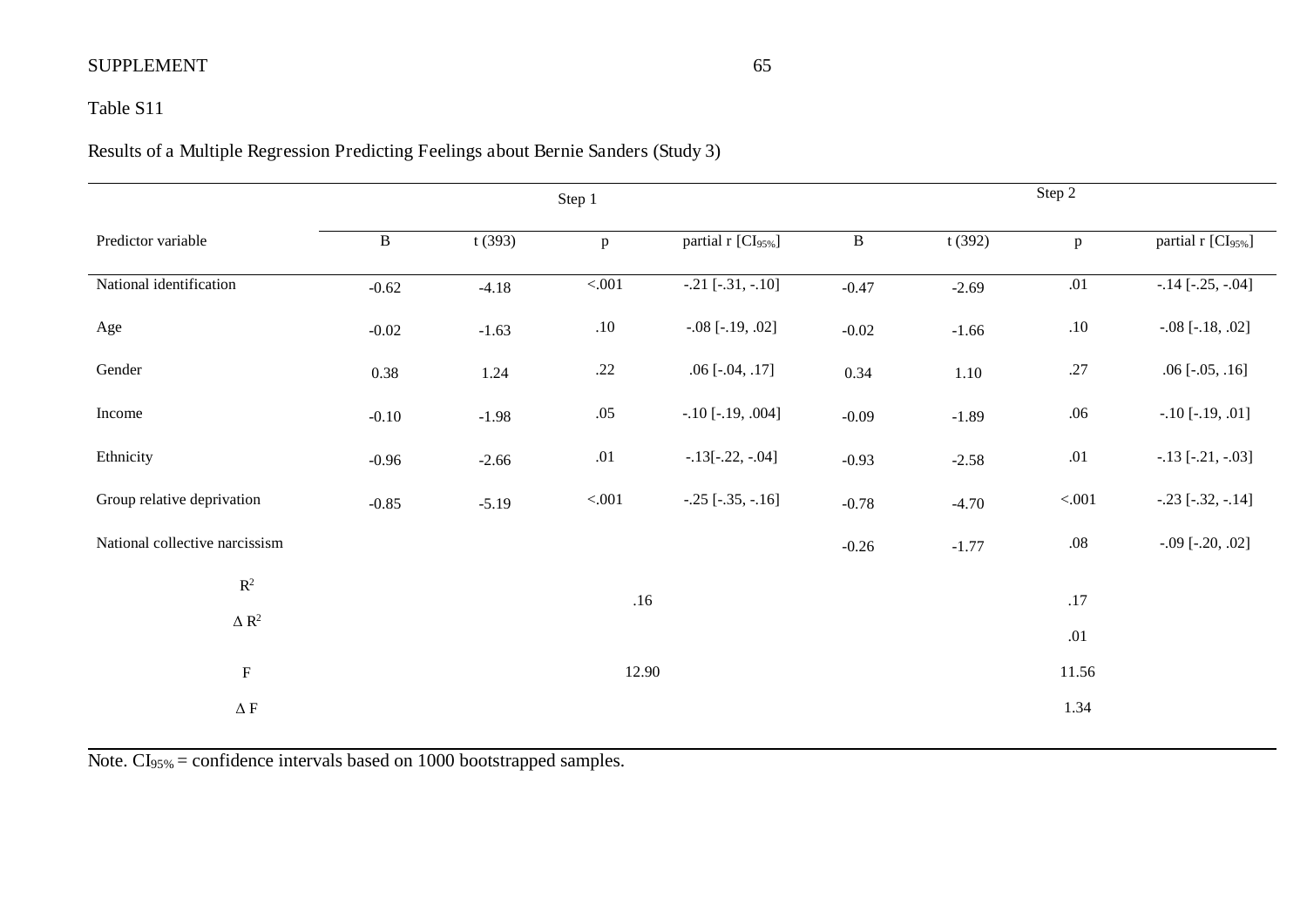## Table S12

Results of a Multiple Regression Predicting Support for Bernie Sanders (Study 3)

|                                | Step 1       |         |              |                                | Step 2       |         |              |                                |  |
|--------------------------------|--------------|---------|--------------|--------------------------------|--------------|---------|--------------|--------------------------------|--|
| Predictor variable             | $\, {\bf B}$ | t(395)  | $\, {\bf p}$ | partial r [CI <sub>95%</sub> ] | $\, {\bf B}$ | t(394)  | $\mathbf{p}$ | partial r [CI <sub>95%</sub> ] |  |
| National identification        | $-0.65$      | $-3.97$ | $< 001$      | $-.20[-.30, -.11]$             | $-0.56$      | $-2.92$ | .004         | $-.15$ [ $-.25, -.04$ ]        |  |
| Age                            | $-0.04$      | $-2.24$ | .03          | $-.11[-.21, -.01]$             | $-0.04$      | $-2.26$ | $.02\,$      | $-.11$ $[-.22, -.02]$          |  |
| Gender                         | 0.15         | 0.43    | .67          | $.02[-.07, .13]$               | 0.12         | 0.36    | $.72\,$      | $.02$ [ $-.08, 12$ ]           |  |
| Income                         | $-0.10$      | $-1.83$ | .07          | $-.09$ [ $-.19, .01$ ]         | $-0.10$      | $-1.77$ | $.08\,$      | $-.09$ [ $-.19, .02$ ]         |  |
| Ethnicity                      | $-1.00$      | $-2.51$ | .01          | $-.13[-.21, -.03]$             | $-0.98$      | $-2.47$ | $.01\,$      | $-.12$ [ $-.21, -.03$ ]        |  |
| Group relative deprivation     | $-0.80$      | $-4.46$ | $< 001$      | $-.22$ $[-.31, -.12]$          | $-0.76$      | $-4.15$ | < 0.001      | $-.21$ [ $-.30, -.11$ ]        |  |
| National collective narcissism |              |         |              |                                | $-0.15$      | $-0.94$ | .35          | $-.05$ [ $-.16, .06$ ]         |  |
| $\mathbf{R}^2$                 |              |         | .15          |                                |              |         | .15          |                                |  |
| $\Delta$ $\mathbb{R}^2$        |              |         |              |                                |              |         | .00.         |                                |  |
| $\mathbf F$                    | 11.61        |         |              |                                |              | 10.07   |              |                                |  |
| $\Delta$ F                     |              |         |              |                                |              |         | 1.54         |                                |  |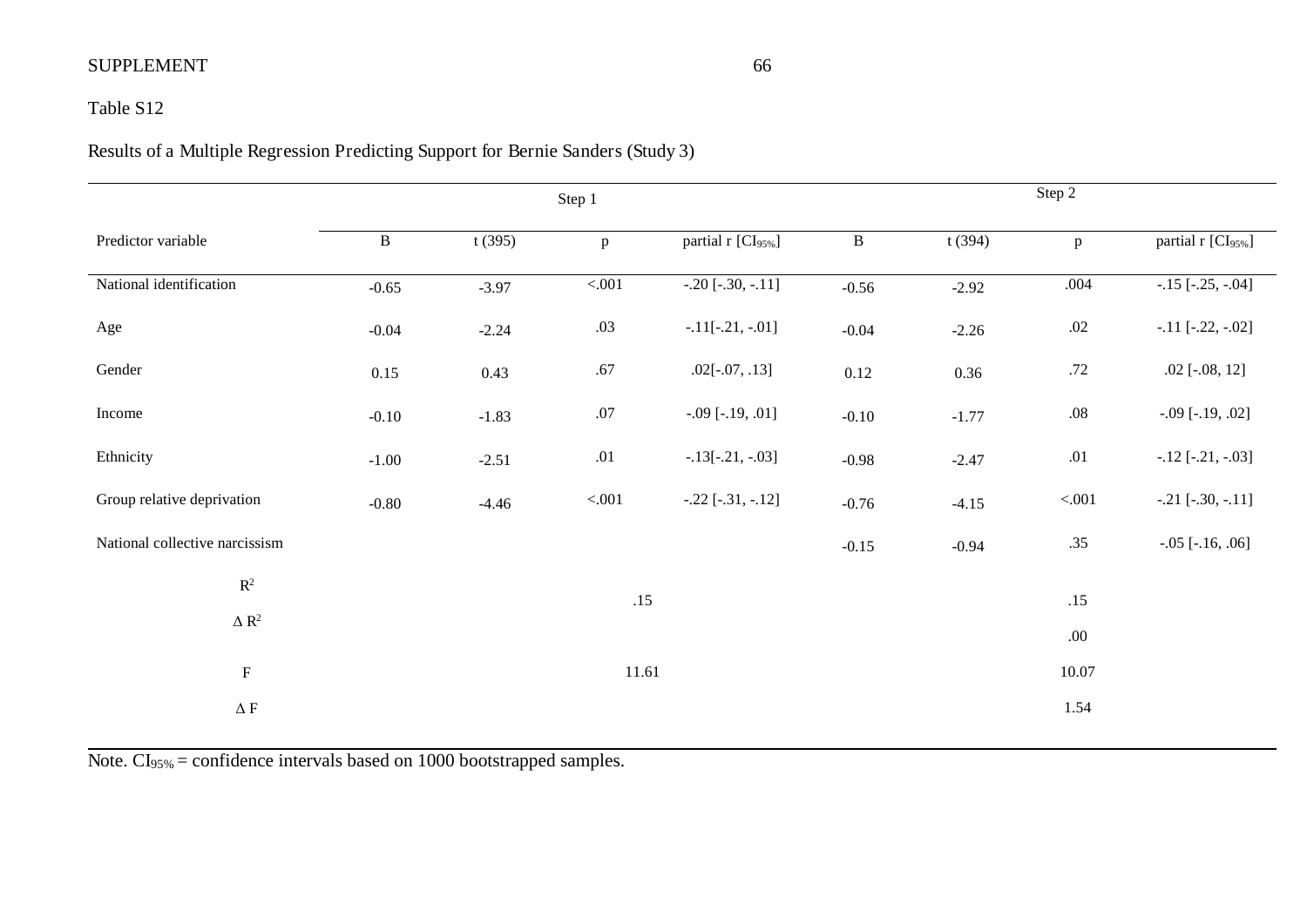**Analyses controlling for individual relative deprivation.** Then, we conducted regression analyses to examine the effects of group relative deprivation, controlling for individual-relative deprivation. When we controlled for individual relative deprivation, we still found a significant positive relationship between national identification and national collective narcissism. We also found a significant positive effect of group relative deprivation on national collective narcissism. We did not find, however, a significant effect of individual relative deprivation on national collective narcissism (Table S13).

Second, we tested whether group relative deprivation significantly positively predict preference for Trump over Clinton in the presidential elections, and whether this relationship would be accounted for by national collective narcissism when controlled for individual relative deprivation (Table S14). The effect of group relative deprivation on preference for Trump was significant, but the effect of individual relative deprivation was not. Furthermore, after controlling for individual deprivation, we still found a significant effect of collective narcissism in Step 2. We checked for an indirect effect of the group relative deprivation on preference for Trump (over Clinton) via collective narcissism, controlling for individual relative deprivation. The effect remained significant,  $95\%CI_{bc} = 0.01$ , 0.20. Controlling for individual relative deprivation also did not affect the association between collective narcissism and other indices of Trump support, or Clinton and Sanders support.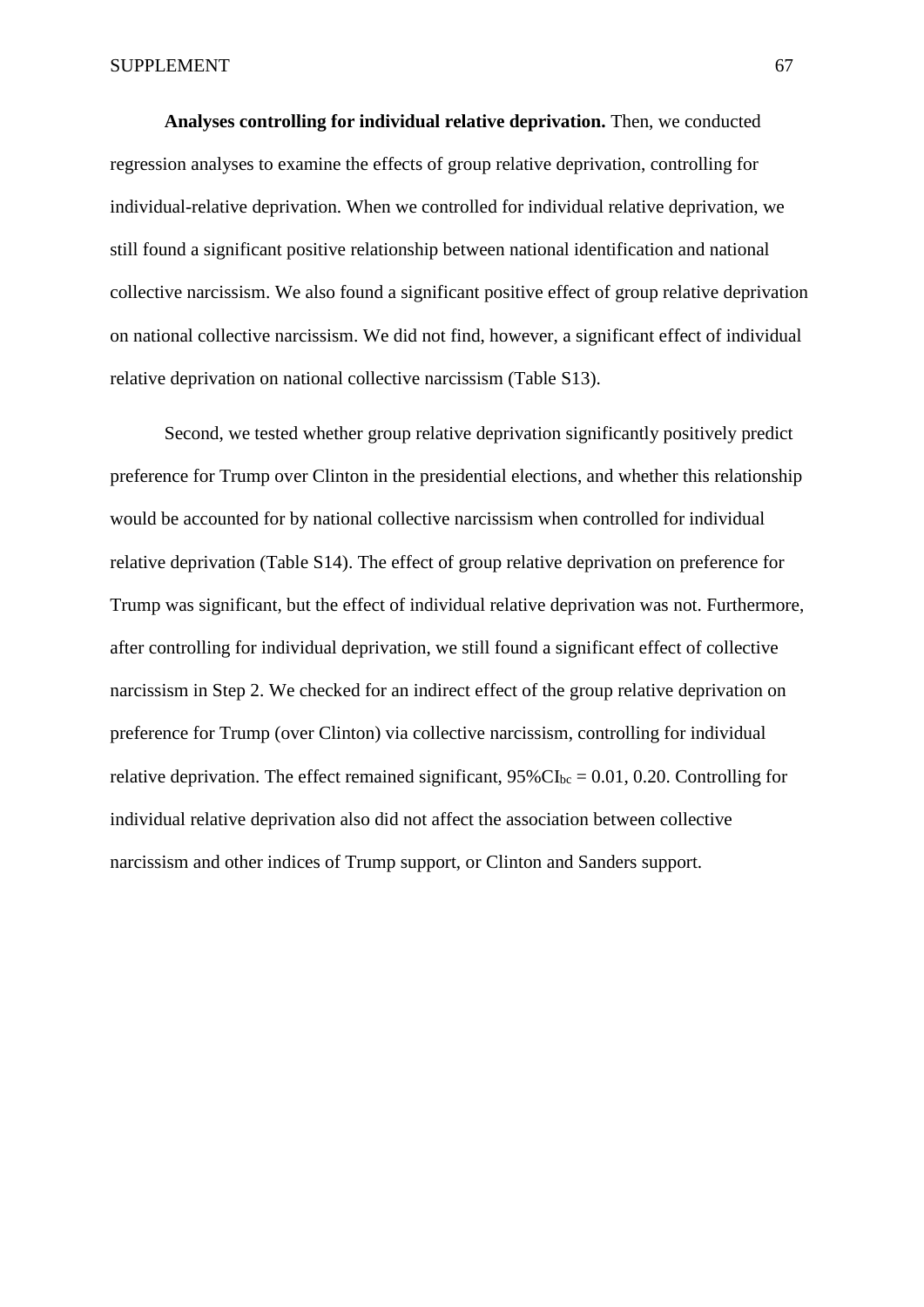## Table S13

Results of a Multiple Regression Predicting Collective Narcissism When Controlled for

Individual Relative Deprivation (Study 3)

|                            | Step 1   |         |        |                                |  |  |  |
|----------------------------|----------|---------|--------|--------------------------------|--|--|--|
| Variables                  | $\bf{B}$ | t(395)  | p      | partial r [CI <sub>95%</sub> ] |  |  |  |
| National identification    | 0.61     | 11.82   | < .001 | $.51$ [.44, .60]               |  |  |  |
| Age                        | $-0.002$ | $-0.41$ | .68    | $-.02$ [ $-.11, .07$ ]         |  |  |  |
| Gender                     | $-0.16$  | $-1.49$ | .14    | $-.08$ [ $-.17, .02$ ]         |  |  |  |
| Income                     | 0.02     | 1.10    | .27    | $.06$ [ $-.05, .16$ ]          |  |  |  |
| Ethnicity                  | 0.10     | 0.79    | .43    | $.04$ [ $-06, .14$ ]           |  |  |  |
| Group relative deprivation | 0.24     | 3.88    | < .001 | $.19$ [.09, .29]               |  |  |  |
| Individual deprivation     | 0.02     | 0.30    | .77    | $.02$ [ $-.09, .13$ ]          |  |  |  |
| $R^2$                      |          |         | .34    |                                |  |  |  |
| $\mathbf{F}$               |          |         | 28.78  |                                |  |  |  |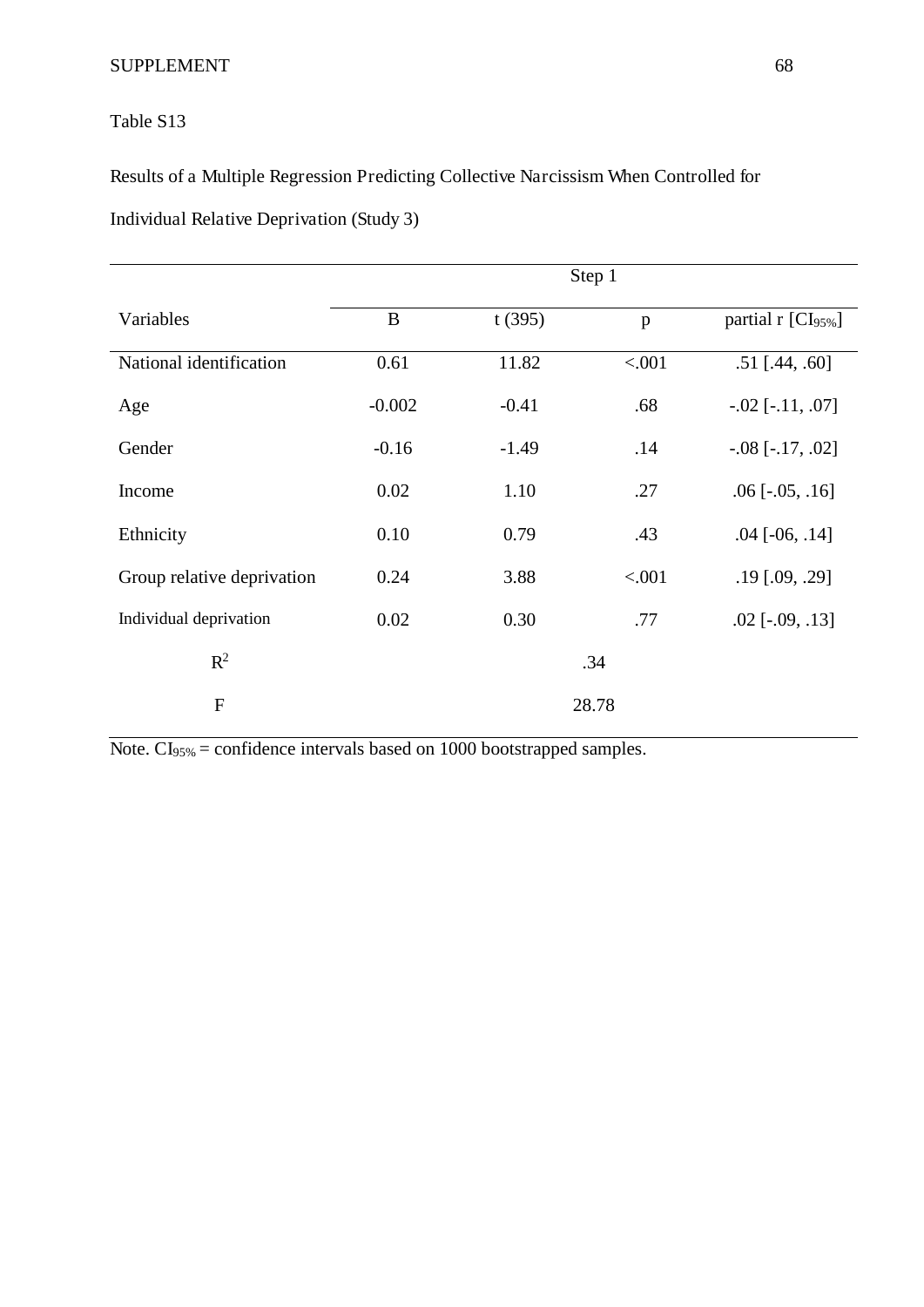#### Table S14

Results of a Multiple Regression Predicting Preference for Donald Trump Win in Presidential Elections (Study 3)

|                                 |              |          | Step 1       |                       | Step 2       |          |              |                                |  |
|---------------------------------|--------------|----------|--------------|-----------------------|--------------|----------|--------------|--------------------------------|--|
| Predictor variable              | $\, {\bf B}$ | t(393)   | $\mathbf{p}$ | partial r [CI95%]     | $\, {\bf B}$ | t(392)   | $\mathbf{p}$ | partial r [CI <sub>95%</sub> ] |  |
| National identification         | 0.50         | 3.45     | .001         | $.17$ [.07, .28]      | 0.30         | 1.79     | $.08\,$      | $.09$ [ $-.01, .20$ ]          |  |
| Age                             | 0.01         | $0.76\,$ | .45          | $.04$ [ $-.07, .15$ ] | $0.01\,$     | $0.82\,$ | .41          | $.04$ [ $-.06, .16$ ]          |  |
| Gender                          | $-1.10$      | $-3.65$  | < 0.01       | $-.18[-.27, -.09]$    | $-1.05$      | $-3.49$  | .001         | $-.17$ [ $-.27, -.07$ ]        |  |
| Income                          | $0.10\,$     | 2.07     | .04          | $.10$ [.01, .19]      | 0.09         | 1.96     | $.05$        | $.10$ [.000, .20]              |  |
| Ethnicity                       | 0.59         | 1.66     | $.10\,$      | $.08$ [-.01, .18]     | 0.55         | 1.57     | $.12\,$      | $.08$ [ $-.01, .17$ ]          |  |
| Group relative deprivation      | 1.21         | 6.96     | $< 001$      | .33 [.23, .42]        | 1.13         | 6.42     | $< 001$      | .31 [.21, .40]                 |  |
| Individual relative deprivation | $0.26\,$     | 1.50     | $.14$        | $.08$ [ $-.02, .18$ ] | $0.26\,$     | 1.47     | $.14\,$      | $.07$ [ $-.03, .17$ ]          |  |
| National collective narcissism  |              |          |              |                       | 0.33         | 2.32     | $.02\,$      | $.12$ [.01, .23]               |  |
| $\mathbb{R}^2$                  |              |          | .23          |                       |              |          | .24          |                                |  |
| $\Delta$ $\mathbb{R}^2$         |              |          |              |                       |              |          |              |                                |  |
|                                 |              |          |              |                       |              |          | .01          |                                |  |
| ${\bf F}$                       |              | 16.80    |              |                       |              | 15.54    |              |                                |  |
| $\Delta$ F                      |              |          |              |                       |              |          | 1.26         |                                |  |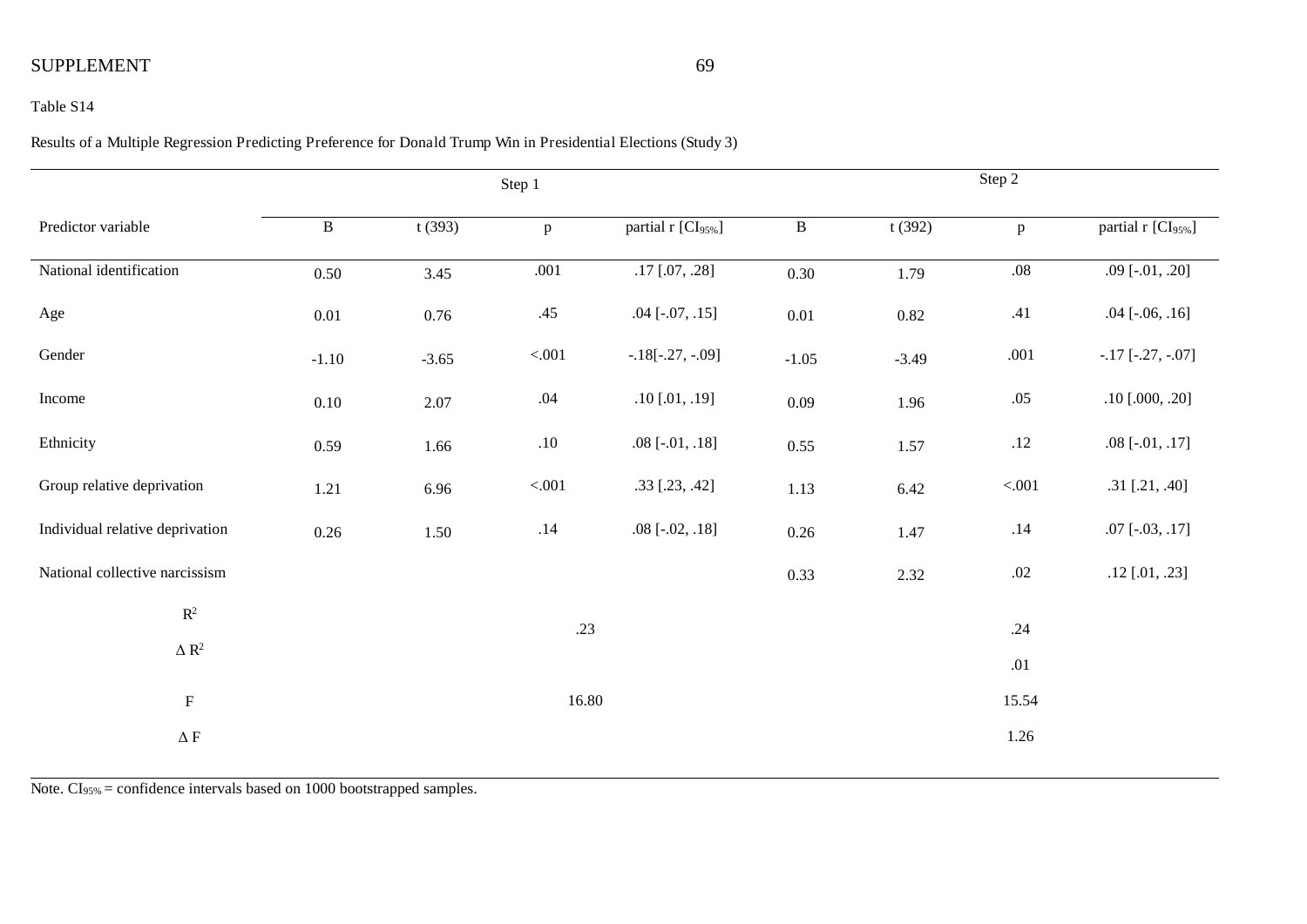**Analyses controlling for system justification**. Finally, we conducted regression analyses to examine the effects of collective narcissism on support of and feelings towards each candidate, when controlling for political system justification.

Political system justification was significantly positively associated with the various indices of support for Trump (see Table S5). However, controlling for political system justification did not affect the pattern of results for collective narcissism and the various indices of Trump support. In the full regression models predicting preference, support and feeling for Trump, political system justification was no longer a significant predictor ( $\beta$ s between -.02 and 10, all ps > .08), while the effects of collective narcissism remained significant. In the logistic regression model, controlling for political system justification,  $B =$ 0.06,  $SE = 0.18$ ,  $OR = 1.06$  [0.75, 1.49], p=.74, also did not affect the non-significant effect of collective narcissism on support for Trump (vs. other candidates).

Moreover, although political system justification was a significant positive predictor for both feelings towards, B=0.48[0.11, 0.94], SE = 0.19,  $\beta$ =.15, p=.01, and support for Clinton, B=0.53 [0.15, 0.90], SE=0.19,  $\beta$ =.15, p=.01, controlling for political system justification did not affect the non-significant effect of collective narcissism on the two indices for Clinton support.

Further, political system justification was significantly negatively associated with the various indices of support for Bernie Sanders. Political system justification was a significant negative predictor for feelings towards Sanders, B=-0.48  $[-0.85, -0.11]$ , SE=0.19,  $\beta$ = -.14, p=.01, and support for Sanders, B= $-0.57$  [ $-0.98$ ,  $-0.17$ ], SE= $0.21$ ,  $\beta$ = $-1.16$ , p=.01. However, controlling for political system justification did not affect the effect of collective narcissism on feelings towards Sanders.